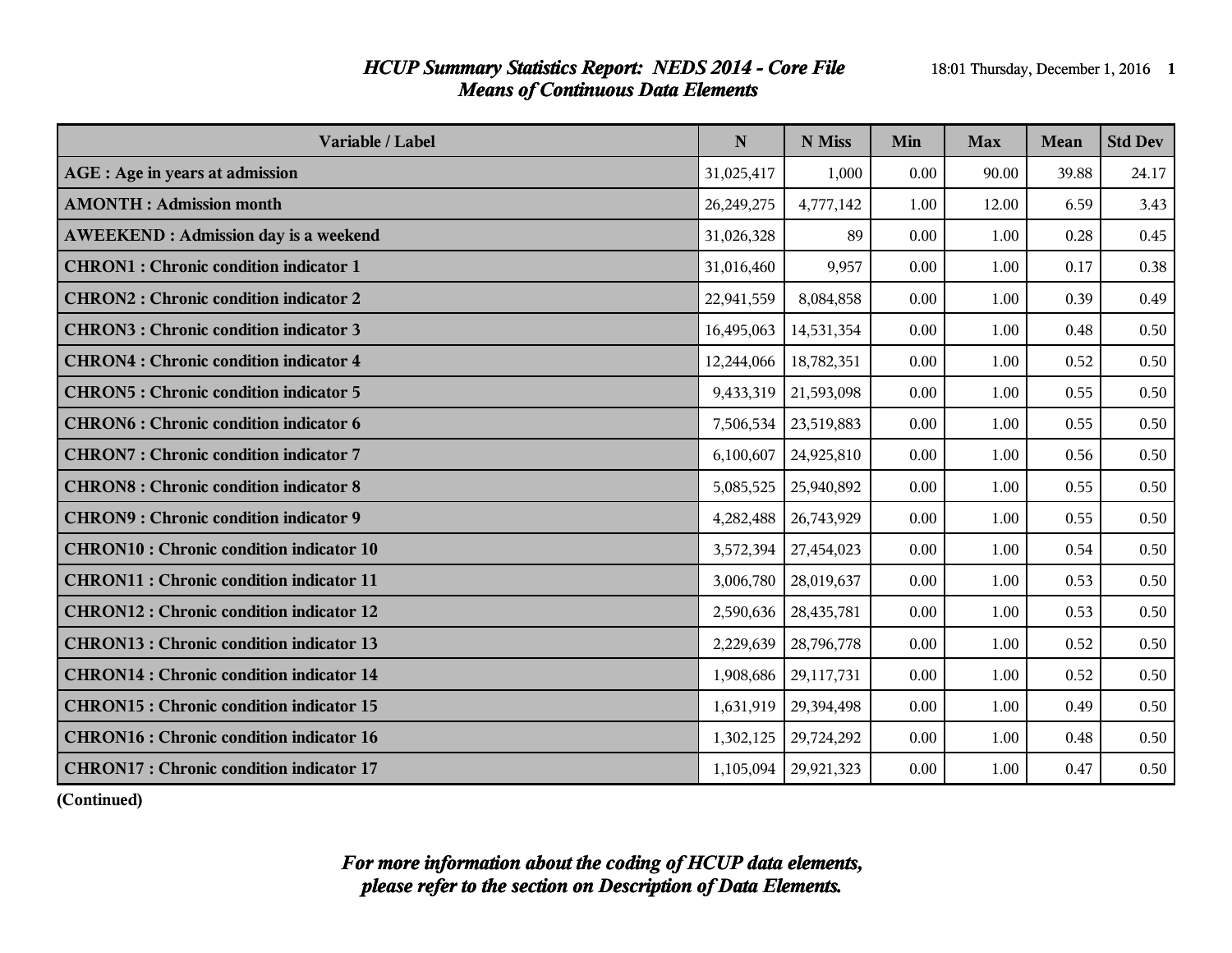# *HCUP Summary Statistics Report: NEDS 2014 - Core File* 18:01 Thursday, December 1, 2016 2 *Means of Continuous Data Elements*

| Variable / Label                                                           | N          | N Miss     | Min  | <b>Max</b> | Mean   | <b>Std Dev</b> |
|----------------------------------------------------------------------------|------------|------------|------|------------|--------|----------------|
| <b>CHRON18</b> : Chronic condition indicator 18                            | 940,629    | 30,085,788 | 0.00 | 1.00       | 0.46   | 0.50           |
| <b>CHRON19: Chronic condition indicator 19</b>                             | 729,122    | 30,297,295 | 0.00 | 1.00       | 0.45   | 0.50           |
| <b>CHRON20: Chronic condition indicator 20</b>                             | 614,808    | 30,411,609 | 0.00 | 1.00       | 0.44   | 0.50           |
| <b>CHRON21: Chronic condition indicator 21</b>                             | 510,707    | 30,515,710 | 0.00 | 1.00       | 0.43   | 0.50           |
| <b>CHRON22: Chronic condition indicator 22</b>                             | 429,438    | 30,596,979 | 0.00 | 1.00       | 0.43   | 0.49           |
| <b>CHRON23: Chronic condition indicator 23</b>                             | 359,597    | 30,666,820 | 0.00 | 1.00       | 0.42   | 0.49           |
| <b>CHRON24 : Chronic condition indicator 24</b>                            | 297,225    | 30,729,192 | 0.00 | 1.00       | 0.41   | 0.49           |
| <b>CHRON25 : Chronic condition indicator 25</b>                            | 231,469    | 30,794,948 | 0.00 | 1.00       | 0.41   | 0.49           |
| <b>CHRON26 : Chronic condition indicator 26</b>                            | 89,268     | 30,937,149 | 0.00 | 1.00       | 0.43   | 0.49           |
| <b>CHRON27: Chronic condition indicator 27</b>                             | 74,941     | 30,951,476 | 0.00 | 1.00       | 0.42   | 0.49           |
| <b>CHRON28: Chronic condition indicator 28</b>                             | 62,684     | 30,963,733 | 0.00 | 1.00       | 0.42   | 0.49           |
| <b>CHRON29: Chronic condition indicator 29</b>                             | 51,787     | 30,974,630 | 0.00 | 1.00       | 0.42   | 0.49           |
| <b>CHRON30: Chronic condition indicator 30</b>                             | 39,948     | 30,986,469 | 0.00 | 1.00       | 0.40   | 0.49           |
| DIED VISIT : Died in the ED (1), Died in the hospital (2), did not die (0) | 30,979,978 | 46,439     | 0.00 | 2.00       | 0.01   | 0.13           |
| <b>DISCWT</b> : Weight to ED Visits in AHA universe                        | 31,026,417 | $\theta$   | 1.02 | 20.52      | 4.44   | 1.11           |
| DISP ED: Disposition of patient (uniform) from ED                          | 31,026,417 | $\Omega$   | 1.00 | 99.00      | 2.46   | 4.67           |
| <b>DQTR</b> : Discharge quarter                                            | 31,012,138 | 14,279     | 1.00 | 4.00       | 2.53   | 1.11           |
| DXCCS1 : CCS: diagnosis 1                                                  | 31,016,460 | 9,957      | 1.00 | 670.00     | 190.67 | 121.85         |
| DXCCS2 : CCS: diagnosis 2                                                  | 22,941,559 | 8,084,858  | 1.00 | 670.00     | 206.65 | 177.16         |
| DXCCS3 : CCS: diagnosis 3                                                  | 16,495,063 | 14,531,354 | 1.00 | 670.00     | 208.97 | 187.42         |

**(Continued)**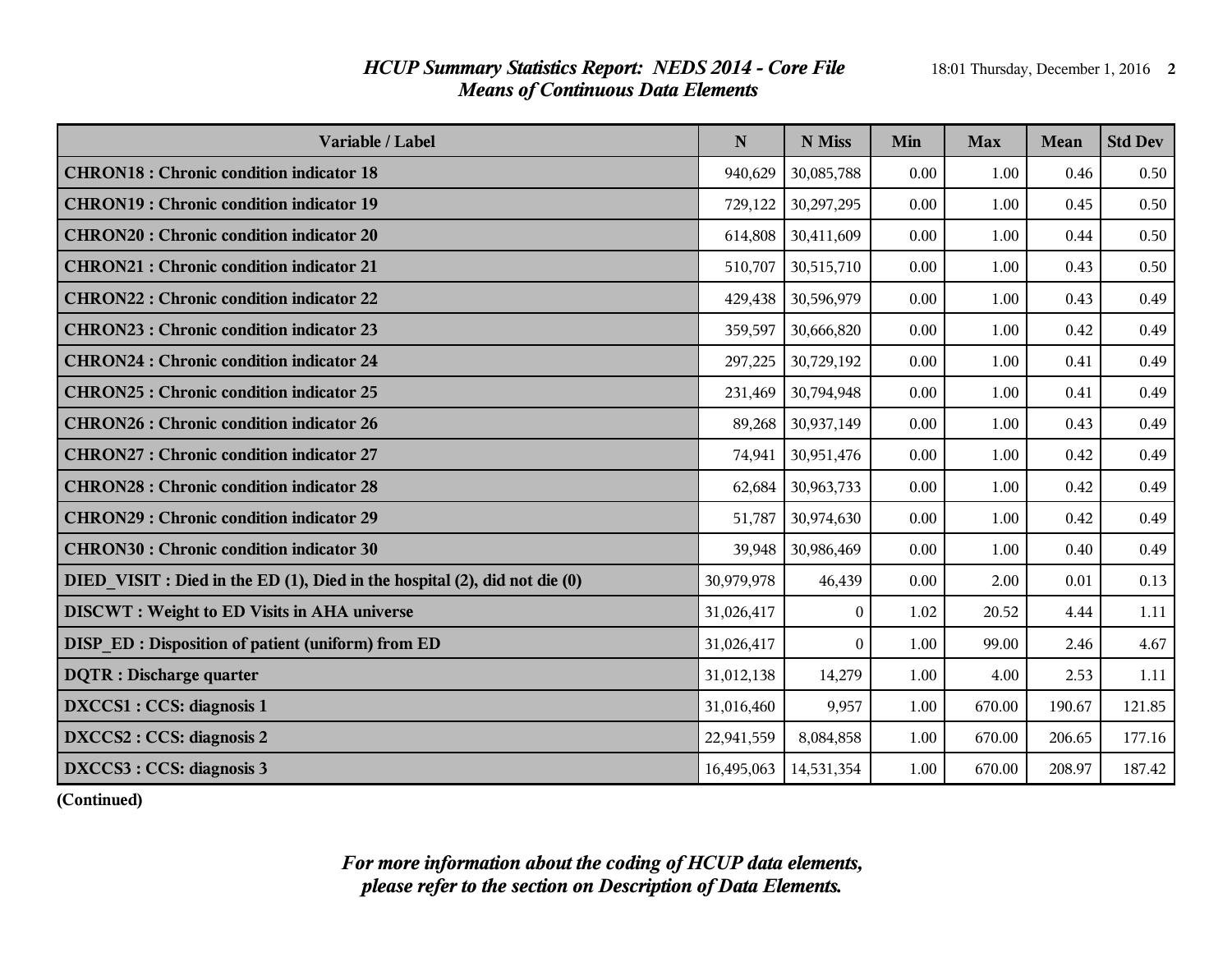# *HCUP Summary Statistics Report: NEDS 2014 - Core File* 18:01 Thursday, December 1, 2016 3 *Means of Continuous Data Elements*

| Variable / Label                | $\mathbf N$ | N Miss     | Min  | <b>Max</b> | Mean   | <b>Std Dev</b> |
|---------------------------------|-------------|------------|------|------------|--------|----------------|
| DXCCS4 : CCS: diagnosis 4       | 12,244,066  | 18,782,351 | 1.00 | 670.00     | 206.29 | 188.95         |
| DXCCS5 : CCS: diagnosis 5       | 9,433,319   | 21,593,098 | 1.00 | 670.00     | 201.72 | 187.38         |
| DXCCS6 : CCS: diagnosis 6       | 7,506,534   | 23,519,883 | 1.00 | 670.00     | 197.62 | 184.44         |
| <b>DXCCS7: CCS: diagnosis 7</b> | 6,100,607   | 24,925,810 | 1.00 | 670.00     | 194.13 | 181.55         |
| DXCCS8 : CCS: diagnosis 8       | 5,085,525   | 25,940,892 | 1.00 | 670.00     | 191.80 | 178.07         |
| DXCCS9 : CCS: diagnosis 9       | 4,282,488   | 26,743,929 | 1.00 | 670.00     | 190.77 | 176.33         |
| DXCCS10 : CCS: diagnosis 10     | 3,572,394   | 27,454,023 | 1.00 | 670.00     | 188.97 | 173.27         |
| DXCCS11 : CCS: diagnosis 11     | 3,006,780   | 28,019,637 | 1.00 | 670.00     | 190.03 | 172.28         |
| DXCCS12 : CCS: diagnosis 12     | 2,590,636   | 28,435,781 | 1.00 | 670.00     | 185.87 | 169.09         |
| DXCCS13 : CCS: diagnosis 13     | 2,229,639   | 28,796,778 | 1.00 | 670.00     | 184.57 | 166.20         |
| DXCCS14 : CCS: diagnosis 14     | 1,908,686   | 29,117,731 | 1.00 | 670.00     | 186.64 | 166.90         |
| DXCCS15 : CCS: diagnosis 15     | 1,631,919   | 29,394,498 | 1.00 | 670.00     | 183.42 | 160.12         |
| DXCCS16 : CCS: diagnosis 16     | 1,302,125   | 29,724,292 | 1.00 | 670.00     | 190.80 | 165.05         |
| DXCCS17 : CCS: diagnosis 17     | 1,105,094   | 29,921,323 | 1.00 | 670.00     | 191.30 | 163.95         |
| DXCCS18 : CCS: diagnosis 18     | 940,629     | 30,085,788 | 1.00 | 670.00     | 191.13 | 162.46         |
| DXCCS19 : CCS: diagnosis 19     | 729,122     | 30,297,295 | 1.00 | 670.00     | 190.92 | 161.07         |
| DXCCS20 : CCS: diagnosis 20     | 614,808     | 30,411,609 | 1.00 | 670.00     | 191.02 | 159.97         |
| DXCCS21 : CCS: diagnosis 21     | 510,707     | 30,515,710 | 1.00 | 670.00     | 190.81 | 158.41         |
| DXCCS22 : CCS: diagnosis 22     | 429,438     | 30,596,979 | 1.00 | 670.00     | 190.85 | 157.22         |
| DXCCS23 : CCS: diagnosis 23     | 359,597     | 30,666,820 | 1.00 | 670.00     | 190.92 | 155.74         |

**(Continued)**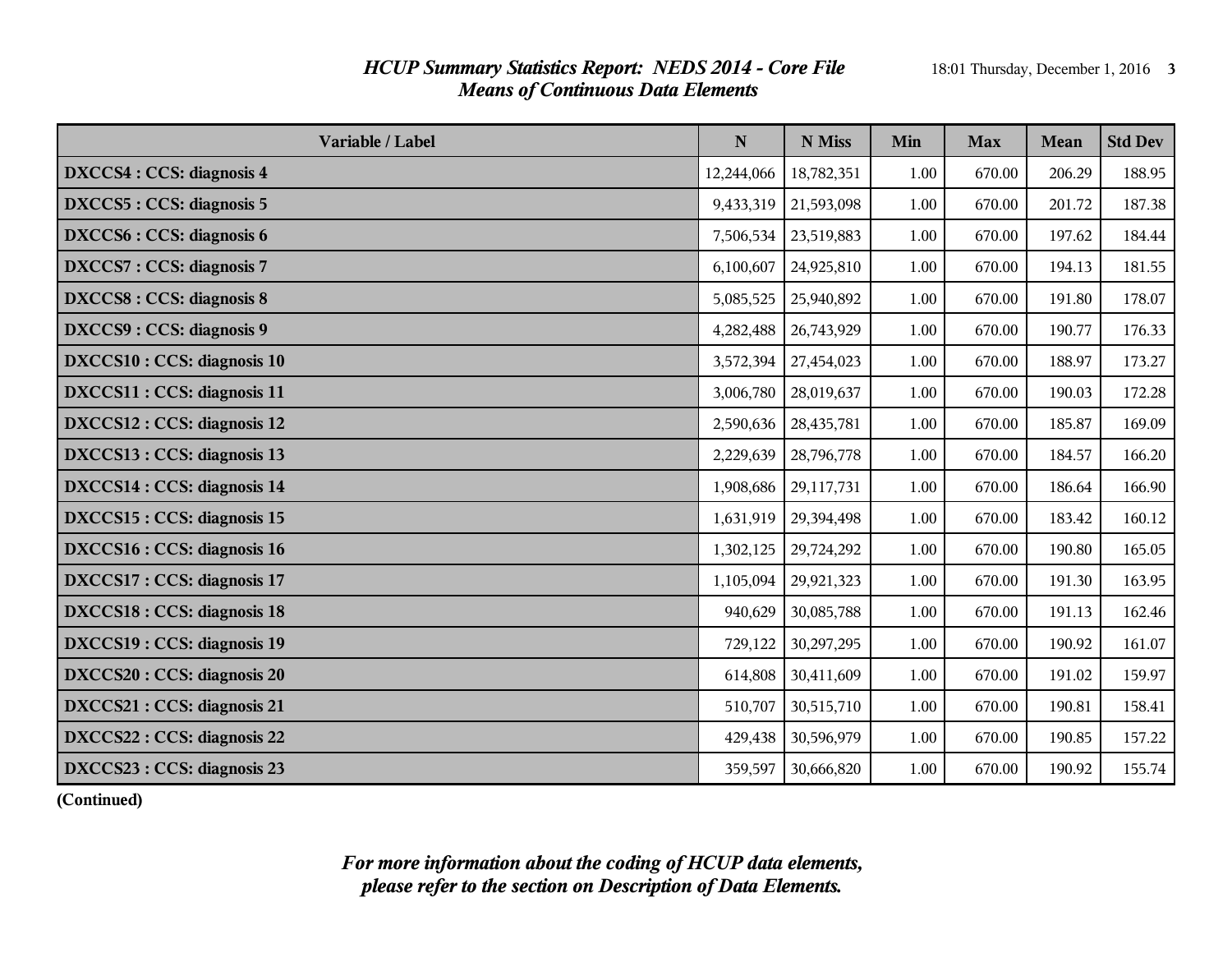# *HCUP Summary Statistics Report: NEDS 2014 - Core File* 18:01 Thursday, December 1, 2016 4 *Means of Continuous Data Elements*

| Variable / Label                                                                                       | $\mathbf N$ | N Miss           | Min      | <b>Max</b> | Mean     | <b>Std Dev</b> |
|--------------------------------------------------------------------------------------------------------|-------------|------------------|----------|------------|----------|----------------|
| DXCCS24 : CCS: diagnosis 24                                                                            | 297,225     | 30,729,192       | 1.00     | 670.00     | 191.35   | 155.74         |
| DXCCS25 : CCS: diagnosis 25                                                                            | 231,469     | 30,794,948       | 1.00     | 670.00     | 191.20   | 154.53         |
| DXCCS26 : CCS: diagnosis 26                                                                            | 89,268      | 30,937,149       | 1.00     | 670.00     | 183.81   | 152.74         |
| DXCCS27 : CCS: diagnosis 27                                                                            | 74,941      | 30,951,476       | 1.00     | 670.00     | 183.38   | 152.26         |
| DXCCS28 : CCS: diagnosis 28                                                                            | 62,684      | 30,963,733       | 1.00     | 670.00     | 183.74   | 151.80         |
| DXCCS29 : CCS: diagnosis 29                                                                            | 51,787      | 30,974,630       | 1.00     | 670.00     | 183.49   | 151.04         |
| DXCCS30 : CCS: diagnosis 30                                                                            | 39,948      | 30,986,469       | 1.00     | 670.00     | 183.28   | 147.65         |
| <b>EDEVENT</b> : Type of ED Event                                                                      | 31,026,417  | $\Omega$         | 1.00     | 99.00      | 1.32     | 3.71           |
| E CCS1 : CCS: E Code 1                                                                                 | 7,375,195   | 23,651,222       | 662.00   | 2621.00    | 2589.79  | 206.57         |
| E CCS2 : CCS: E Code 2                                                                                 | 4,300,065   | 26,726,352       | 662.00   | 2621.00    | 2603.01  | 166.64         |
| E CCS3 : CCS: E Code 3                                                                                 | 1,514,451   | 29,511,966       | 662.00   | 2621.00    | 2608.94  | 129.98         |
| E CCS4 : CCS: E Code 4                                                                                 | 553,584     | 30,472,833       | 662.00   | 2621.00    | 2614.25  | 99.37          |
| <b>FEMALE</b> : Indicator of sex                                                                       | 31,025,089  | 1,328            | 0.00     | 1.00       | 0.56     | 0.50           |
| <b>HOSP ED: HCUP ED hospital identifier</b>                                                            | 31,026,417  | $\theta$         | 10001.00 | 40549.00   | 26753.27 | 9946.39        |
| INJURY : Injury diagnosis reported on record (1:DX1 is an injury; 2:DX2+ is an<br>injury; 0:No injury) | 31,026,417  | $\boldsymbol{0}$ | 0.00     | 2.00       | 0.24     | 0.48           |
| <b>INJURY_CUT : Injury by cutting or piercing (by E codes)</b>                                         | 31,026,417  | $\boldsymbol{0}$ | 0.00     | 1.00       | 0.02     | 0.12           |
| <b>INJURY DROWN : Injury by drowning or submersion (by E codes)</b>                                    | 31,026,417  | $\theta$         | 0.00     | 1.00       | 0.00     | $0.01\,$       |
| <b>INJURY FALL : Injury by falling (by E codes)</b>                                                    | 31,026,417  | $\boldsymbol{0}$ | 0.00     | 1.00       | 0.07     | 0.25           |
| <b>INJURY FIRE: Injury by fire, flame or hot object (by E codes)</b>                                   | 31,026,417  | $\theta$         | 0.00     | 1.00       | 0.00     | 0.05           |

**(Continued)**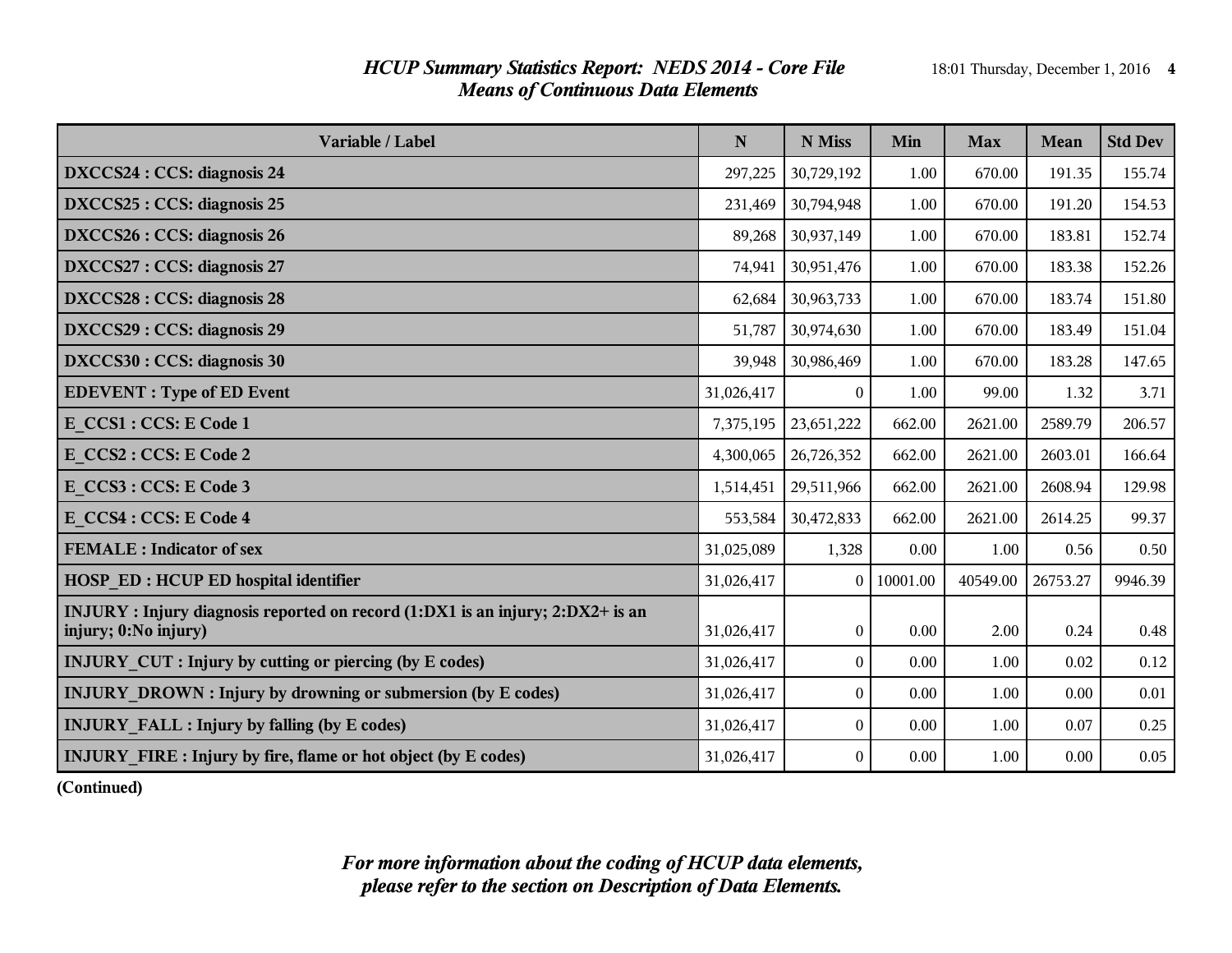# *HCUP Summary Statistics Report: NEDS 2014 - Core File* 18:01 Thursday, December 1, 2016 5 *Means of Continuous Data Elements*

| Variable / Label                                                                                        | $\mathbf N$ | N Miss           | Min      | <b>Max</b> | Mean     | <b>Std Dev</b> |
|---------------------------------------------------------------------------------------------------------|-------------|------------------|----------|------------|----------|----------------|
| <b>INJURY FIREARM : Injury by firearm (by E codes)</b>                                                  | 31,026,417  | $\boldsymbol{0}$ | 0.00     | 1.00       | 0.00     | 0.02           |
| <b>INJURY MACHINERY: Injury by machinery (by E codes)</b>                                               | 31,026,417  | $\boldsymbol{0}$ | 0.00     | 1.00       | 0.00     | 0.03           |
| <b>INJURY MVT: Injury involving motor vehicle traffic (by E codes)</b>                                  | 31,026,417  | $\boldsymbol{0}$ | 0.00     | 1.00       | 0.02     | 0.15           |
| <b>INJURY NATURE:</b> Injury involving nature or environmental factors (by E codes)                     | 31,026,417  | $\boldsymbol{0}$ | 0.00     | 1.00       | 0.01     | 0.10           |
| <b>INJURY POISON: Injury by poison (by E codes)</b>                                                     | 31,026,417  | $\boldsymbol{0}$ | 0.00     | 1.00       | 0.01     | 0.08           |
| INJURY_SEVERITY: Injury severity score assigned by ICDPIC Stata program                                 | 31,026,417  | $\theta$         | 0.00     | 99.00      | 0.77     | 5.62           |
| <b>INJURY STRUCK: Injury from being struck by or against (by E codes)</b>                               | 31,026,417  | $\boldsymbol{0}$ | 0.00     | 1.00       | 0.03     | 0.17           |
| <b>INJURY SUFFOCATION : Injury by suffocation (by E codes)</b>                                          | 31,026,417  | $\boldsymbol{0}$ | 0.00     | 1.00       | 0.00     | 0.02           |
| <b>INTENT ASSAULT: Injury by assault indicated on the record (by E codes)</b>                           | 31,026,417  | $\boldsymbol{0}$ | 0.00     | 1.00       | 0.01     | 0.09           |
| <b>INTENT SELF HARM: Intentional self harm indicated on the record (by</b><br>diagnosis and/or E codes) | 31,026,417  | $\theta$         | 0.00     | 1.00       | 0.01     | 0.10           |
| INTENT_UNINTENTIONAL: Unintentional injury indicated on the record (by E<br>codes)                      | 31,026,417  | $\boldsymbol{0}$ | 0.00     | 1.00       | 0.20     | 0.40           |
| MULTINJURY : More than one injury diagnosis reported on record                                          | 31,026,417  | $\boldsymbol{0}$ | 0.00     | 1.00       | 0.06     | 0.23           |
| NDX : Number of diagnoses on this record                                                                | 31,026,417  | $\boldsymbol{0}$ | 0.00     | 30.00      | 4.41     | 4.63           |
| NECODE: Number of E codes on this record                                                                | 31,026,417  | $\boldsymbol{0}$ | 0.00     | 4.00       | 0.44     | 0.91           |
| <b>NEDS STRATUM: Stratum used to sample hospital</b>                                                    | 31,026,417  | $\overline{0}$   | 10100.00 | 48210.00   | 27942.49 | 10347.63       |
| <b>PAY1</b> : Primary expected payer (uniform)                                                          | 30,973,056  | 53,361           | 1.00     | 6.00       | 2.51     | 1.24           |
| <b>PAY2</b> : Secondary expected payer (uniform)                                                        | 8,146,058   | 22,880,359       | 1.00     | 6.00       | 2.97     | 1.18           |
| PL NCHS: Patient Location: NCHS Urban-Rural Code                                                        | 30,839,996  | 186,421          | 1.00     | 6.00       | 2.68     | 1.54           |
| <b>TOTCHG ED: Total charge for ED services</b>                                                          | 25,777,150  | 5,249,267        | 100.00   | 876633.00  | 3028.85  | 4528.44        |

**(Continued)**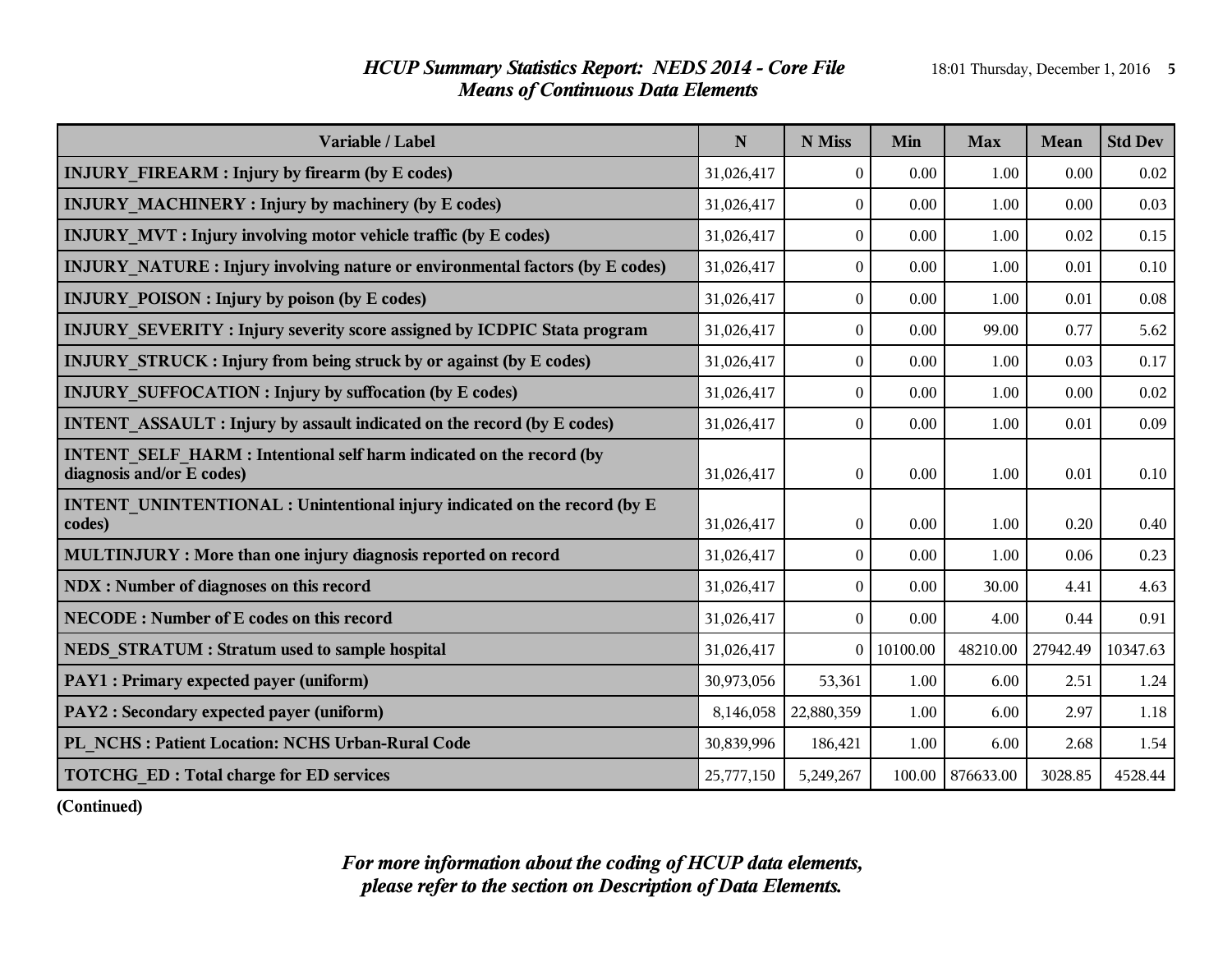# *HCUP Summary Statistics Report: NEDS 2014 - Core File* 18:01 Thursday, December 1, 2016 6 *Means of Continuous Data Elements*

| Variable / Label                                                                   | N          | N Miss   | Min     | <b>Max</b> | Mean    | <b>Std Dev</b> |
|------------------------------------------------------------------------------------|------------|----------|---------|------------|---------|----------------|
| <b>YEAR</b> : Calendar year                                                        | 31,026,417 | $\Omega$ | 2014.00 | 2014.00    | 2014.00 | $0.00\,$       |
| <b>ZIPINC QRTL: Median household income national quartile for patient ZIP Code</b> | 30,393,211 | 633.206  | 00.1    | $4.00\,$   | 2.17    | 0.1            |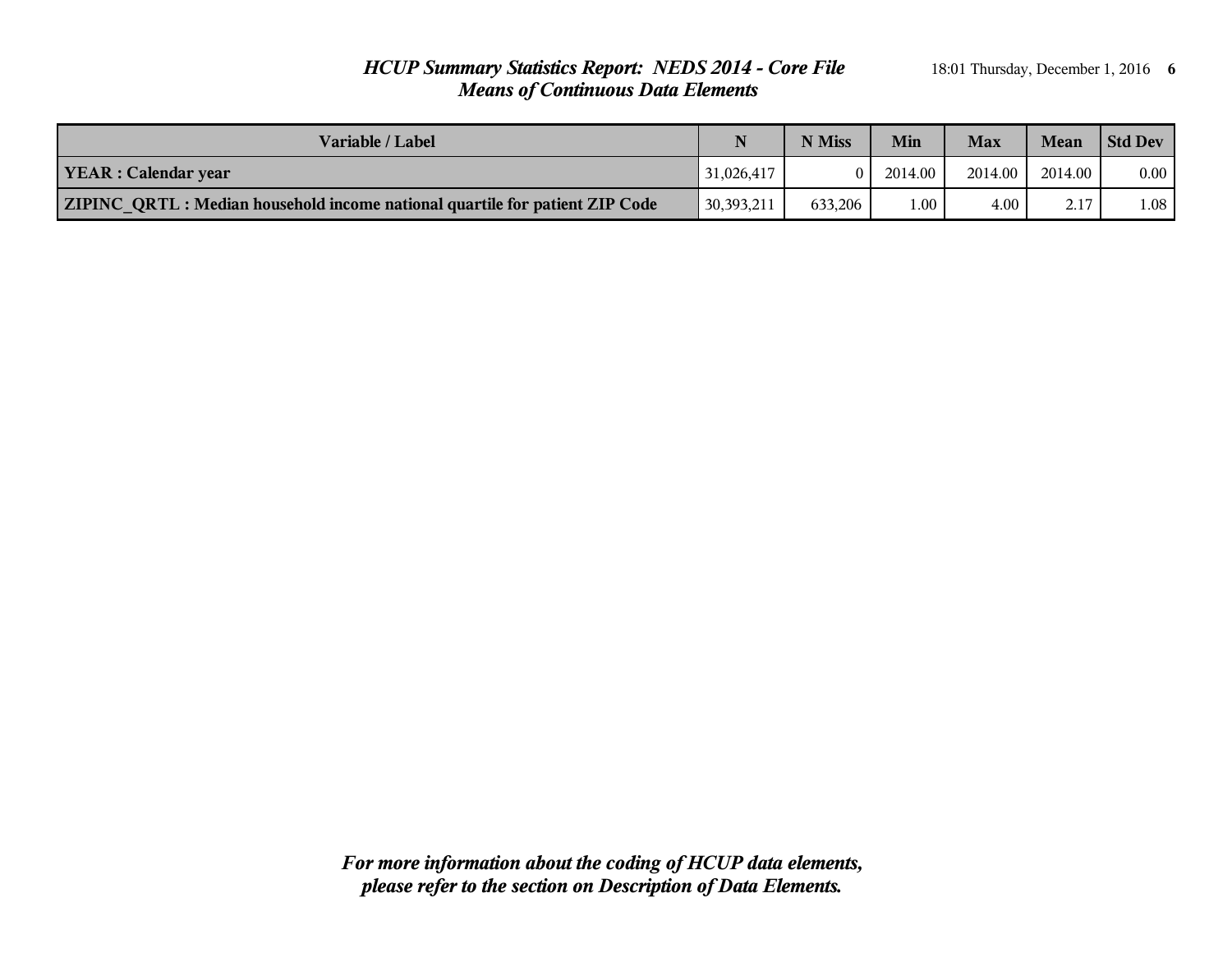| <b>AGE</b>           | Frequency | Percent |
|----------------------|-----------|---------|
| $\therefore$ Missing | 70        | 0.00    |
| .A: Invalid          | $\leq 10$ | $***$   |
| .C: Inconsistent     | 921       | 0.00    |
| $\overline{0}$       | 692,924   | 2.23    |
| $\mathbf{1}$         | 642,591   | 2.07    |
| $\overline{2}$       | 473,223   | 1.53    |
| $\overline{3}$       | 385,270   | 1.24    |
| $\overline{4}$       | 336,571   | 1.08    |
| 5                    | 323,867   | 1.04    |
| 6                    | 293,580   | 0.95    |
| 7                    | 258,527   | 0.83    |
| 8                    | 233,435   | 0.75    |
| 9                    | 220,111   | 0.71    |
| 10                   | 215,712   | 0.70    |
| 11                   | 209,495   | 0.68    |
| 12                   | 213,139   | 0.69    |
| 13                   | 232,695   | 0.75    |
| 14                   | 254,679   | 0.82    |
| 15                   | 278,829   | 0.90    |
| 16                   | 301,024   | 0.97    |
| 17                   | 326,890   | 1.05    |
| 18                   | 401,816   | 1.30    |
| 19                   | 443,315   | 1.43    |
| 20                   | 477,901   | 1.54    |
| 21                   | 505,347   | 1.63    |
| 22                   | 524,963   | 1.69    |
| 23                   | 542,499   | 1.75    |
| 24                   | 544,646   | 1.76    |
| 25                   | 533,150   | 1.72    |
| 26                   | 520,489   | 1.68    |
| 27                   | 505,794   | 1.63    |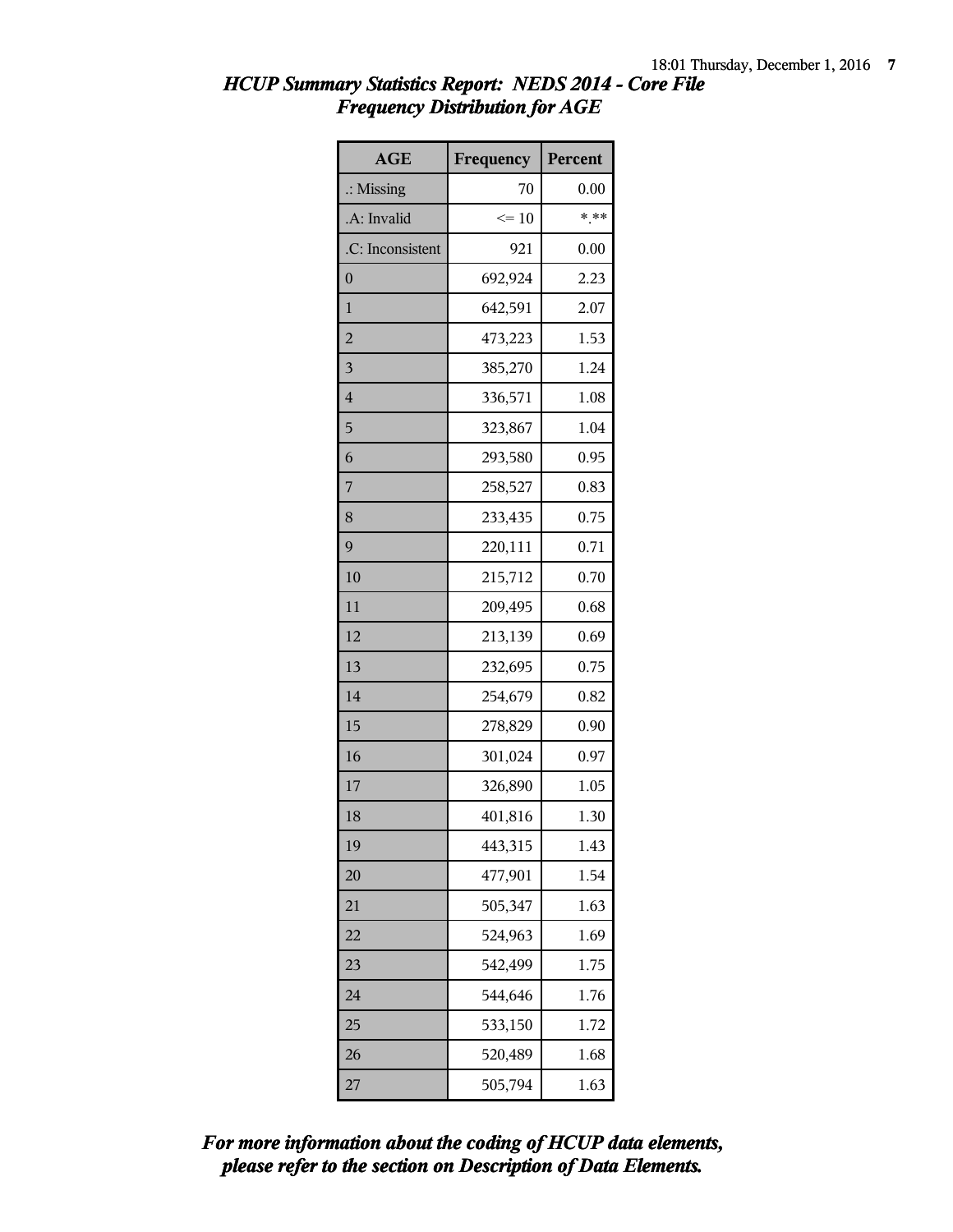| <b>AGE</b> | Frequency | Percent |
|------------|-----------|---------|
| 28         | 498,427   | 1.61    |
| 29         | 487,742   | 1.57    |
| 30         | 478,078   | 1.54    |
| 31         | 474,461   | 1.53    |
| 32         | 466,904   | 1.50    |
| 33         | 460,147   | 1.48    |
| 34         | 448,363   | 1.45    |
| 35         | 428,966   | 1.38    |
| 36         | 408,646   | 1.32    |
| 37         | 395,254   | 1.27    |
| 38         | 374,639   | 1.21    |
| 39         | 374,424   | 1.21    |
| 40         | 366,744   | 1.18    |
| 41         | 369,231   | 1.19    |
| 42         | 379,967   | 1.22    |
| 43         | 400,330   | 1.29    |
| 44         | 390,823   | 1.26    |
| 45         | 380,388   | 1.23    |
| 46         | 375,523   | 1.21    |
| 47         | 379,614   | 1.22    |
| 48         | 392,542   | 1.27    |
| 49         | 406,499   | 1.31    |
| 50         | 417,579   | 1.35    |
| 51         | 416,304   | 1.34    |
| 52         | 412,696   | 1.33    |
| 53         | 409,156   | 1.32    |
| 54         | 399,754   | 1.29    |
| 55         | 387,390   | 1.25    |
| 56         | 376,597   | 1.21    |
| 57         | 367,960   | 1.19    |
| 58         | 351,085   | 1.13    |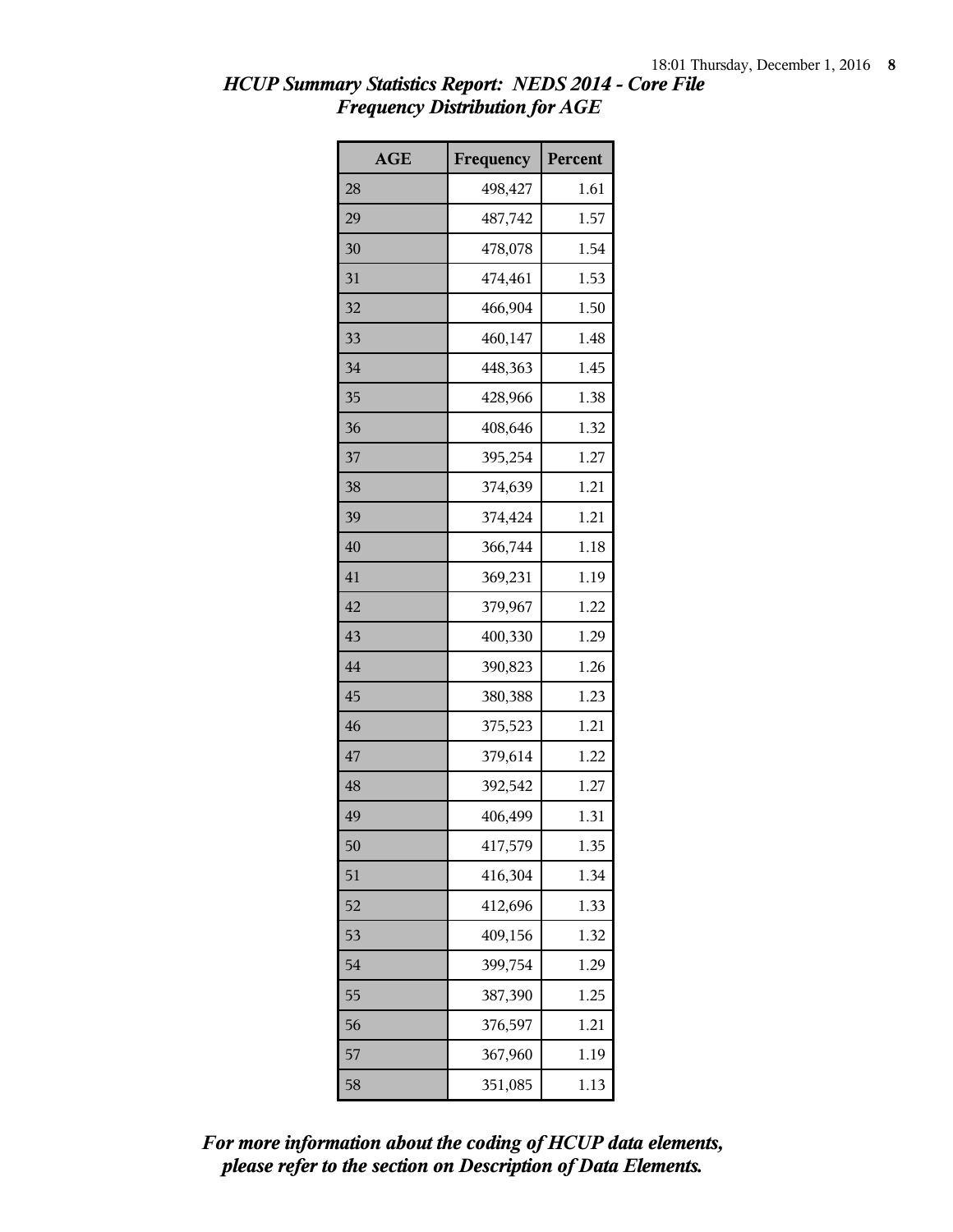| <b>AGE</b> | Frequency | Percent |
|------------|-----------|---------|
| 59         | 336,918   | 1.09    |
| 60         | 325,415   | 1.05    |
| 61         | 309,817   | 1.00    |
| 62         | 296,678   | 0.96    |
| 63         | 284,285   | 0.92    |
| 64         | 275,246   | 0.89    |
| 65         | 281,072   | 0.91    |
| 66         | 281,421   | 0.91    |
| 67         | 288,112   | 0.93    |
| 68         | 236,546   | 0.76    |
| 69         | 233,933   | 0.75    |
| 70         | 237,001   | 0.76    |
| 71         | 246,831   | 0.80    |
| 72         | 227,043   | 0.73    |
| 73         | 215,755   | 0.70    |
| 74         | 210,190   | 0.68    |
| 75         | 207,806   | 0.67    |
| 76         | 204,013   | 0.66    |
| 77         | 197,754   | 0.64    |
| 78         | 196,279   | 0.63    |
| 79         | 195,985   | 0.63    |
| 80         | 184,977   | 0.60    |
| 81         | 184,452   | 0.59    |
| 82         | 183,089   | 0.59    |
| 83         | 181,593   | 0.59    |
| 84         | 176,864   | 0.57    |
| 85         | 166,423   | 0.54    |
| 86         | 161,342   | 0.52    |
| 87         | 150,922   | 0.49    |
| 88         | 136,393   | 0.44    |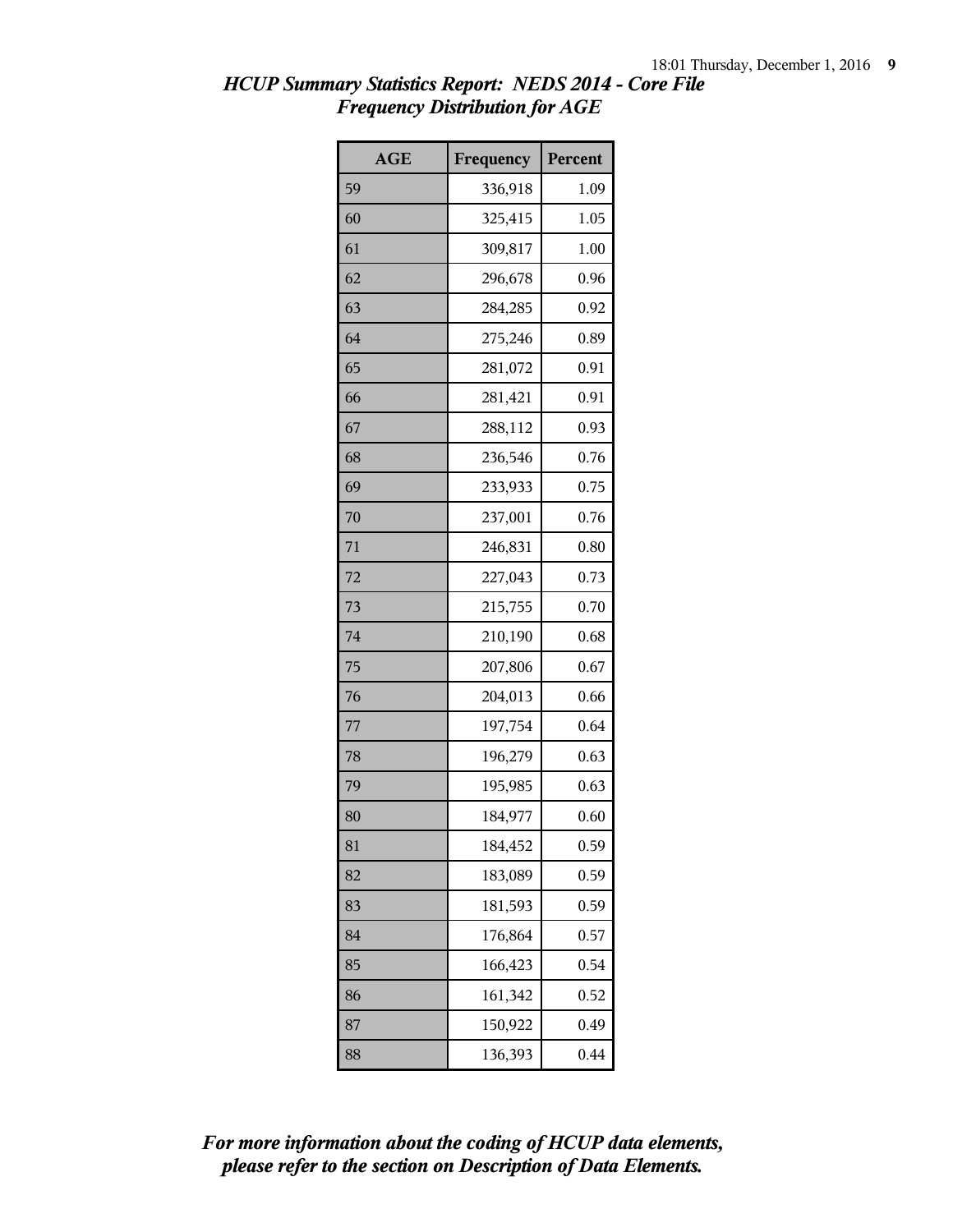| HCUP Summary Statistics Report: NEDS 2014 - Core File |  |
|-------------------------------------------------------|--|
| <b>Frequency Distribution for AGE</b>                 |  |

| <b>AGE</b>  | Frequency | Percent |
|-------------|-----------|---------|
| 39          | 124,789   | 0.40    |
| 90 or older | 517,758   | 1.67    |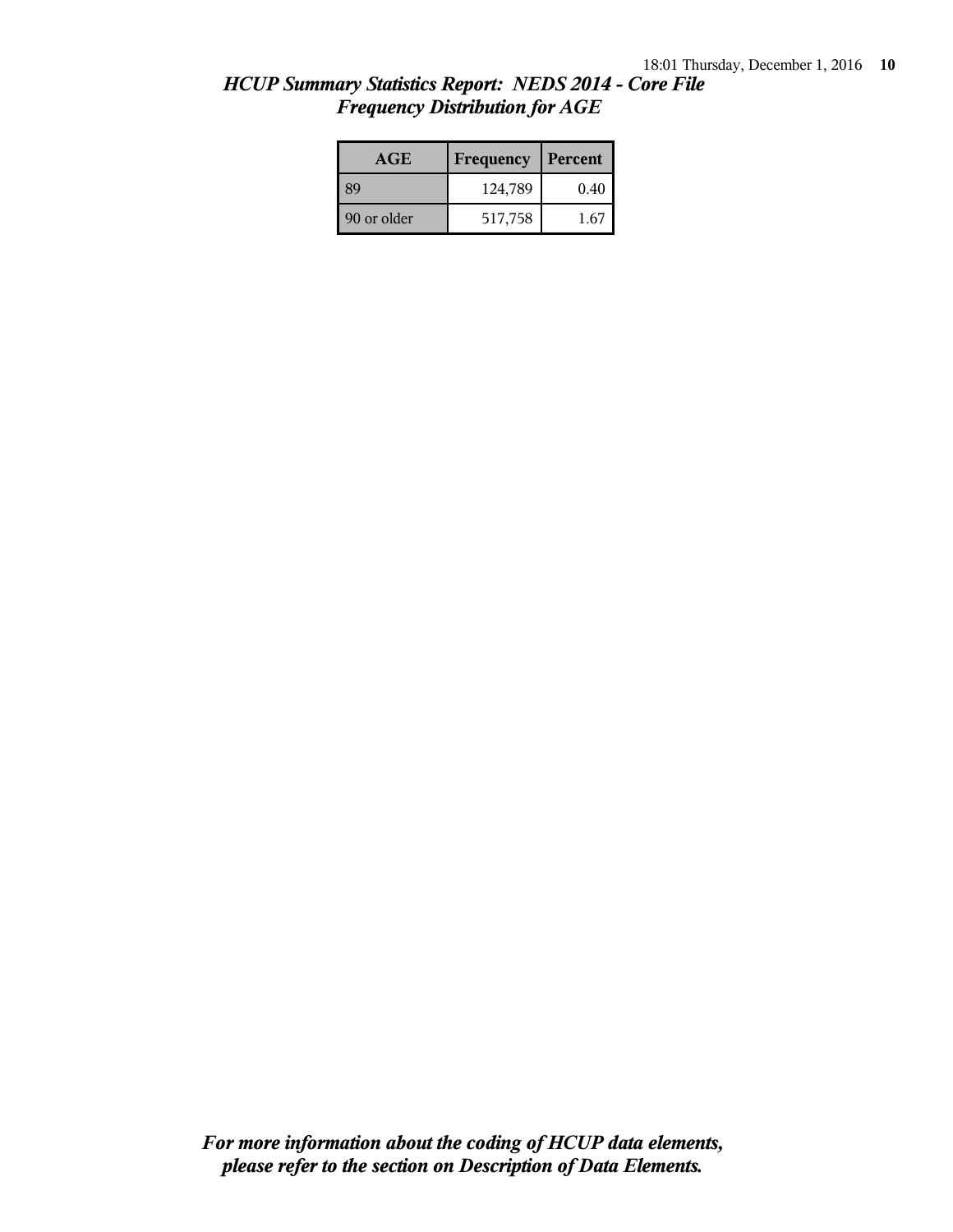| <b>AMONTH</b>        | Frequency | <b>Percent</b> |
|----------------------|-----------|----------------|
| $\therefore$ Missing | 4,777,142 | 15.40          |
| 1: January           | 2,154,626 | 6.94           |
| 2: February          | 1,894,777 | 6.11           |
| 3: March             | 2,168,228 | 6.99           |
| 4: April             | 2,140,911 | 6.90           |
| 5: May               | 2,269,717 | 7.32           |
| 6: June              | 2,173,780 | 7.01           |
| 7: July              | 2,248,324 | 7.25           |
| 8: August            | 2,273,806 | 7.33           |
| 9: September         | 2,258,980 | 7.28           |
| 10: October          | 2,232,587 | 7.20           |
| 11: November         | 2,095,347 | 6.75           |
| 12: December         | 2,338,192 | 7.54           |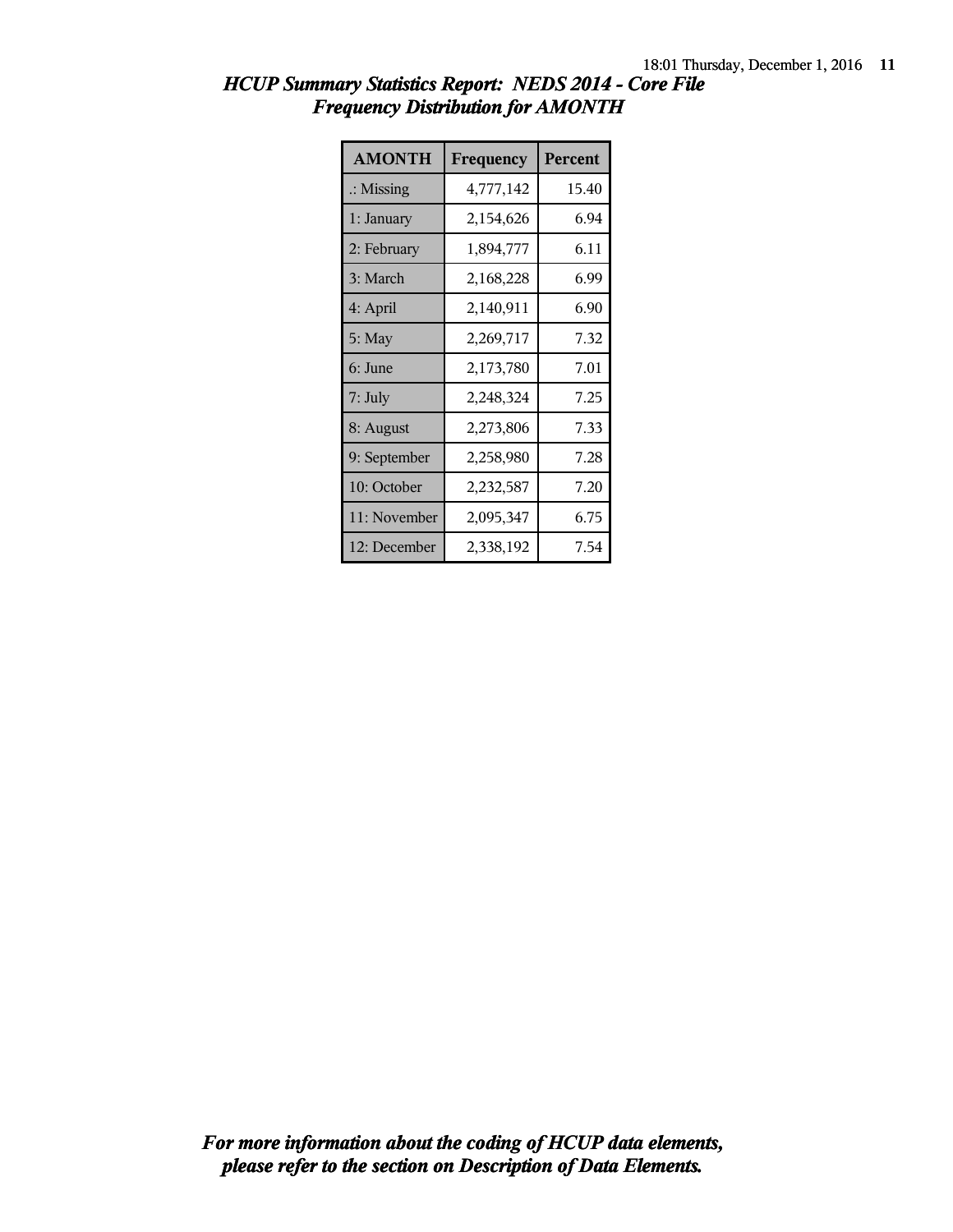| <b>AWEEKEND</b>      | Frequency  | Percent |
|----------------------|------------|---------|
| $\therefore$ Missing | 89         | 0.00    |
| 0: Monday-Friday     | 22,293,309 | 71.85   |
| 1: Saturday-Sunday   | 8,733,019  | 28.15   |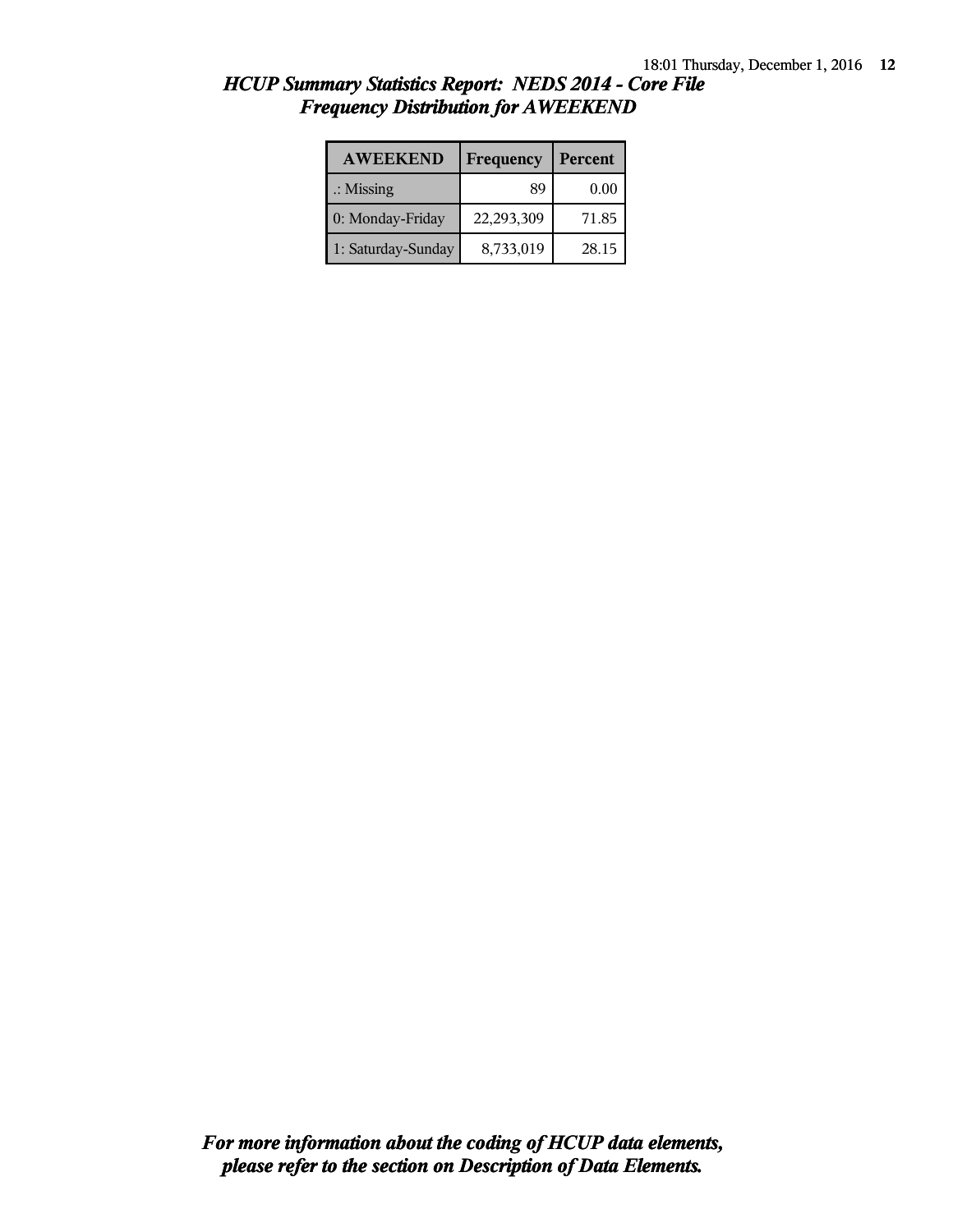| <b>CHRON1</b>            | Frequency  | Percent |
|--------------------------|------------|---------|
| $\therefore$ Missing     | 9,617      | 0.03    |
| .A: Invalid code         | 151        | 0.00    |
| .C: Inconsistent code    | 189        | 0.00    |
| 0: Non-chronic condition | 25,641,254 | 82.64   |
| 1: Chronic condition     | 5,375,206  | 17.32   |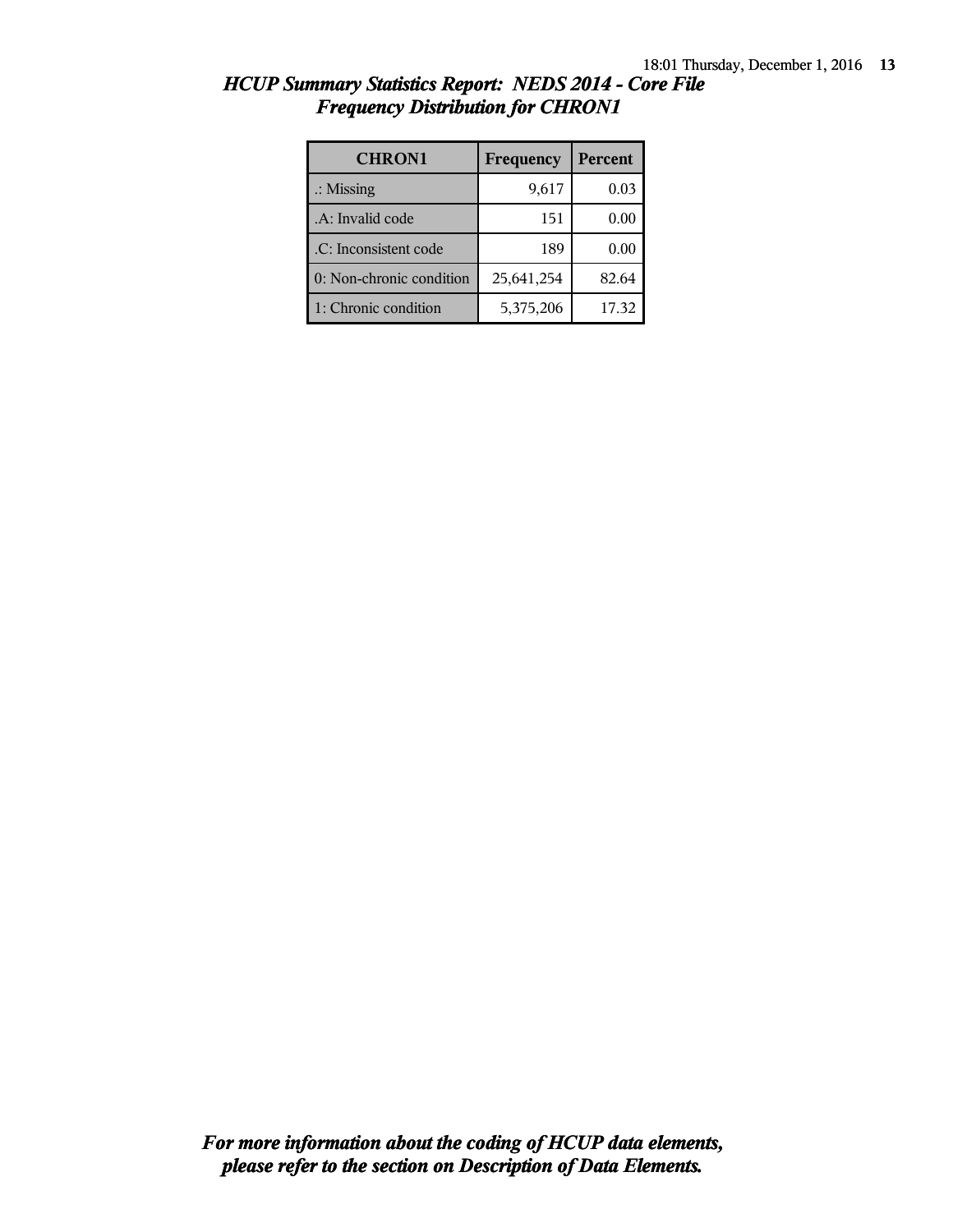| <b>DIED VISIT</b>       | Frequency  | <b>Percent</b> |
|-------------------------|------------|----------------|
| $\therefore$ Missing    | 46,439     | 0.15           |
| 0: Did not die          | 30,823,793 | 99.35          |
| 1: Died in the ED       | 42,672     | 0.14           |
| 2: Died in the hospital | 113,513    | 0.37           |

| HCUP Summary Statistics Report: NEDS 2014 - Core File |  |  |
|-------------------------------------------------------|--|--|
| <b>Frequency Distribution for DIED VISIT</b>          |  |  |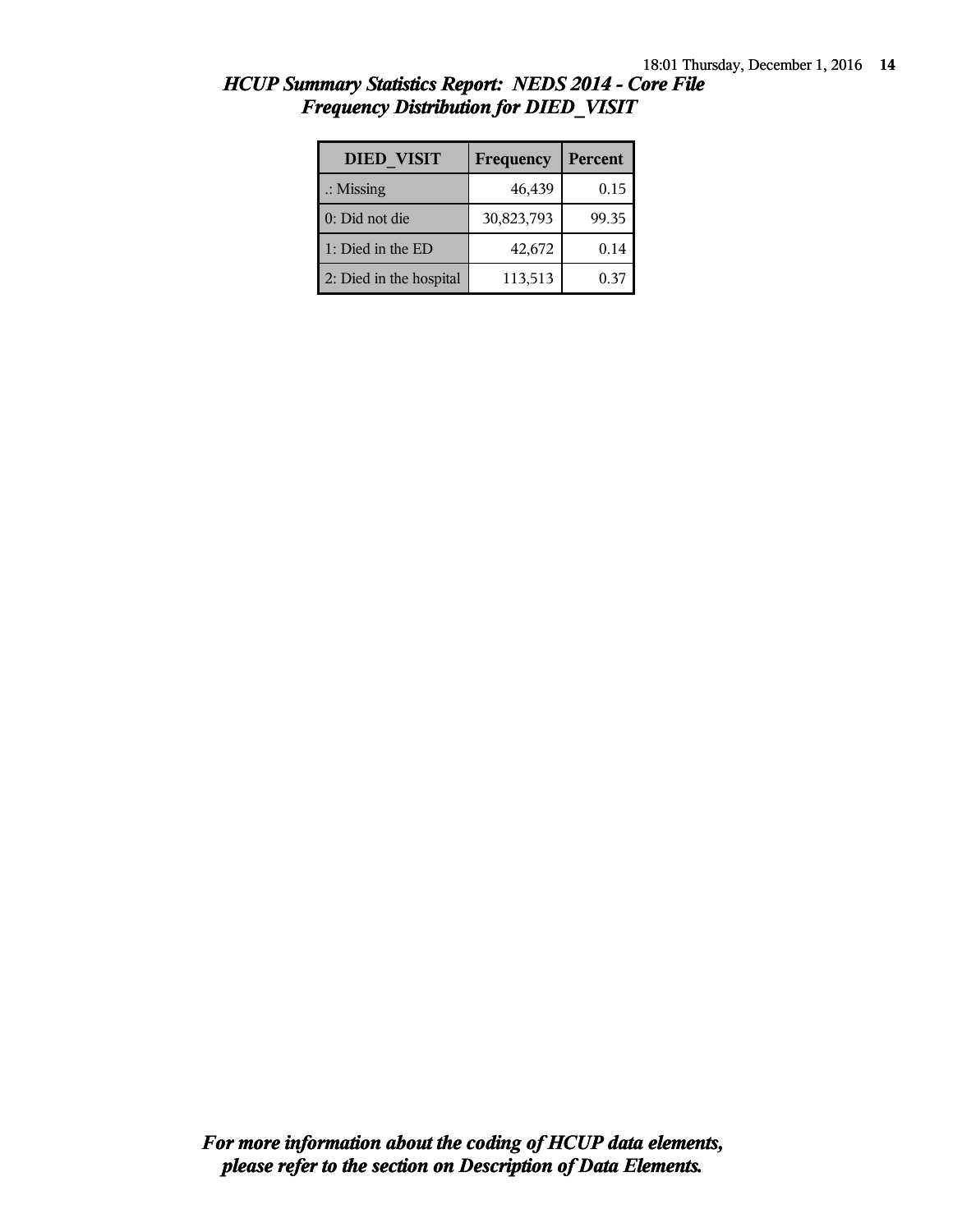|           | <b>DISCWT</b>   Frequency   Percent |        |
|-----------|-------------------------------------|--------|
| Non-blank | 31,026,417                          | 100.00 |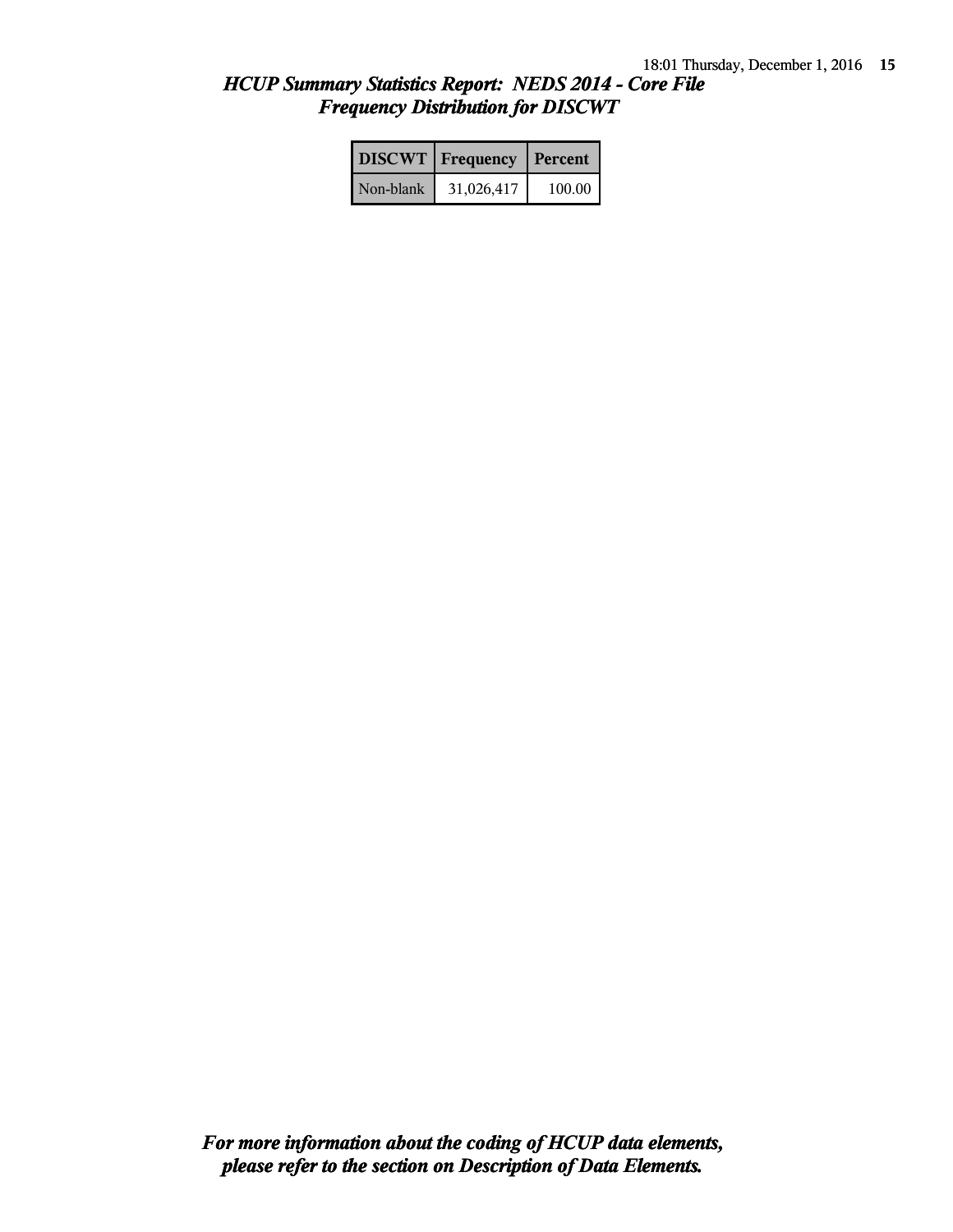| DISP ED                                                | Frequency  | Percent |
|--------------------------------------------------------|------------|---------|
| 1: Routine                                             | 25,177,747 | 81.15   |
| 2: Transfer: short-term hospital                       | 452,048    | 1.46    |
| 5: Transfer: other type of facility                    | 395,144    | 1.27    |
| 6: Home health care                                    | 48,790     | 0.16    |
| 7: Against medical advice                              | 476,225    | 1.53    |
| 9: Admitted as an inpatient to this hospital           | 4,388,925  | 14.15   |
| 20: Died in ED                                         | 42,672     | 0.14    |
| 98: Not admitted to this hospital, destination unknown | 44,297     | 0.14    |
| 99: Discharged alive, destination unknown              | 569        | 0.00    |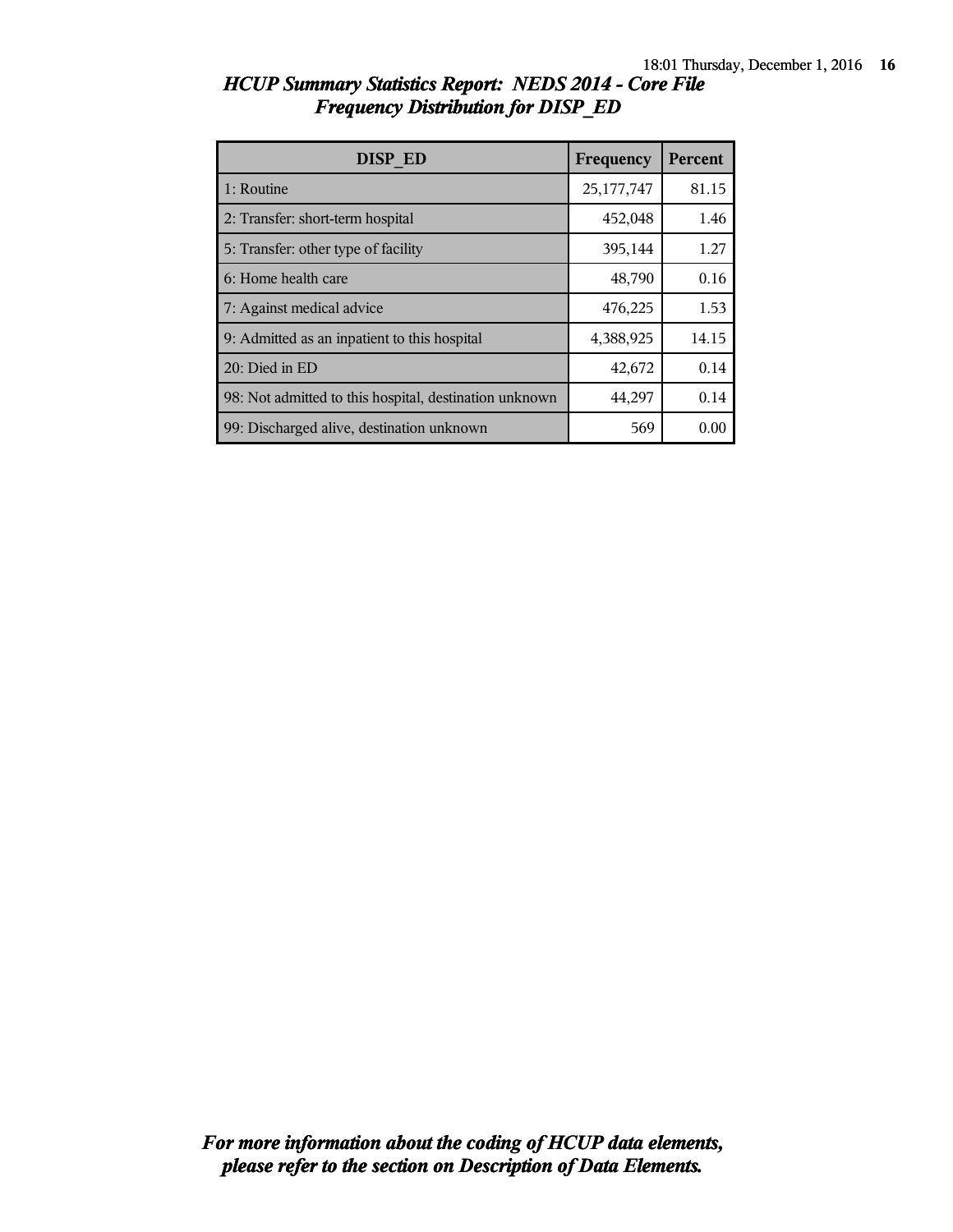| <b>DQTR</b>          | Frequency | Percent |
|----------------------|-----------|---------|
| $\therefore$ Missing | 14,279    | 0.05    |
| 1: First quarter     | 7,370,437 | 23.76   |
| 2: Second quarter    | 7,769,527 | 25.04   |
| 3: Third quarter     | 7,966,097 | 25.68   |
| 4: Fourth quarter    | 7,906,077 | 25.48   |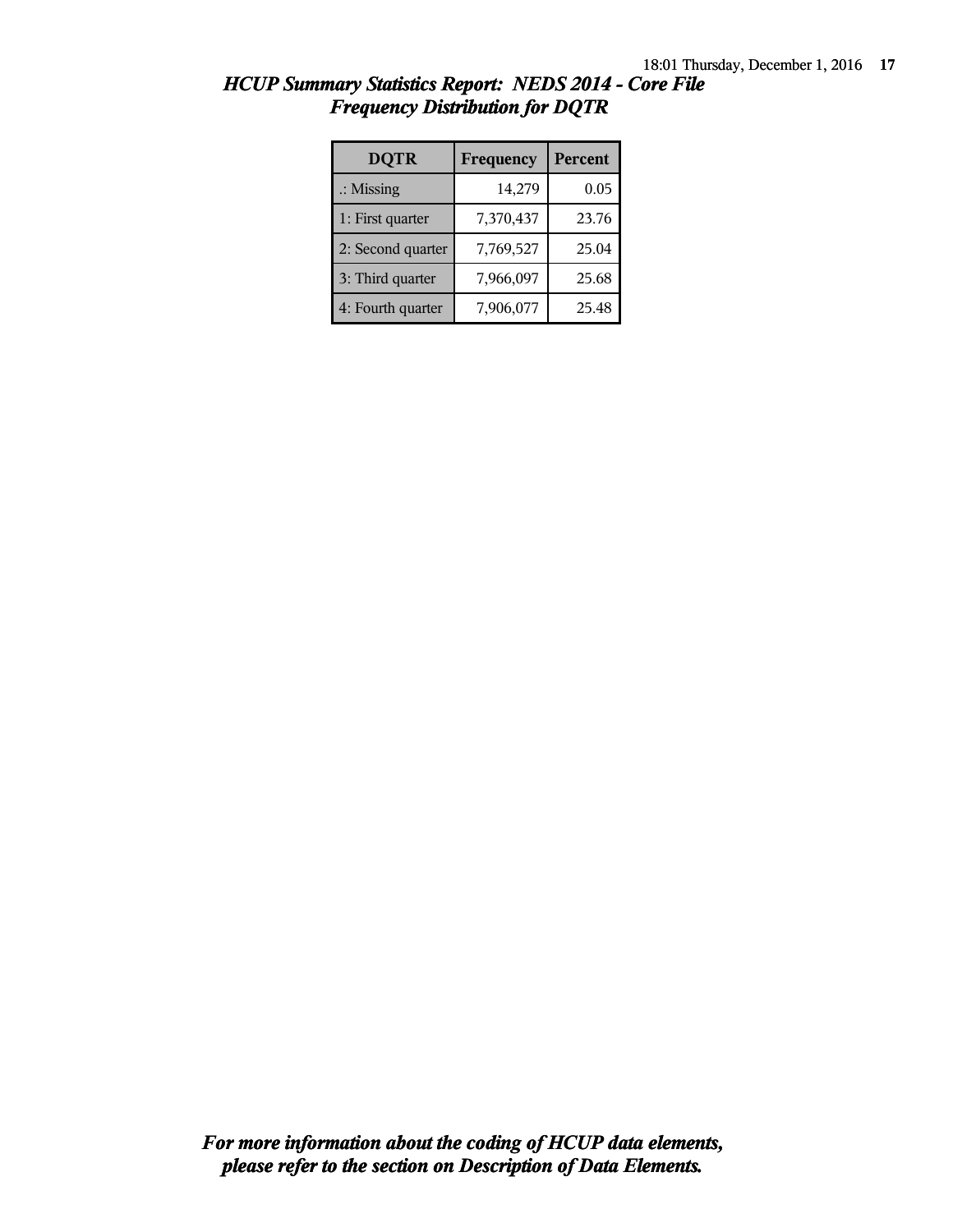| DX1                    | Frequency  | <b>Percent</b> |
|------------------------|------------|----------------|
| <b>Blank</b>           | 9,617      | 0.03           |
| Valid DX               | 31,016,460 | 99.97          |
| Inconsistent DX (incn) | 189        | 0.00           |
| Invalid DX (invl)      | 151        | 0.00           |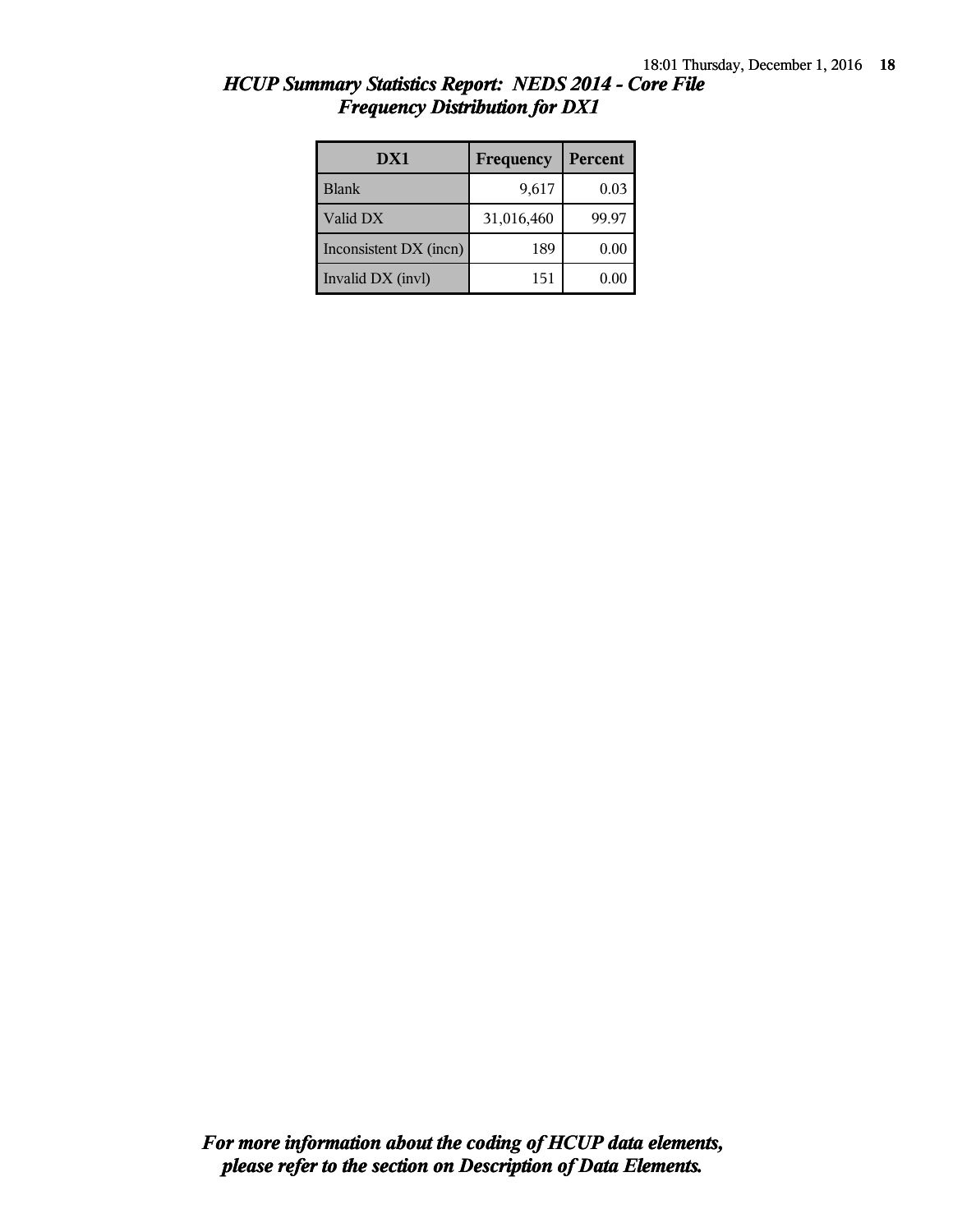| <b>DXCCS1</b>                                             | Frequency | Percent |
|-----------------------------------------------------------|-----------|---------|
| $\therefore$ Missing                                      | 9,617     | 0.03    |
| A: Invalid diagnosis                                      | 151       | 0.00    |
| C: Inconsistent                                           | 189       | 0.00    |
| 1: Tuberculosis                                           | 1,227     | 0.00    |
| 2: Septicemia (except in labor)                           | 317,001   | 1.02    |
| 3: Bacterial infection; unspecified site                  | 10,798    | 0.03    |
| 4: Mycoses                                                | 81,404    | 0.26    |
| 5: HIV infection                                          | 11,879    | 0.04    |
| 6: Hepatitis                                              | 12,348    | 0.04    |
| 7: Viral infection                                        | 366,100   | 1.18    |
| 8: Other infections; including parasitic                  | 57,719    | 0.19    |
| 9: Sexually transmitted infections (not HIV or hepatitis) | 12,131    | 0.04    |
| 10: Immunizations and screening for infectious disease    | 45,409    | 0.15    |
| 11: Cancer of head and neck                               | 2,558     | 0.01    |
| 12: Cancer of esophagus                                   | 1,546     | 0.00    |
| 13: Cancer of stomach                                     | 2,689     | 0.01    |
| 14: Cancer of colon                                       | 8,318     | 0.03    |
| 15: Cancer of rectum and anus                             | 2,826     | 0.01    |
| 16: Cancer of liver and intrahepatic bile duct            | 3,279     | 0.01    |
| 17: Cancer of pancreas                                    | 5,110     | 0.02    |
| 18: Cancer of other GI organs; peritoneum                 | 1,934     | 0.01    |
| 19: Cancer of bronchus; lung                              | 17,625    | 0.06    |
| 20: Cancer; other respiratory and intrathoracic           | 165       | 0.00    |
| 21: Cancer of bone and connective tissue                  | 1,051     | 0.00    |
| 22: Melanomas of skin                                     | 315       | 0.00    |
| 23: Other non-epithelial cancer of skin                   | 714       | 0.00    |
| 24: Cancer of breast                                      | 3,093     | 0.01    |
| 25: Cancer of uterus                                      | 1,198     | 0.00    |
| 26: Cancer of cervix                                      | 910       | 0.00    |
| 27: Cancer of ovary                                       | 1,997     | 0.01    |
| 28: Cancer of other female genital organs                 | 261       | 0.00    |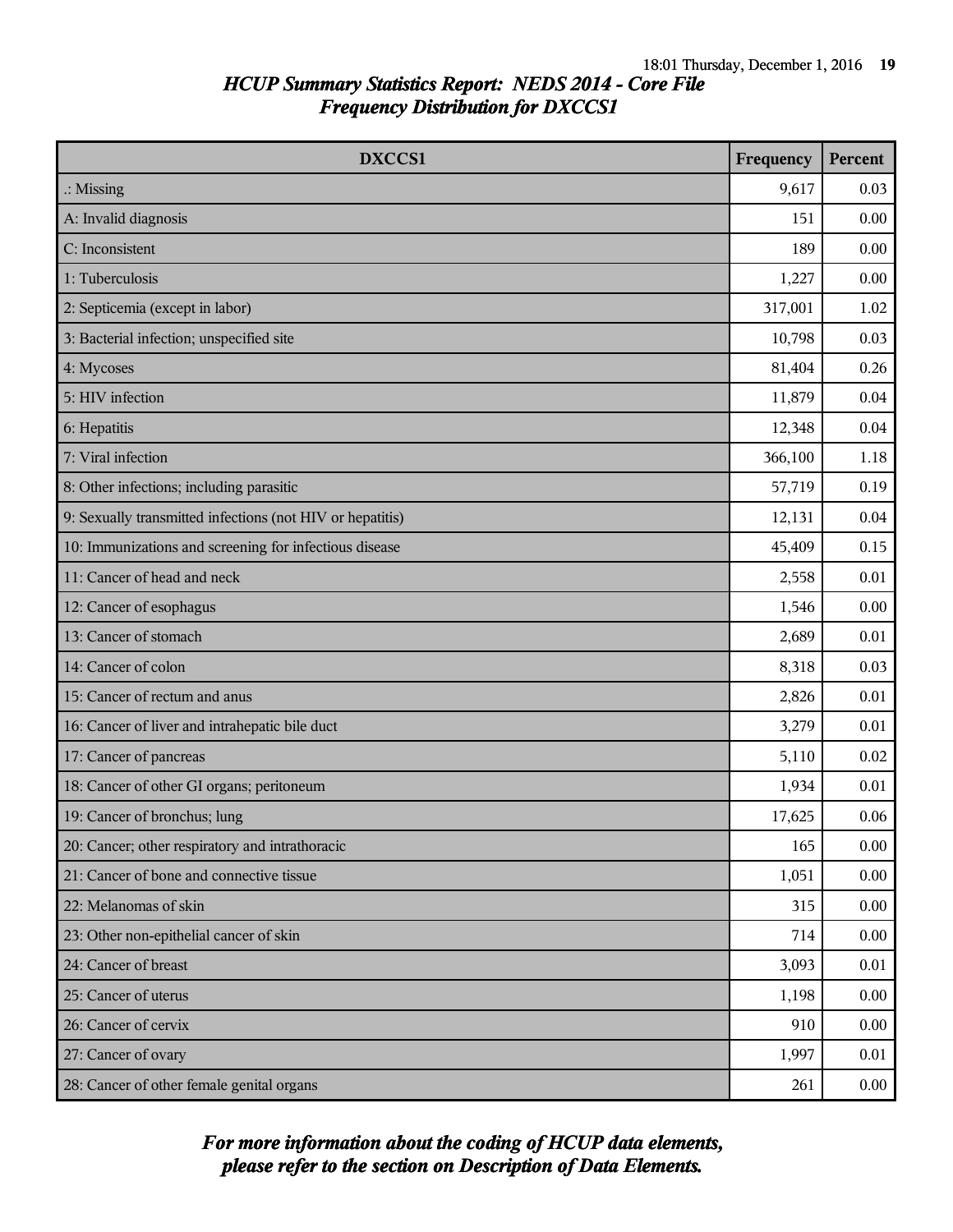| DXCCS1                                                    | Frequency | <b>Percent</b> |
|-----------------------------------------------------------|-----------|----------------|
| 29: Cancer of prostate                                    | 1,969     | 0.01           |
| 30: Cancer of testis                                      | 235       | 0.00           |
| 31: Cancer of other male genital organs                   | 64        | 0.00           |
| 32: Cancer of bladder                                     | 2,624     | 0.01           |
| 33: Cancer of kidney and renal pelvis                     | 1,776     | 0.01           |
| 34: Cancer of other urinary organs                        | 120       | 0.00           |
| 35: Cancer of brain and nervous system                    | 4,106     | 0.01           |
| 36: Cancer of thyroid                                     | 251       | 0.00           |
| 37: Hodgkin's disease                                     | 511       | 0.00           |
| 38: Non-Hodgkin's lymphoma                                | 5,273     | 0.02           |
| 39: Leukemias                                             | 5,673     | 0.02           |
| 40: Multiple myeloma                                      | 2,196     | 0.01           |
| 41: Cancer; other and unspecified primary                 | 828       | 0.00           |
| 42: Secondary malignancies                                | 27,580    | 0.09           |
| 43: Malignant neoplasm without specification of site      | 1,751     | 0.01           |
| 44: Neoplasms of unspecified nature or uncertain behavior | 7,683     | 0.02           |
| 45: Maintenance chemotherapy; radiotherapy                | 1,049     | 0.00           |
| 46: Benign neoplasm of uterus                             | 13,295    | 0.04           |
| 47: Other and unspecified benign neoplasm                 | 13,659    | 0.04           |
| 48: Thyroid disorders                                     | 11,693    | 0.04           |
| 49: Diabetes mellitus without complication                | 83,619    | 0.27           |
| 50: Diabetes mellitus with complications                  | 185,524   | 0.60           |
| 51: Other endocrine disorders                             | 22,776    | 0.07           |
| 52: Nutritional deficiencies                              | 2,090     | 0.01           |
| 53: Disorders of lipid metabolism                         | 1,401     | 0.00           |
| 54: Gout and other crystal arthropathies                  | 48,163    | 0.16           |
| 55: Fluid and electrolyte disorders                       | 245,841   | 0.79           |
| 56: Cystic fibrosis                                       | 720       | 0.00           |
| 57: Immunity disorders                                    | 404       | 0.00           |
| 58: Other nutritional; endocrine; and metabolic disorders | 23,734    | 0.08           |
| 59: Deficiency and other anemia                           | 74,852    | 0.24           |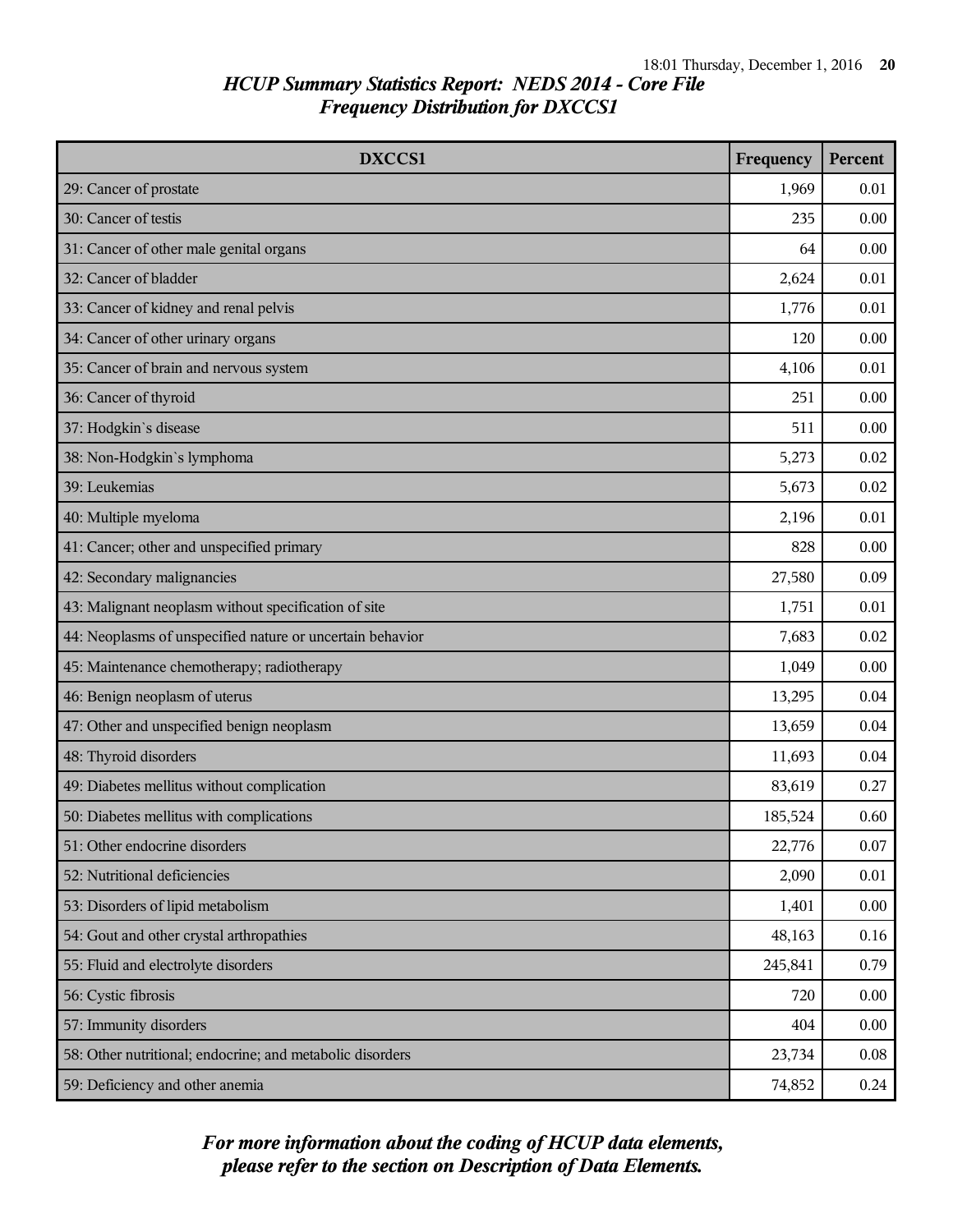| DXCCS1                                                                                                                    | Frequency | Percent |
|---------------------------------------------------------------------------------------------------------------------------|-----------|---------|
| 60: Acute posthemorrhagic anemia                                                                                          | 10,439    | 0.03    |
| 61: Sickle cell anemia                                                                                                    | 55,112    | 0.18    |
| 62: Coagulation and hemorrhagic disorders                                                                                 | 15,323    | 0.05    |
| 63: Diseases of white blood cells                                                                                         | 15,781    | 0.05    |
| 64: Other hematologic conditions                                                                                          | 1,406     | 0.00    |
| 76: Meningitis (except that caused by tuberculosis or sexually transmitted disease)                                       | 7,536     | 0.02    |
| 77: Encephalitis (except that caused by tuberculosis or sexually transmitted disease)                                     | 1,854     | 0.01    |
| 78: Other CNS infection and poliomyelitis                                                                                 | 1,584     | 0.01    |
| 79: Parkinson's disease                                                                                                   | 3,414     | 0.01    |
| 80: Multiple sclerosis                                                                                                    | 8,046     | 0.03    |
| 81: Other hereditary and degenerative nervous system conditions                                                           | 17,460    | 0.06    |
| 82: Paralysis                                                                                                             | 3,275     | 0.01    |
| 83: Epilepsy; convulsions                                                                                                 | 254,330   | 0.82    |
| 84: Headache; including migraine                                                                                          | 712,474   | 2.30    |
| 85: Coma; stupor; and brain damage                                                                                        | 17,157    | 0.06    |
| 86: Cataract                                                                                                              | 662       | 0.00    |
| 87: Retinal detachments; defects; vascular occlusion; and retinopathy                                                     | 3,463     | 0.01    |
| 88: Glaucoma                                                                                                              | 2,089     | 0.01    |
| 89: Blindness and vision defects                                                                                          | 27,013    | 0.09    |
| 90: Inflammation; infection of eye (except that caused by tuberculosis or sexually transmitteddisease)                    | 184,146   | 0.59    |
| 91: Other eye disorders                                                                                                   | 73,920    | 0.24    |
| 92: Otitis media and related conditions                                                                                   | 358,758   | 1.16    |
| 93: Conditions associated with dizziness or vertigo                                                                       | 285,547   | 0.92    |
| 94: Other ear and sense organ disorders                                                                                   | 158,533   | 0.51    |
| 95: Other nervous system disorders                                                                                        | 407,471   | 1.31    |
| 96: Heart valve disorders                                                                                                 | 7,043     | 0.02    |
| 97: Peri-; endo-; and myocarditis; cardiomyopathy (except that caused by tuberculosis or sexually<br>transmitted disease) | 15,141    | 0.05    |
| 98: Essential hypertension                                                                                                | 190,377   | 0.61    |
| 99: Hypertension with complications and secondary hypertension                                                            | 76,536    | 0.25    |
| 100: Acute myocardial infarction                                                                                          | 125,570   | 0.40    |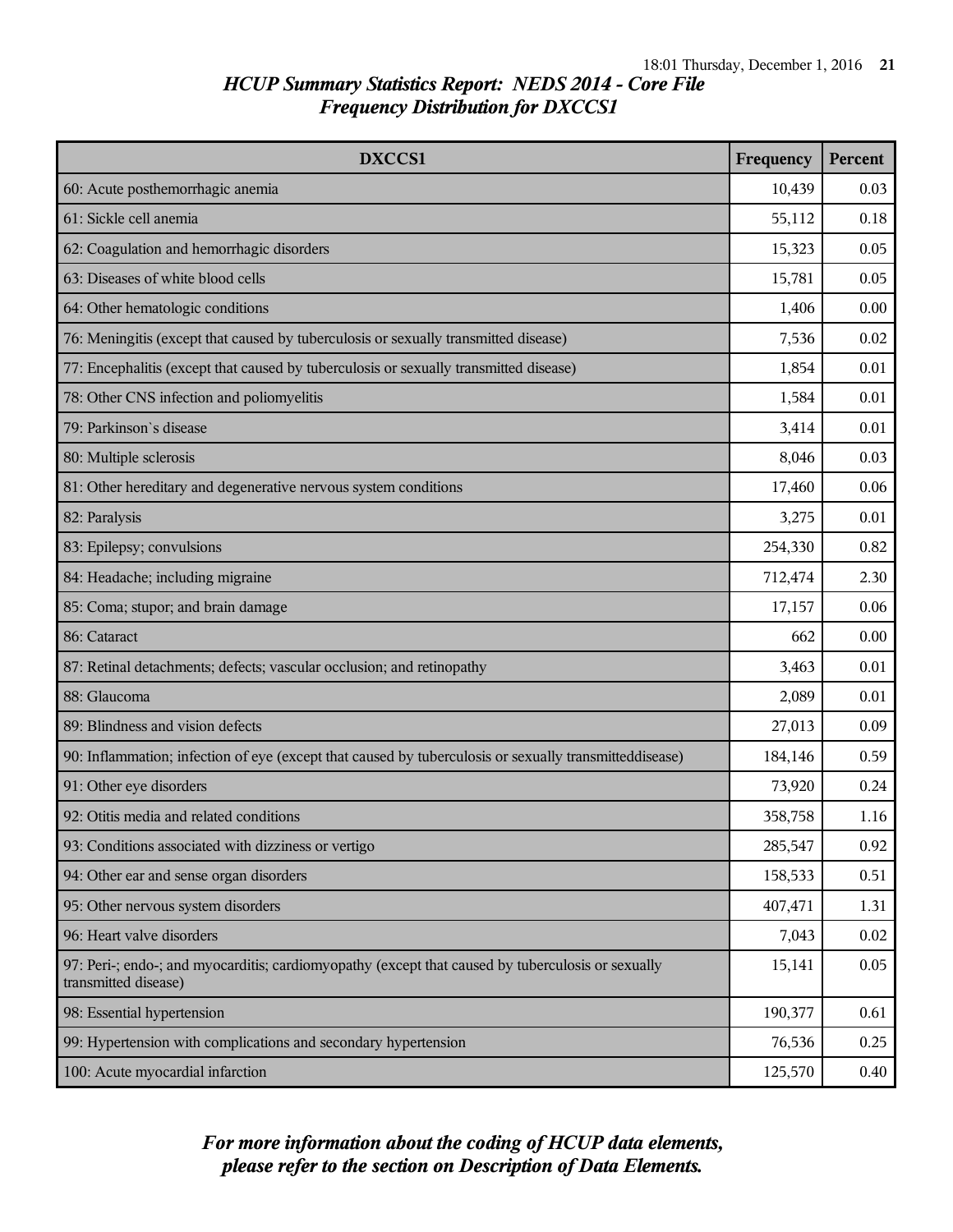| DXCCS1                                                                              | Frequency | <b>Percent</b> |
|-------------------------------------------------------------------------------------|-----------|----------------|
| 101: Coronary atherosclerosis and other heart disease                               | 87,664    | 0.28           |
| 102: Nonspecific chest pain                                                         | 1,063,214 | 3.43           |
| 103: Pulmonary heart disease                                                        | 43,098    | 0.14           |
| 104: Other and ill-defined heart disease                                            | 2,580     | 0.01           |
| 105: Conduction disorders                                                           | 12,469    | 0.04           |
| 106: Cardiac dysrhythmias                                                           | 343,284   | 1.11           |
| 107: Cardiac arrest and ventricular fibrillation                                    | 38,150    | 0.12           |
| 108: Congestive heart failure; nonhypertensive                                      | 225,012   | 0.73           |
| 109: Acute cerebrovascular disease                                                  | 149,370   | 0.48           |
| 110: Occlusion or stenosis of precerebral arteries                                  | 4,554     | 0.01           |
| 111: Other and ill-defined cerebrovascular disease                                  | 5,150     | 0.02           |
| 112: Transient cerebral ischemia                                                    | 61,219    | 0.20           |
| 113: Late effects of cerebrovascular disease                                        | 4,995     | 0.02           |
| 114: Peripheral and visceral atherosclerosis                                        | 21,758    | 0.07           |
| 115: Aortic; peripheral; and visceral artery aneurysms                              | 10,315    | 0.03           |
| 116: Aortic and peripheral arterial embolism or thrombosis                          | 5,466     | 0.02           |
| 117: Other circulatory disease                                                      | 64,242    | 0.21           |
| 118: Phlebitis; thrombophlebitis and thromboembolism                                | 65,533    | 0.21           |
| 119: Varicose veins of lower extremity                                              | 8,673     | 0.03           |
| 120: Hemorrhoids                                                                    | 46,316    | 0.15           |
| 121: Other diseases of veins and lymphatics                                         | 15,470    | 0.05           |
| 122: Pneumonia (except that caused by tuberculosis or sexually transmitted disease) | 353,730   | 1.14           |
| 123: Influenza                                                                      | 175,741   | 0.57           |
| 124: Acute and chronic tonsillitis                                                  | 71,768    | 0.23           |
| 125: Acute bronchitis                                                               | 322,904   | 1.04           |
| 126: Other upper respiratory infections                                             | 1,313,543 | 4.23           |
| 127: Chronic obstructive pulmonary disease and bronchiectasis                       | 453,923   | 1.46           |
| 128: Asthma                                                                         | 441,461   | 1.42           |
| 129: Aspiration pneumonitis; food/vomitus                                           | 32,390    | 0.10           |
| 130: Pleurisy; pneumothorax; pulmonary collapse                                     | 51,803    | 0.17           |
| 131: Respiratory failure; insufficiency; arrest (adult)                             | 85,426    | 0.28           |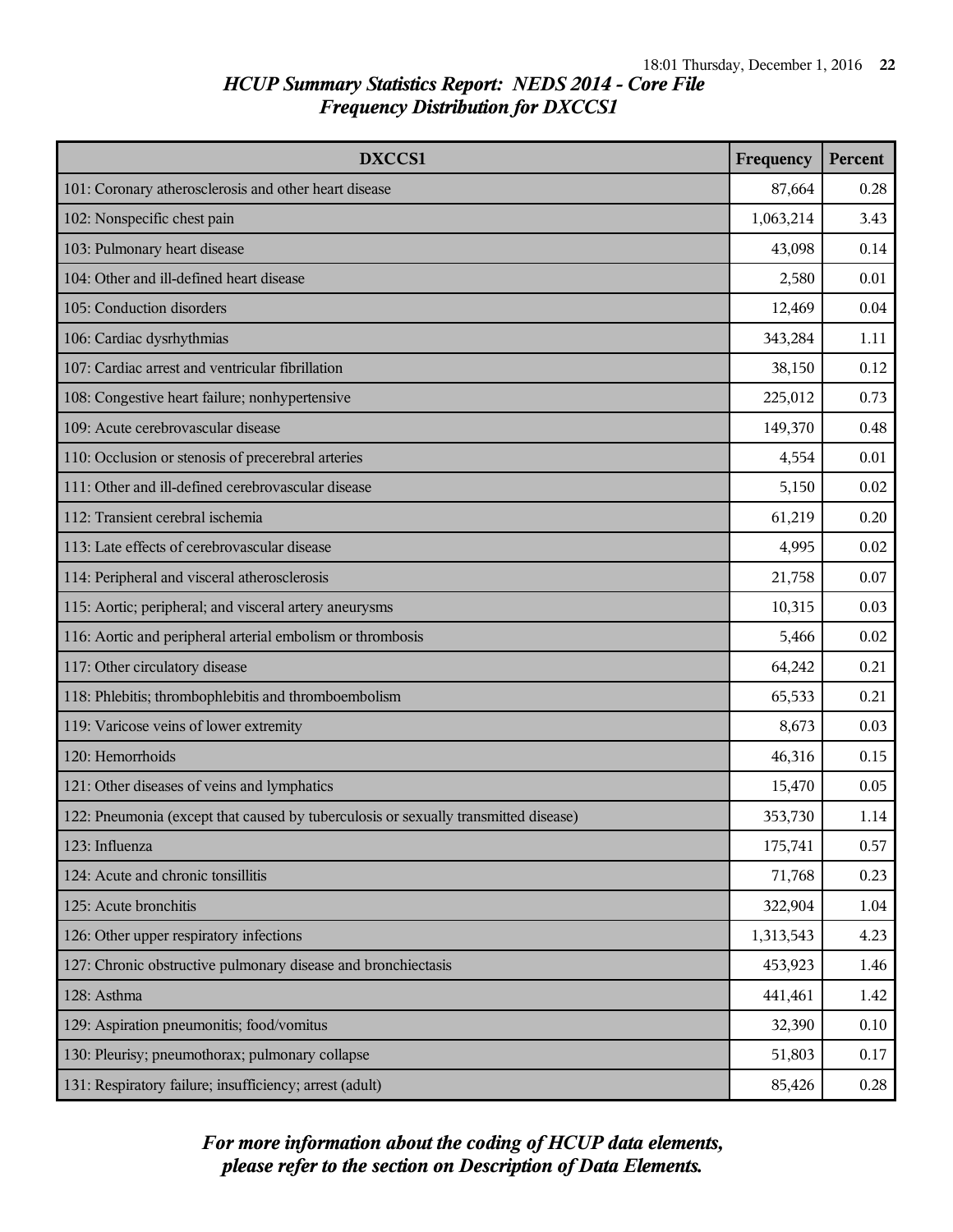| DXCCS1                                                 | Frequency | Percent |
|--------------------------------------------------------|-----------|---------|
| 132: Lung disease due to external agents               | 5,927     | 0.02    |
| 133: Other lower respiratory disease                   | 532,062   | 1.71    |
| 134: Other upper respiratory disease                   | 204,898   | 0.66    |
| 135: Intestinal infection                              | 106,243   | 0.34    |
| 136: Disorders of teeth and jaw                        | 459,510   | 1.48    |
| 137: Diseases of mouth; excluding dental               | 55,921    | 0.18    |
| 138: Esophageal disorders                              | 93,106    | 0.30    |
| 139: Gastroduodenal ulcer (except hemorrhage)          | 15,198    | 0.05    |
| 140: Gastritis and duodenitis                          | 141,335   | 0.46    |
| 141: Other disorders of stomach and duodenum           | 37,737    | 0.12    |
| 142: Appendicitis and other appendiceal conditions     | 78,377    | 0.25    |
| 143: Abdominal hernia                                  | 68,661    | 0.22    |
| 144: Regional enteritis and ulcerative colitis         | 31,023    | 0.10    |
| 145: Intestinal obstruction without hernia             | 88,420    | 0.28    |
| 146: Diverticulosis and diverticulitis                 | 110,449   | 0.36    |
| 147: Anal and rectal conditions                        | 39,301    | 0.13    |
| 148: Peritonitis and intestinal abscess                | 6,249     | 0.02    |
| 149: Biliary tract disease                             | 162,572   | 0.52    |
| 151: Other liver diseases                              | 49,486    | 0.16    |
| 152: Pancreatic disorders (not diabetes)               | 90,595    | 0.29    |
| 153: Gastrointestinal hemorrhage                       | 157,901   | 0.51    |
| 154: Noninfectious gastroenteritis                     | 279,308   | 0.90    |
| 155: Other gastrointestinal disorders                  | 395,623   | 1.28    |
| 156: Nephritis; nephrosis; renal sclerosis             | 2,330     | 0.01    |
| 157: Acute and unspecified renal failure               | 109,454   | 0.35    |
| 158: Chronic kidney disease                            | 13,516    | 0.04    |
| 159: Urinary tract infections                          | 787,691   | 2.54    |
| 160: Calculus of urinary tract                         | 290,313   | 0.94    |
| 161: Other diseases of kidney and ureters              | 16,823    | 0.05    |
| 162: Other diseases of bladder and urethra             | 6,607     | 0.02    |
| 163: Genitourinary symptoms and ill-defined conditions | 192,206   | 0.62    |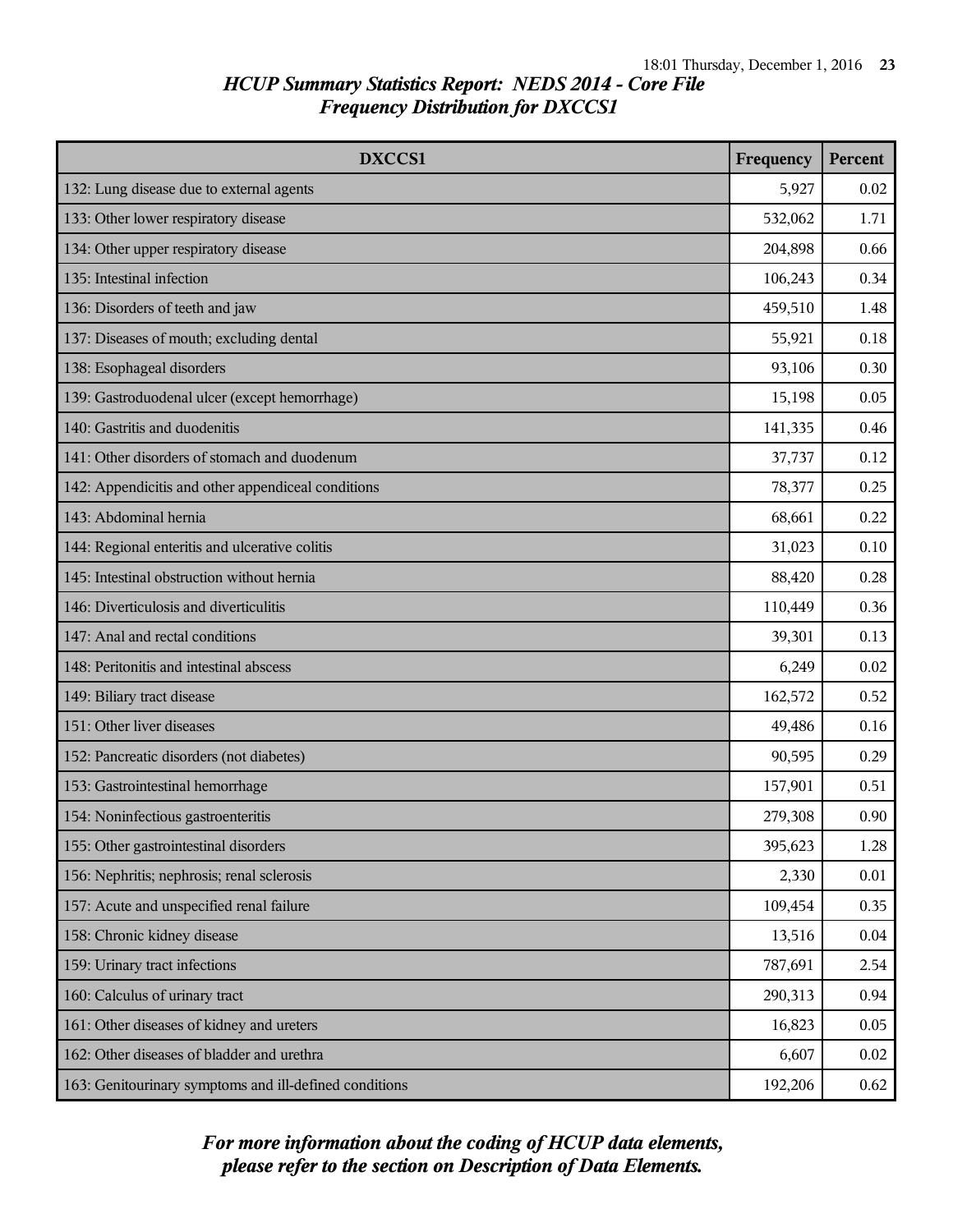| DXCCS1                                                                                            | Frequency | <b>Percent</b> |
|---------------------------------------------------------------------------------------------------|-----------|----------------|
| 164: Hyperplasia of prostate                                                                      | 10,053    | 0.03           |
| 165: Inflammatory conditions of male genital organs                                               | 50,447    | 0.16           |
| 166: Other male genital disorders                                                                 | 50,257    | 0.16           |
| 167: Nonmalignant breast conditions                                                               | 41,499    | 0.13           |
| 168: Inflammatory diseases of female pelvic organs                                                | 107,443   | 0.35           |
| 169: Endometriosis                                                                                | 3,596     | 0.01           |
| 170: Prolapse of female genital organs                                                            | 2,992     | 0.01           |
| 171: Menstrual disorders                                                                          | 85,231    | 0.27           |
| 172: Ovarian cyst                                                                                 | 71,584    | 0.23           |
| 173: Menopausal disorders                                                                         | 3,518     | 0.01           |
| 174: Female infertility                                                                           | 147       | 0.00           |
| 175: Other female genital disorders                                                               | 142,632   | 0.46           |
| 176: Contraceptive and procreative management                                                     | 961       | 0.00           |
| 177: Spontaneous abortion                                                                         | 39,110    | 0.13           |
| 178: Induced abortion                                                                             | 8,462     | 0.03           |
| 179: Postabortion complications                                                                   | 1,726     | 0.01           |
| 180: Ectopic pregnancy                                                                            | 11,661    | 0.04           |
| 181: Other complications of pregnancy                                                             | 464,798   | 1.50           |
| 182: Hemorrhage during pregnancy; abruptio placenta; placenta previa                              | 151,942   | 0.49           |
| 183: Hypertension complicating pregnancy; childbirth and the puerperium                           | 14,047    | 0.05           |
| 184: Early or threatened labor                                                                    | 37,518    | 0.12           |
| 185: Prolonged pregnancy                                                                          | 6,716     | 0.02           |
| 186: Diabetes or abnormal glucose tolerance complicating pregnancy; childbirth; or the puerperium | 4,331     | 0.01           |
| 187: Malposition; malpresentation                                                                 | 2,581     | 0.01           |
| 188: Fetopelvic disproportion; obstruction                                                        | 1,650     | 0.01           |
| 189: Previous C-section                                                                           | 7,063     | 0.02           |
| 190: Fetal distress and abnormal forces of labor                                                  | 6,930     | 0.02           |
| 191: Polyhydramnios and other problems of amniotic cavity                                         | 10,155    | 0.03           |
| 192: Umbilical cord complication                                                                  | 3,680     | 0.01           |
| 193: OB-related trauma to perineum and vulva                                                      | 12,257    | 0.04           |
| 194: Forceps delivery                                                                             | 179       | 0.00           |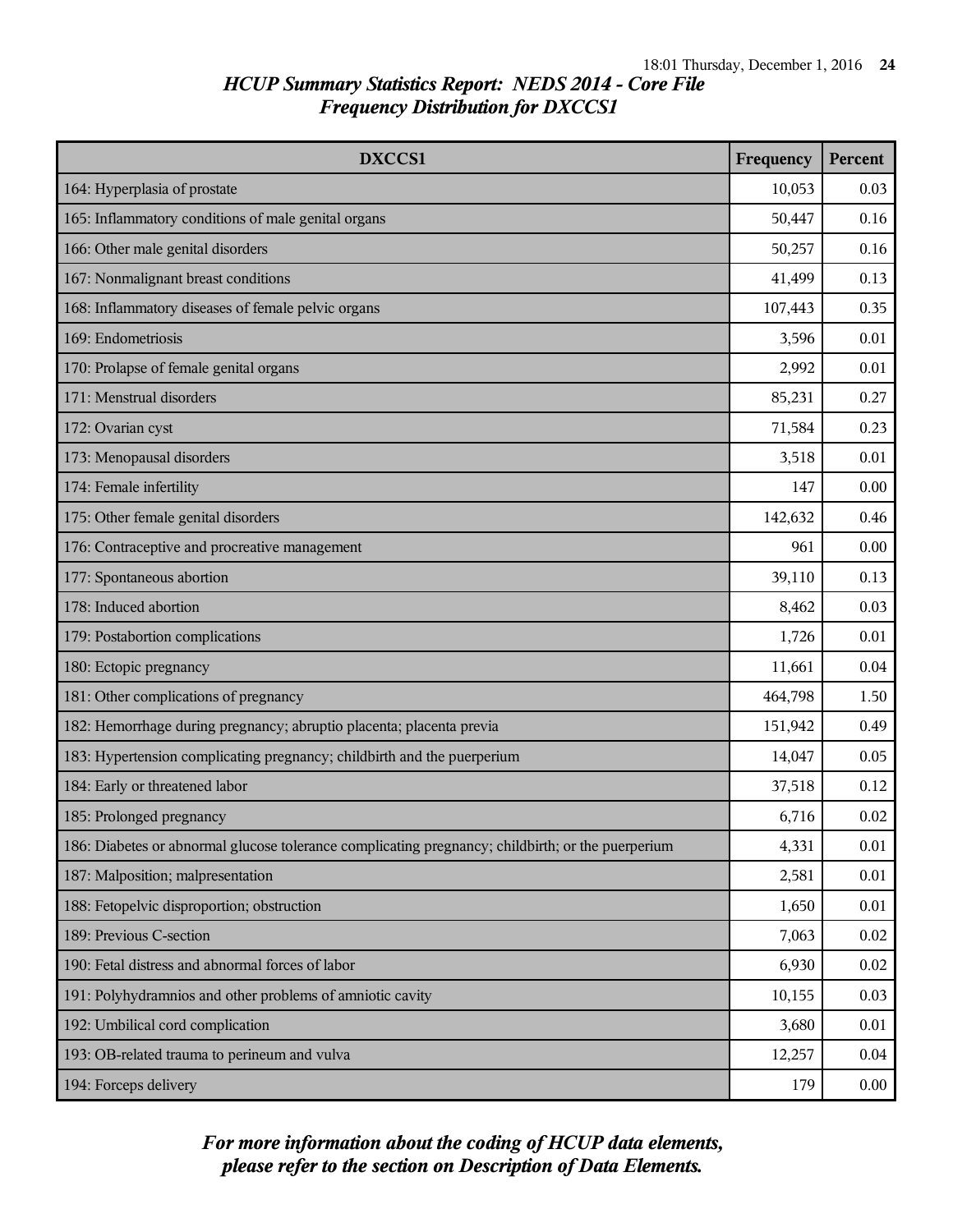| <b>DXCCS1</b>                                                                                                      | Frequency | <b>Percent</b> |
|--------------------------------------------------------------------------------------------------------------------|-----------|----------------|
| 195: Other complications of birth; puerperium affecting management of mother                                       | 58,386    | 0.19           |
| 196: Normal pregnancy and/or delivery                                                                              | 24,276    | 0.08           |
| 197: Skin and subcutaneous tissue infections                                                                       | 751,138   | 2.42           |
| 198: Other inflammatory condition of skin                                                                          | 39,101    | 0.13           |
| 199: Chronic ulcer of skin                                                                                         | 20,125    | 0.06           |
| 200: Other skin disorders                                                                                          | 230,329   | 0.74           |
| 201: Infective arthritis and osteomyelitis (except that caused by tuberculosis or sexually transmitted<br>disease) | 14,332    | 0.05           |
| 202: Rheumatoid arthritis and related disease                                                                      | 8,371     | 0.03           |
| 203: Osteoarthritis                                                                                                | 36,616    | 0.12           |
| 204: Other non-traumatic joint disorders                                                                           | 468,268   | 1.51           |
| 205: Spondylosis; intervertebral disc disorders; other back problems                                               | 935,736   | 3.02           |
| 206: Osteoporosis                                                                                                  | 302       | 0.00           |
| 207: Pathological fracture                                                                                         | 13,510    | 0.04           |
| 208: Acquired foot deformities                                                                                     | 1,929     | 0.01           |
| 209: Other acquired deformities                                                                                    | 3,709     | 0.01           |
| 210: Systemic lupus erythematosus and connective tissue disorders                                                  | 6,914     | 0.02           |
| 211: Other connective tissue disease                                                                               | 539,986   | 1.74           |
| 212: Other bone disease and musculoskeletal deformities                                                            | 47,173    | 0.15           |
| 213: Cardiac and circulatory congenital anomalies                                                                  | 1,735     | 0.01           |
| 214: Digestive congenital anomalies                                                                                | 2,573     | 0.01           |
| 215: Genitourinary congenital anomalies                                                                            | 2,473     | 0.01           |
| 216: Nervous system congenital anomalies                                                                           | 523       | 0.00           |
| 217: Other congenital anomalies                                                                                    | 4,321     | 0.01           |
| 218: Liveborn                                                                                                      | 1,667     | 0.01           |
| 219: Short gestation; low birth weight; and fetal growth retardation                                               | 132       | 0.00           |
| 220: Intrauterine hypoxia and birth asphyxia                                                                       | 83        | 0.00           |
| 221: Respiratory distress syndrome                                                                                 | 161       | 0.00           |
| 222: Hemolytic jaundice and perinatal jaundice                                                                     | 6,981     | 0.02           |
| 223: Birth trauma                                                                                                  | 225       | 0.00           |
| 224: Other perinatal conditions                                                                                    | 41,356    | 0.13           |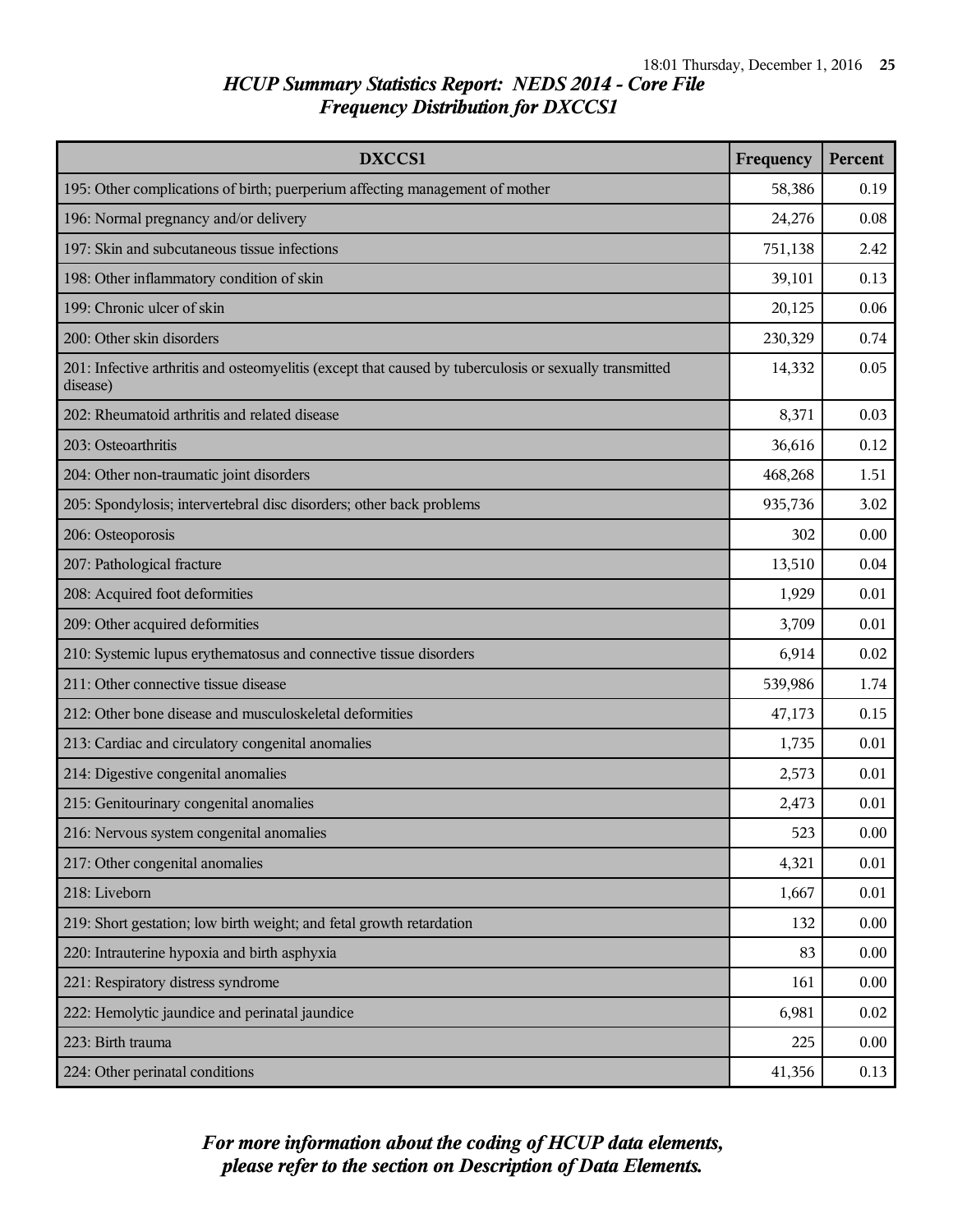| DXCCS1                                                                     | Frequency | <b>Percent</b> |
|----------------------------------------------------------------------------|-----------|----------------|
| 225: Joint disorders and dislocations; trauma-related                      | 113,346   | 0.37           |
| 226: Fracture of neck of femur (hip)                                       | 72,130    | 0.23           |
| 227: Spinal cord injury                                                    | 3,544     | 0.01           |
| 228: Skull and face fractures                                              | 67,818    | 0.22           |
| 229: Fracture of upper limb                                                | 394,481   | 1.27           |
| 230: Fracture of lower limb                                                | 230,377   | 0.74           |
| 231: Other fractures                                                       | 136,475   | 0.44           |
| 232: Sprains and strains                                                   | 1,299,573 | 4.19           |
| 233: Intracranial injury                                                   | 174,435   | 0.56           |
| 234: Crushing injury or internal injury                                    | 46,278    | 0.15           |
| 235: Open wounds of head; neck; and trunk                                  | 497,054   | 1.60           |
| 236: Open wounds of extremities                                            | 649,631   | 2.09           |
| 237: Complication of device; implant or graft                              | 127,752   | 0.41           |
| 238: Complications of surgical procedures or medical care                  | 159,701   | 0.51           |
| 239: Superficial injury; contusion                                         | 1,233,723 | 3.98           |
| 240: Burns                                                                 | 88,897    | 0.29           |
| 241: Poisoning by psychotropic agents                                      | 39,437    | 0.13           |
| 242: Poisoning by other medications and drugs                              | 94,915    | 0.31           |
| 243: Poisoning by nonmedicinal substances                                  | 76,222    | 0.25           |
| 244: Other injuries and conditions due to external causes                  | 726,765   | 2.34           |
| 245: Syncope                                                               | 278,381   | 0.90           |
| 246: Fever of unknown origin                                               | 326,767   | 1.05           |
| 247: Lymphadenitis                                                         | 42,217    | 0.14           |
| 248: Gangrene                                                              | 3,741     | 0.01           |
| 249: Shock                                                                 | 838       | 0.00           |
| 250: Nausea and vomiting                                                   | 465,732   | 1.50           |
| 251: Abdominal pain                                                        | 1,349,111 | 4.35           |
| 252: Malaise and fatigue                                                   | 121,905   | 0.39           |
| 253: Allergic reactions                                                    | 399,357   | 1.29           |
| 254: Rehabilitation care; fitting of prostheses; and adjustment of devices | 2,230     | 0.01           |
| 255: Administrative/social admission                                       | 120,836   | 0.39           |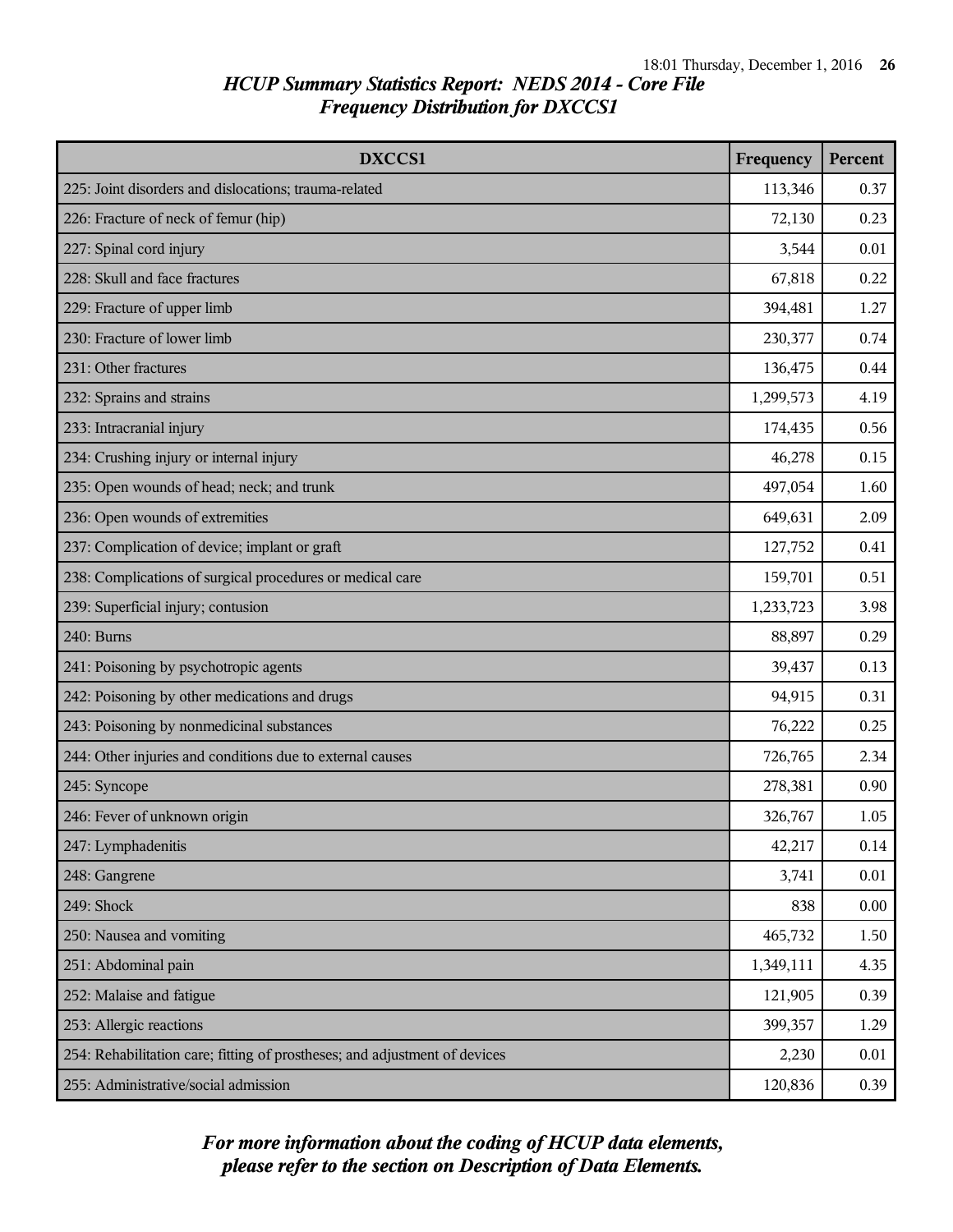| <b>DXCCS1</b>                                                                              | Frequency | <b>Percent</b> |
|--------------------------------------------------------------------------------------------|-----------|----------------|
| 256: Medical examination/evaluation                                                        | 54,545    | 0.18           |
| 257: Other aftercare                                                                       | 213,417   | 0.69           |
| 258: Other screening for suspected conditions (not mental disorders or infectious disease) | 57,360    | 0.18           |
| 259: Residual codes; unclassified                                                          | 274,971   | 0.89           |
| 650: Adjustment disorders                                                                  | 29,153    | 0.09           |
| 651: Anxiety disorders                                                                     | 238,362   | 0.77           |
| 652: Attention-deficit, conduct, and disruptive behavior disorders                         | 21,839    | 0.07           |
| 653: Delirium, dementia, and amnestic and other cognitive disorders                        | 54,144    | 0.17           |
| 654: Developmental disorders                                                               | 8,828     | 0.03           |
| 655: Disorders usually diagnosed in infancy, childhood, or adolescence                     | 4,643     | 0.01           |
| 656: Impulse control disorders, NEC                                                        | 3,170     | 0.01           |
| 657: Mood disorders                                                                        | 319,380   | 1.03           |
| 658: Personality disorders                                                                 | 6,290     | 0.02           |
| 659: Schizophrenia and other psychotic disorders                                           | 171,277   | 0.55           |
| 660: Alcohol-related disorders                                                             | 324,621   | 1.05           |
| 661: Substance-related disorders                                                           | 157,484   | 0.51           |
| 662: Suicide and intentional self-inflicted injury                                         | 49,773    | 0.16           |
| 663: Screening and history of mental health and substance abuse codes                      | 14,961    | 0.05           |
| 670: Miscellaneous disorders                                                               | 36,388    | 0.12           |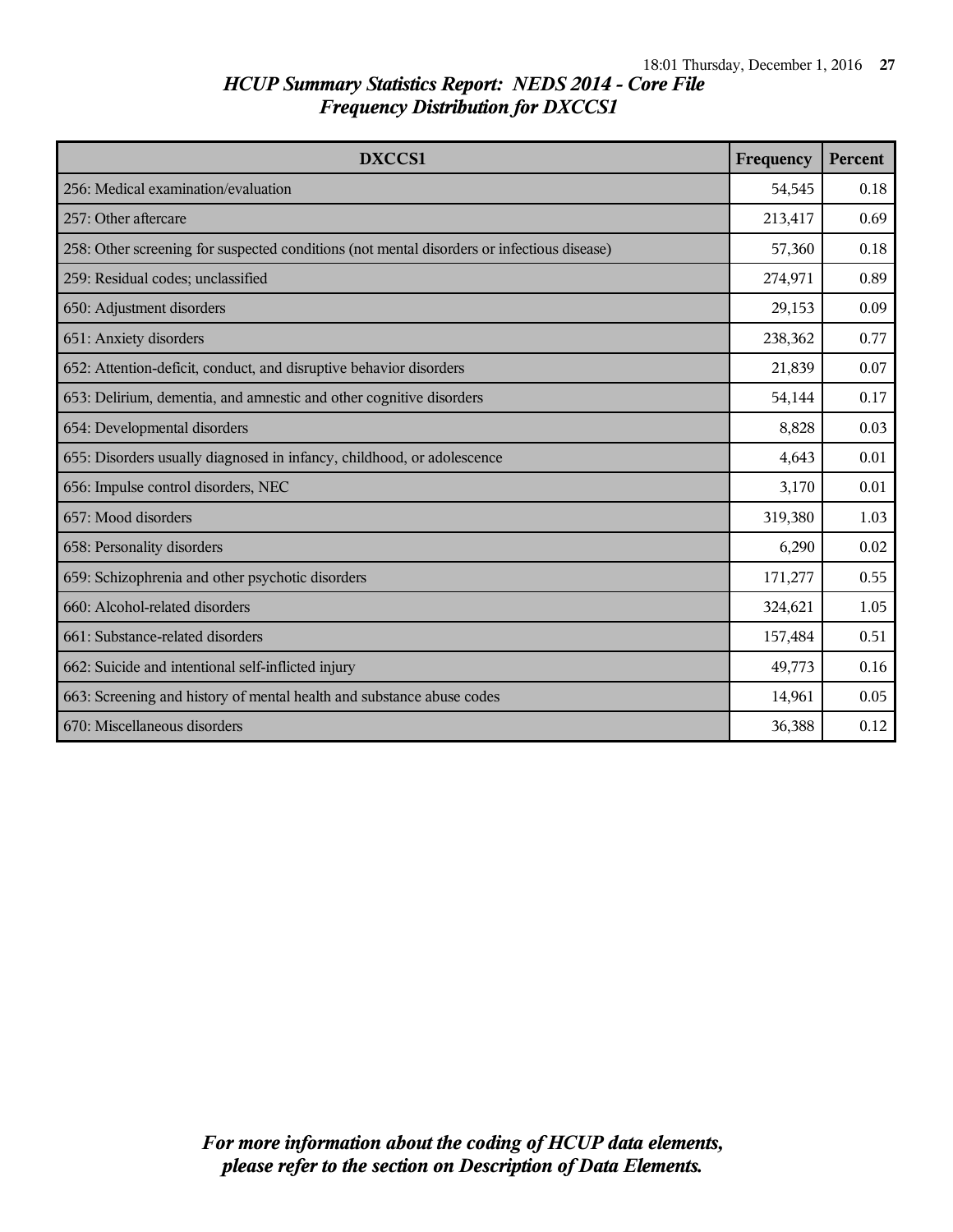| <b>ECODE1</b>     | Frequency  | Percent |
|-------------------|------------|---------|
| <b>Blank</b>      | 23,650,809 | 76.23   |
| Valid DX          | 7,375,195  | 23.77   |
| Invalid DX (invl) | 413        | 0.00    |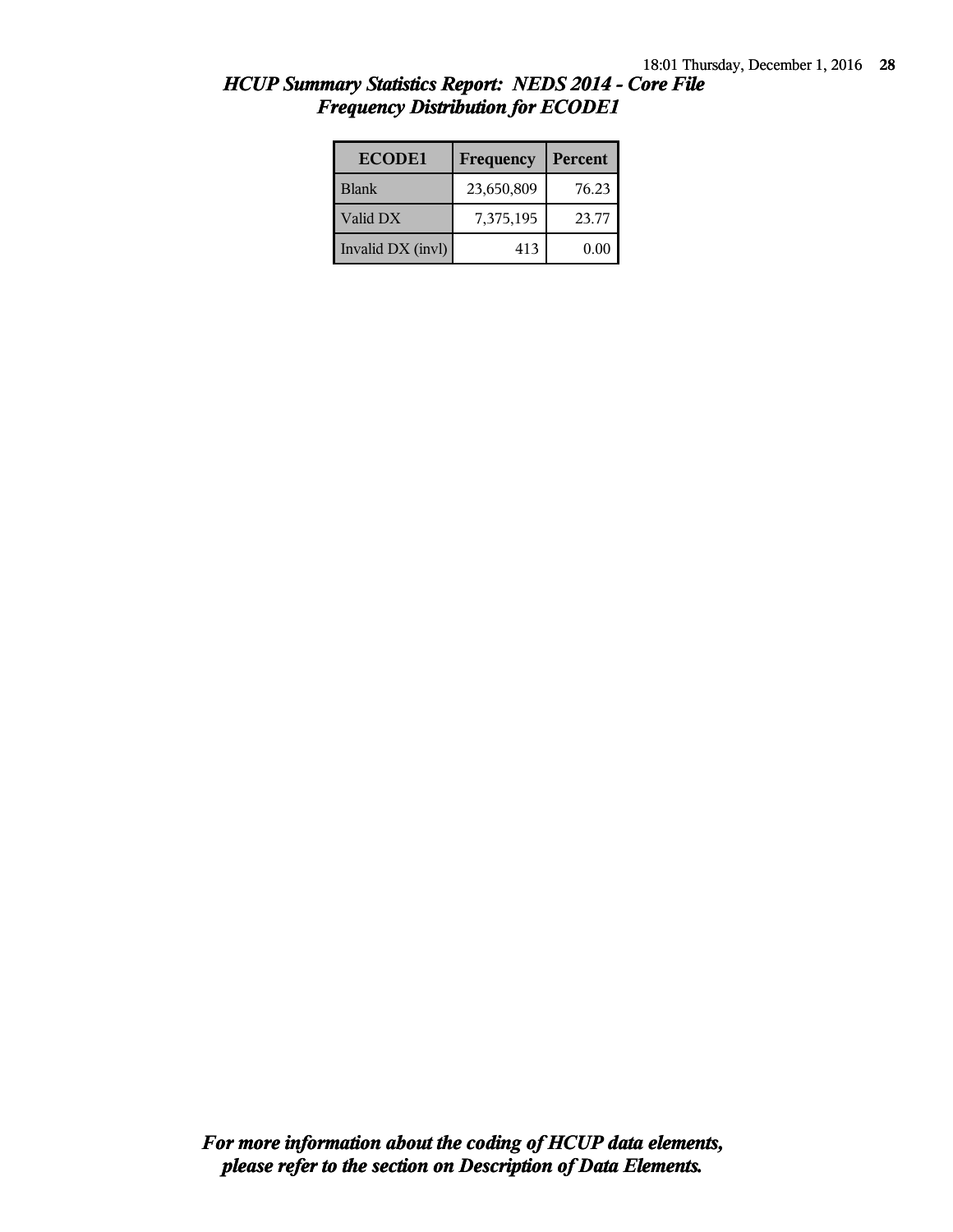| <b>EDEVENT</b>                                                                           | Frequency  | <b>Percent</b> |
|------------------------------------------------------------------------------------------|------------|----------------|
| 1: ED visit in which the patient is treated and released                                 | 26,097,906 | 84.12          |
| 2: ED visit in which the patient is admitted to this same hospital                       | 4,388,925  | 14.15          |
| 3: ED visit in which the patient is transferred to another short-term hospital           | 452,048    | 1.46           |
| 9: ED visit in which the patient died in the ED                                          | 42,672     | 0.14           |
| 98: ED visit in which patient is not admitted to this same hospital, destination unknown | 44,297     | 0.14           |
| 99: ED visit in which the patient is discharged alive, destination unknown               | 569        | 0.00           |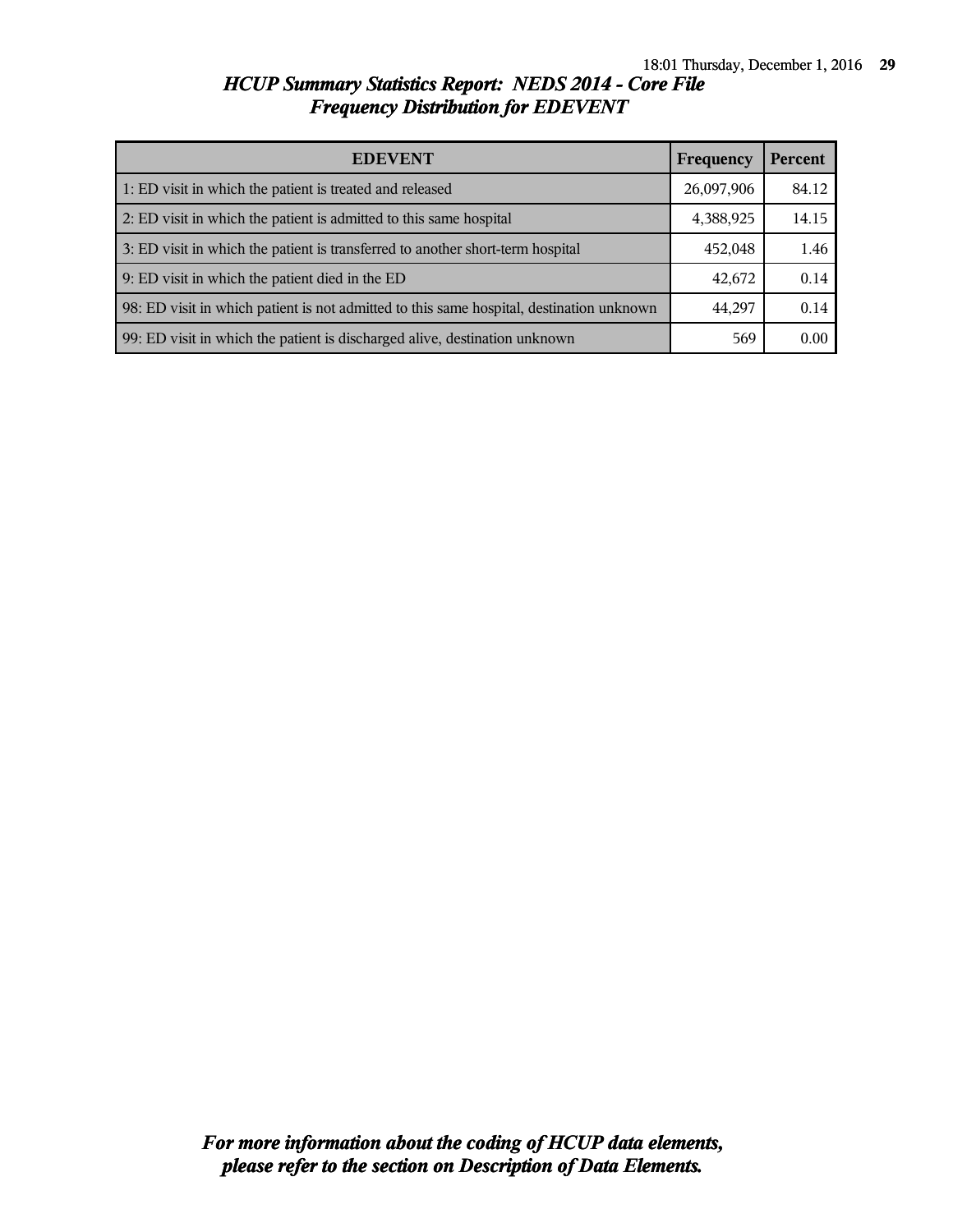| E CCS1                                             | Frequency  | Percent |
|----------------------------------------------------|------------|---------|
| $\therefore$ Missing                               | 23,650,809 | 76.23   |
| A: Invalid diagnosis                               | 413        | 0.00    |
| 662: Suicide and intentional self-inflicted injury | 83,618     | 0.27    |
| 2601: E Codes: Cut/pierceb                         | 351,213    | 1.13    |
| 2602: E Codes: Drowning/submersion                 | 2,294      | 0.01    |
| 2603: E Codes: Fall                                | 1,691,808  | 5.45    |
| 2604: E Codes: Fire/burn                           | 72,921     | 0.24    |
| 2605: E Codes: Firearm                             | 14,757     | 0.05    |
| 2606: E Codes: Machinery                           | 20,453     | 0.07    |
| 2607: E Codes: Motor vehicle traffic (MVT)         | 634,087    | 2.04    |
| 2608: E Codes: Pedal cyclist; not MVT              | 52,725     | 0.17    |
| 2609: E Codes: Pedestrian; not MVT                 | 3,519      | 0.01    |
| 2610: E Codes: Transport; not MVT                  | 52,866     | 0.17    |
| 2611: E Codes: Natural/environment                 | 273,626    | 0.88    |
| 2612: E Codes: Overexertion                        | 424,098    | 1.37    |
| 2613: E Codes: Poisoning                           | 124,016    | 0.40    |
| 2614: E Codes: Struck by; against                  | 687,635    | 2.22    |
| 2615: E Codes: Suffocation                         | 9,666      | 0.03    |
| 2616: E Codes: Adverse effects of medical care     | 252,889    | 0.82    |
| 2617: E Codes: Adverse effects of medical drugs    | 341,577    | 1.10    |
| 2618: E Codes: Other specified and classifiable    | 249,003    | 0.80    |
| 2619: E Codes: Other specified; NEC                | 190,784    | 0.61    |
| 2620: E Codes: Unspecified                         | 680,205    | 2.19    |
| 2621: E Codes: Place of occurrence                 | 1,161,435  | 3.74    |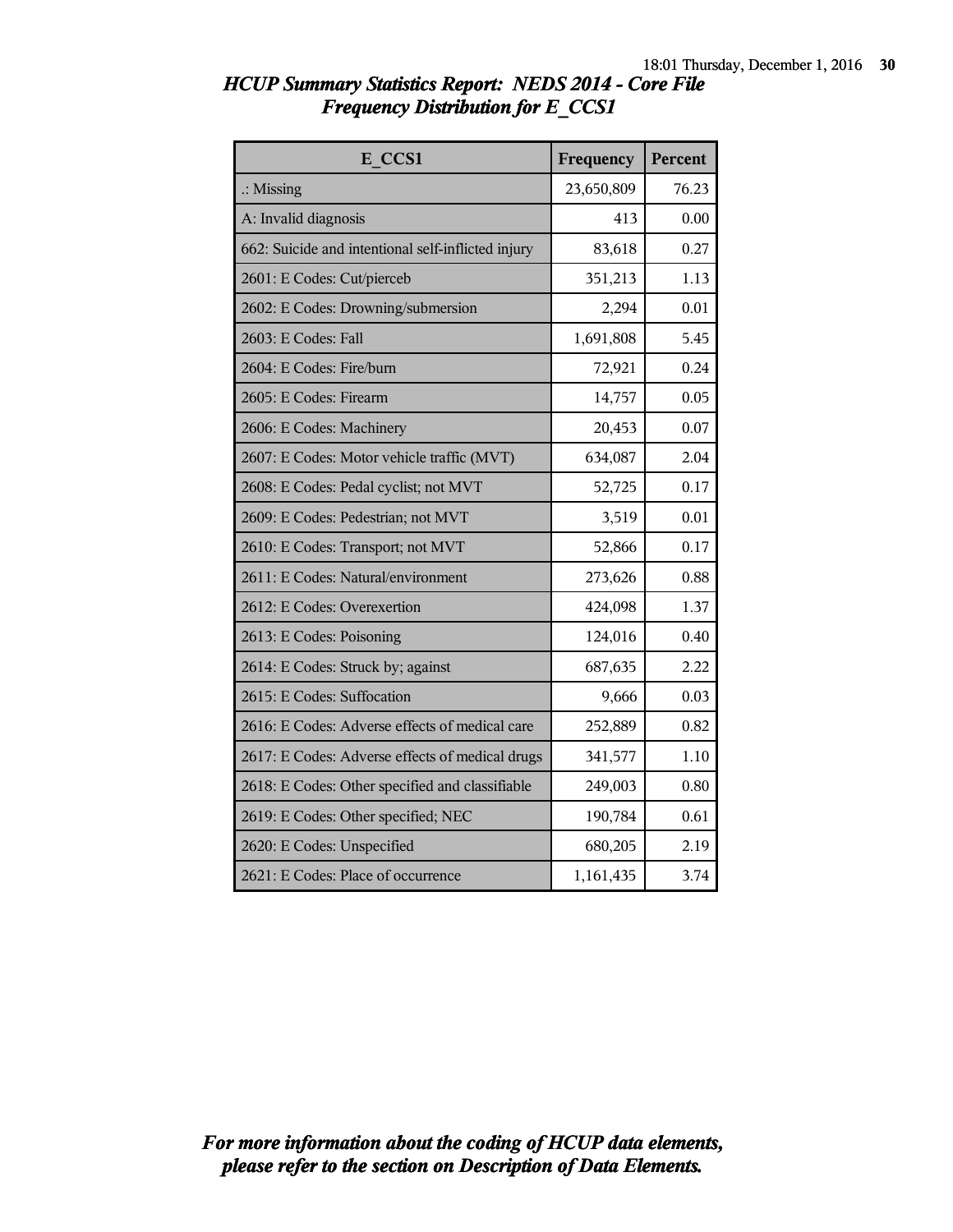| <b>FEMALE</b>        | Frequency  | <b>Percent</b> |
|----------------------|------------|----------------|
| $\therefore$ Missing | 1,001      | 0.00           |
| .A: Invalid          | $\leq 10$  | * **           |
| .C: Inconsistent     | 325        | 0.00           |
| $0:$ Male            | 13,764,028 | 44.36          |
| 1: Female            | 17,261,061 | 55.63          |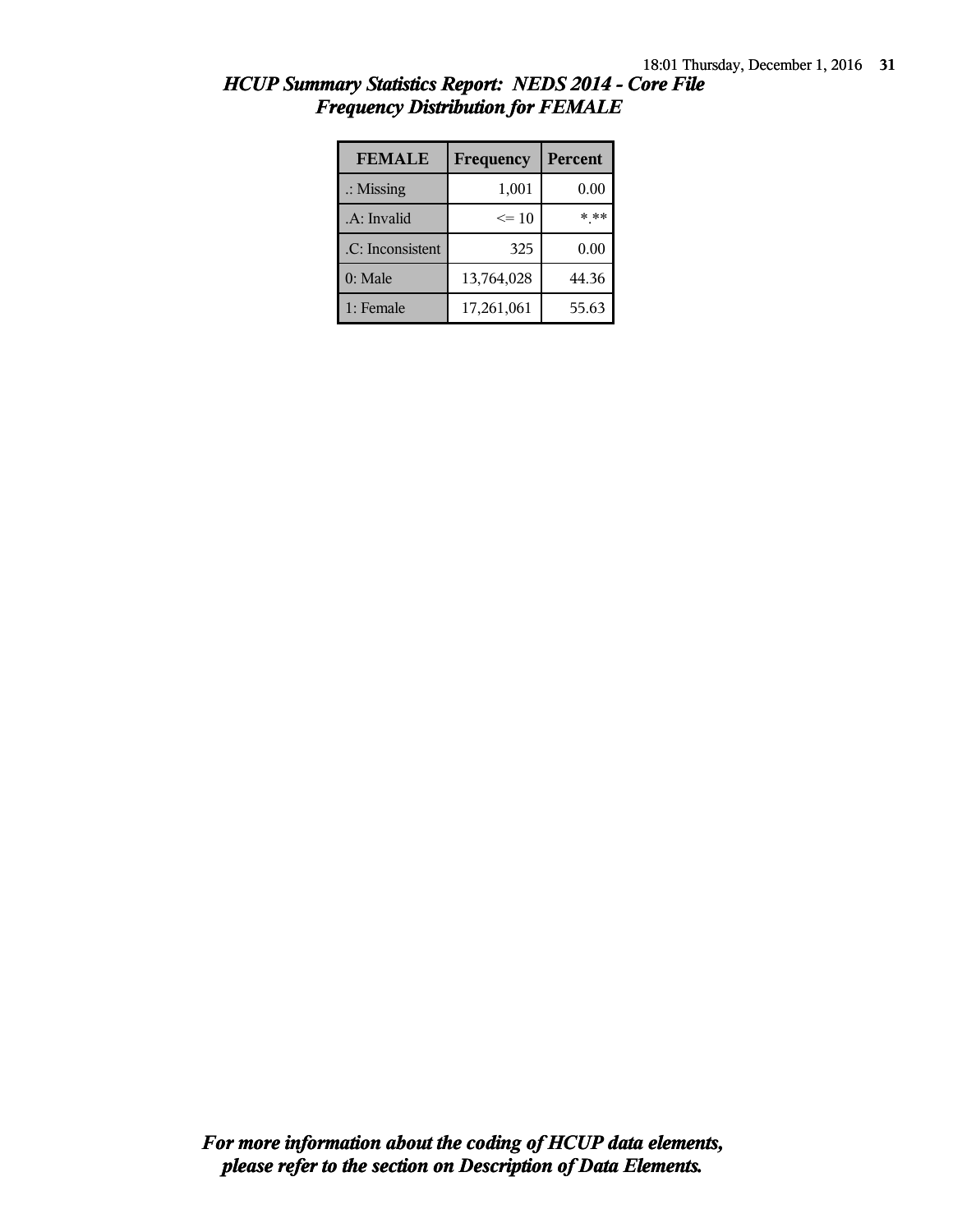| <b>HCUPFILE</b> | Frequency  | Percent |
|-----------------|------------|---------|
| <b>SEDD</b>     | 26,637,492 | 85.85   |
| <b>SID</b>      | 4,388,925  | 14.15   |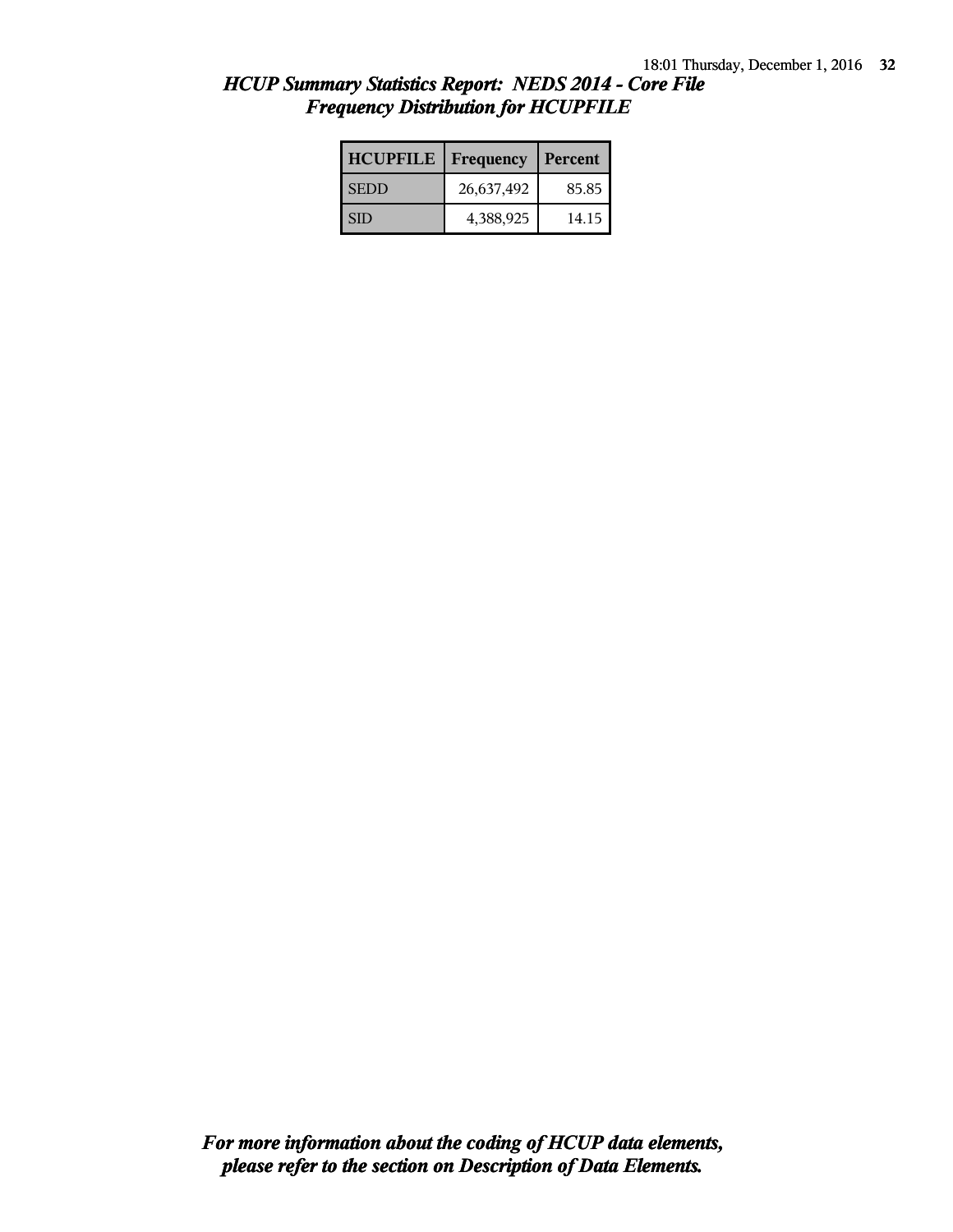| <b>INJURY</b>     | <b>Frequency</b> | Percent |
|-------------------|------------------|---------|
| $0:$ No injury    | 24,429,032       | 78.74   |
| 1: Injury by DX1  | 5,873,820        | 18.93   |
| 2: Injury by DX2+ | 723,565          | 2.33    |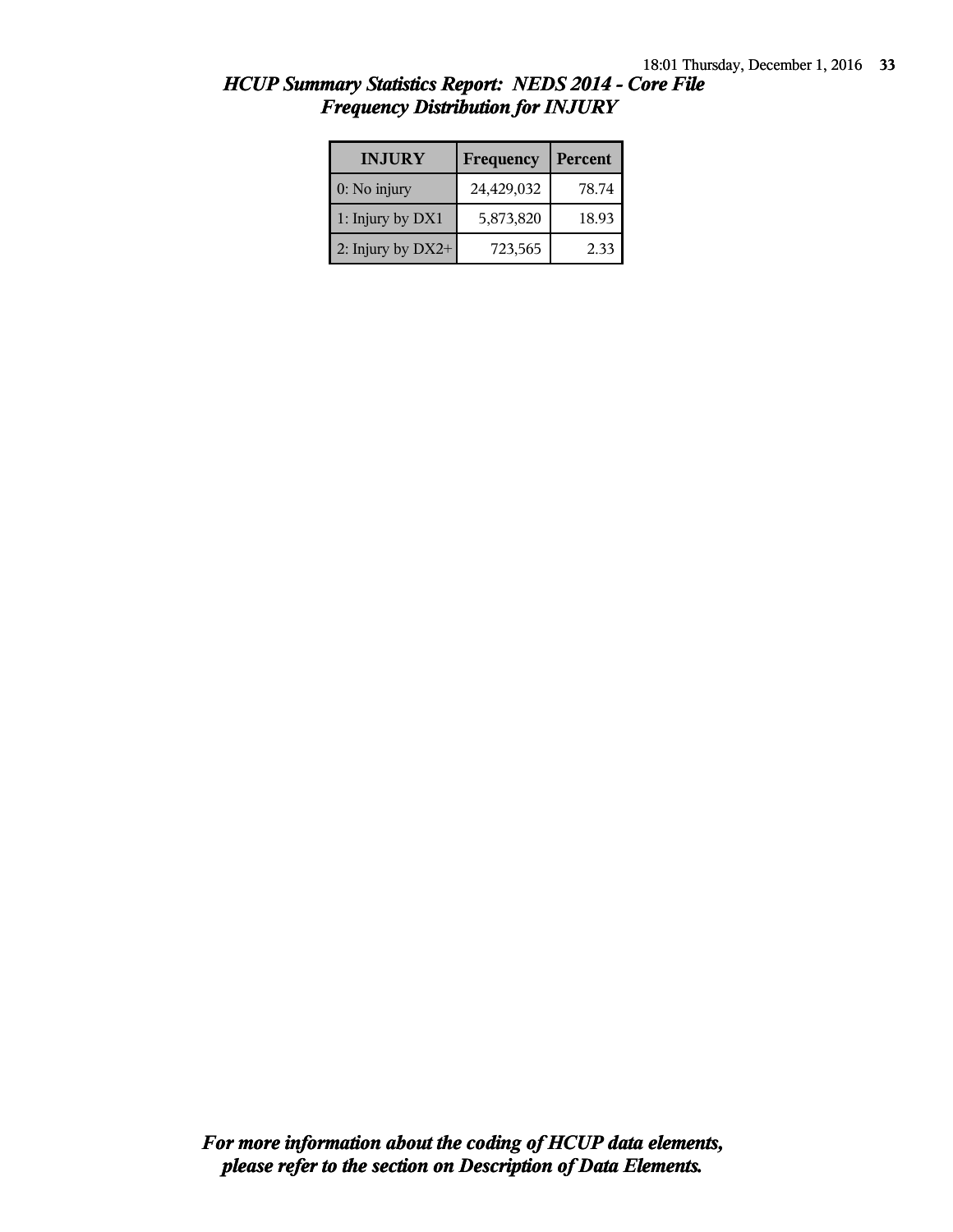| <b>INJURY CUT   Frequency</b> |            | Percent |
|-------------------------------|------------|---------|
|                               | 30,558,176 | 98.49   |
|                               | 468,241    | 1.51    |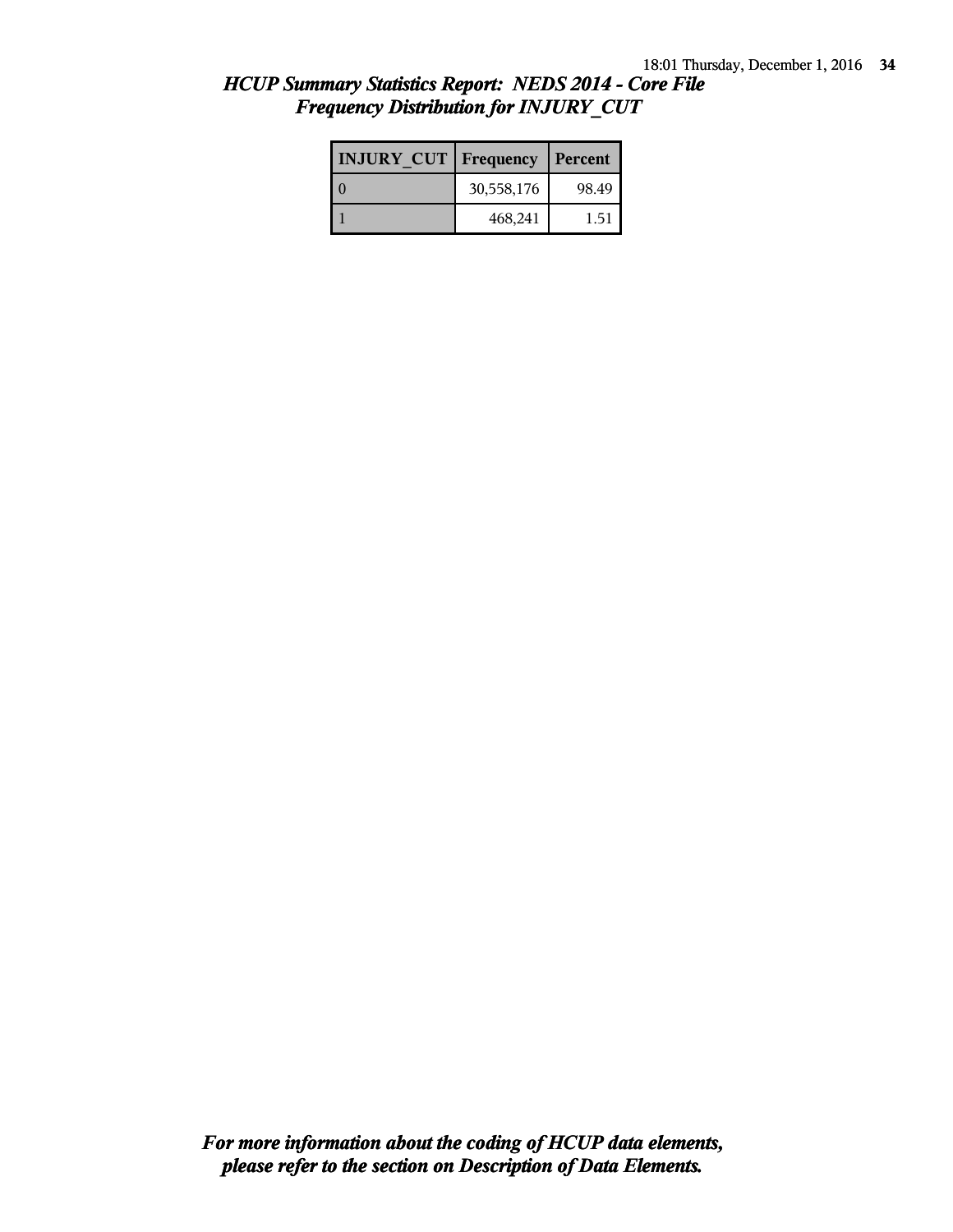| <b>INJURY DROWN Frequency</b> |            | Percent |
|-------------------------------|------------|---------|
|                               | 31,023,233 | 99.99   |
|                               | 3,184      | 0.01    |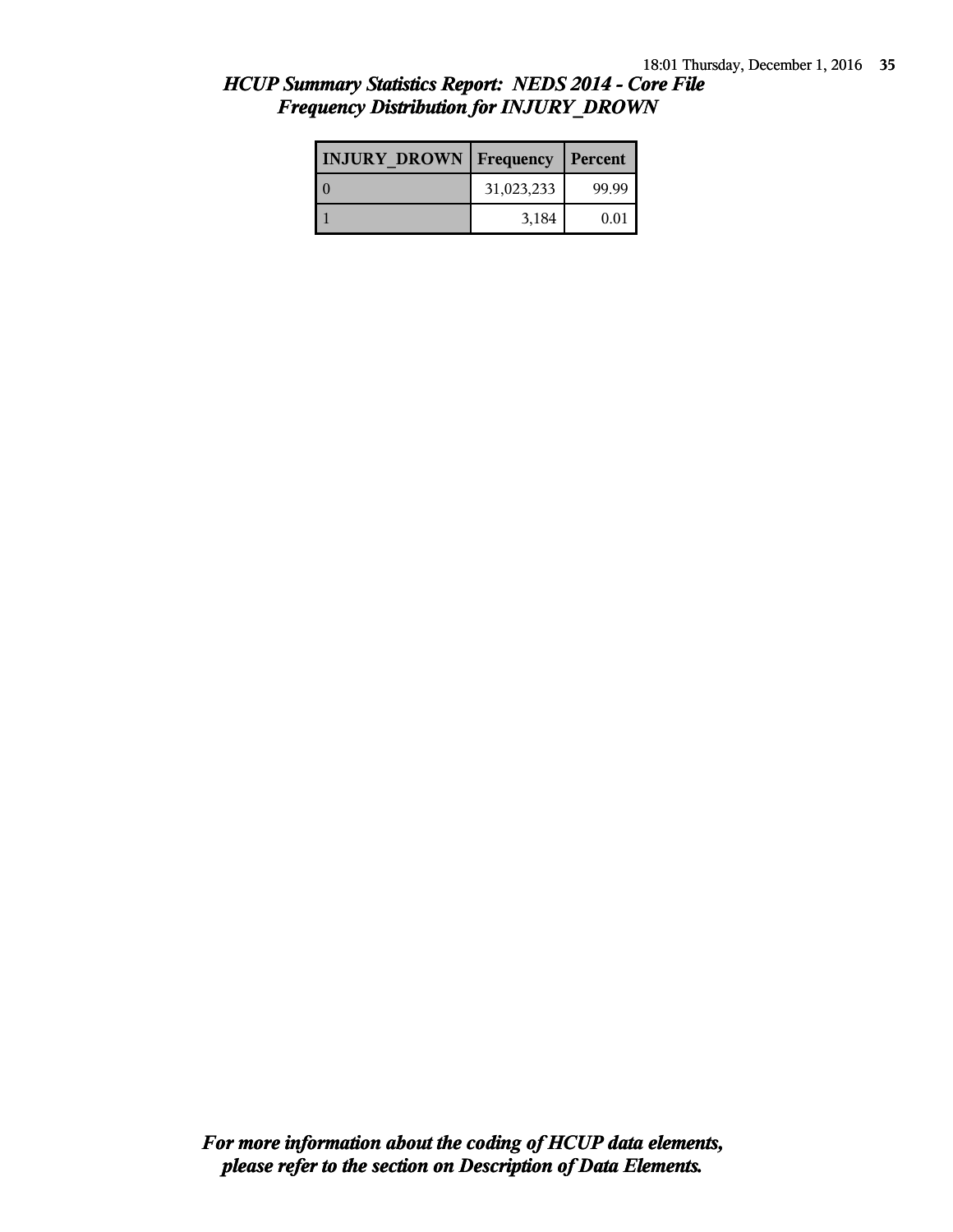| <b>INJURY FALL Frequency</b> |            | Percent |
|------------------------------|------------|---------|
|                              | 28,924,167 | 93.22   |
|                              | 2,102,250  | 6.78    |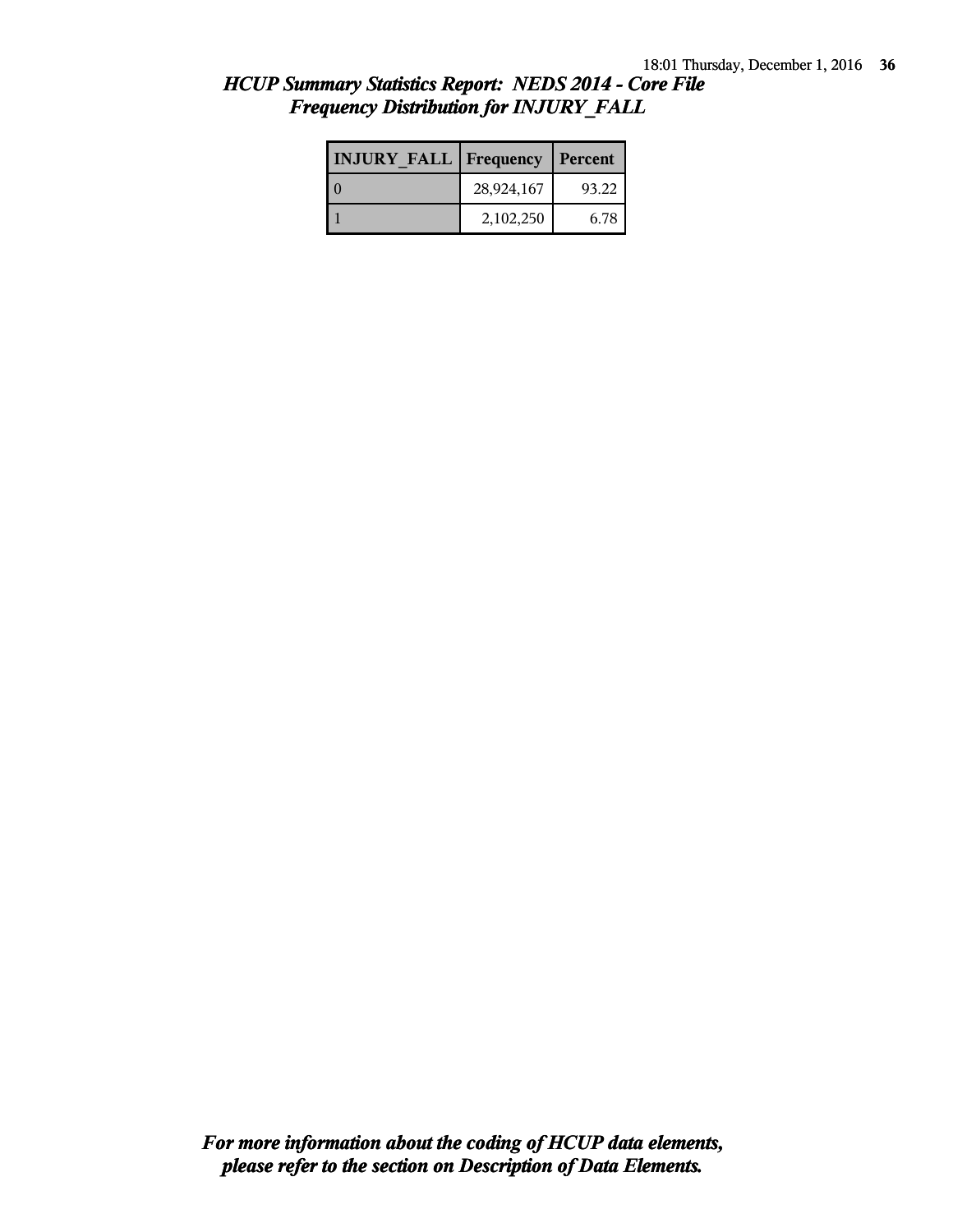| <b>INJURY FIRE Frequency</b> |            | Percent |
|------------------------------|------------|---------|
|                              | 30,935,285 | 99.71   |
|                              | 91,132     | O 29    |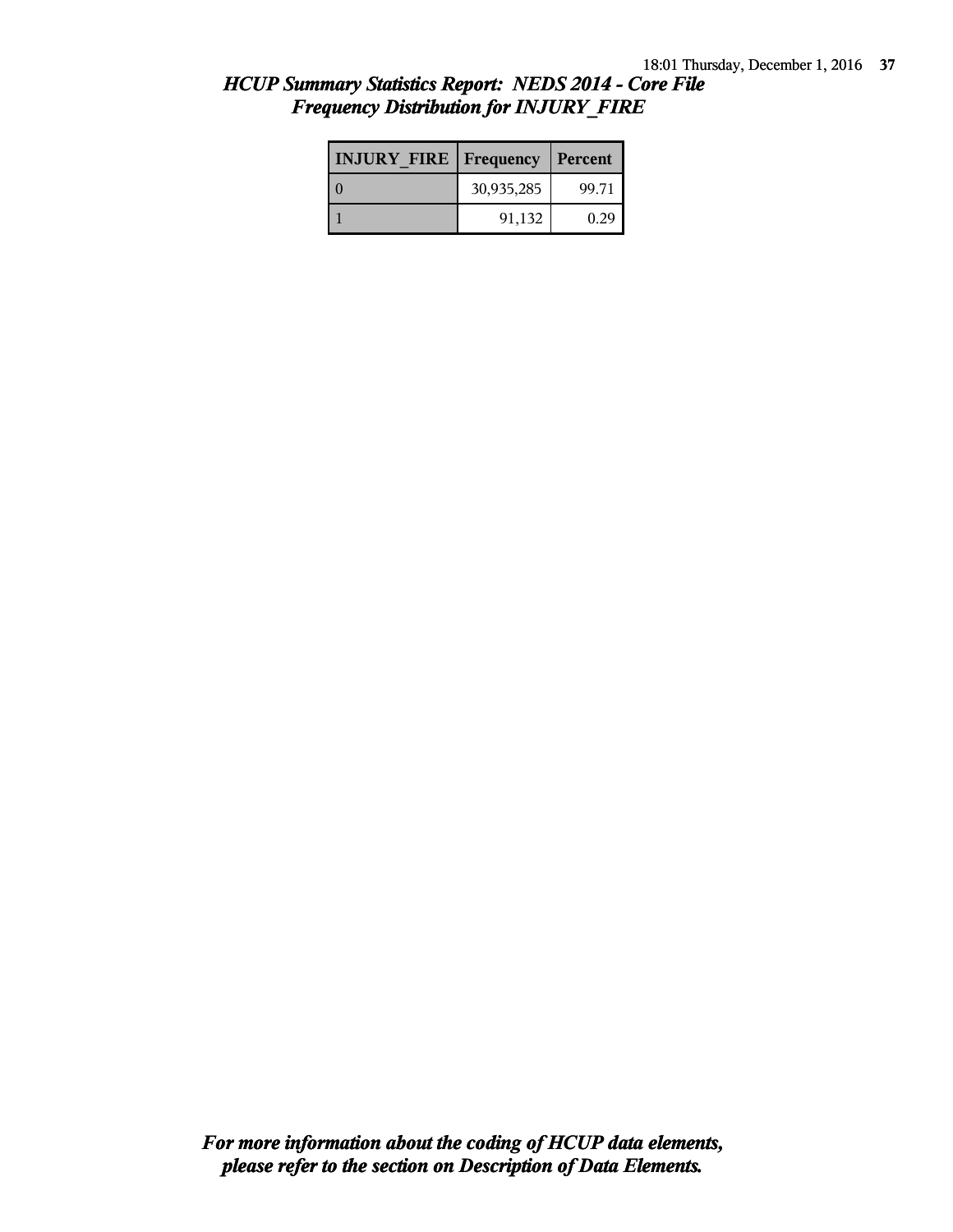| <b>INJURY FIREARM Frequency</b> |            | <b>Percent</b> |
|---------------------------------|------------|----------------|
|                                 | 31,008,221 | 99.94          |
|                                 | 18,196     | 0.06           |

# *HCUP Summary Statistics Report: NEDS 2014 - Core File Frequency Distribution for INJURY\_FIREARM*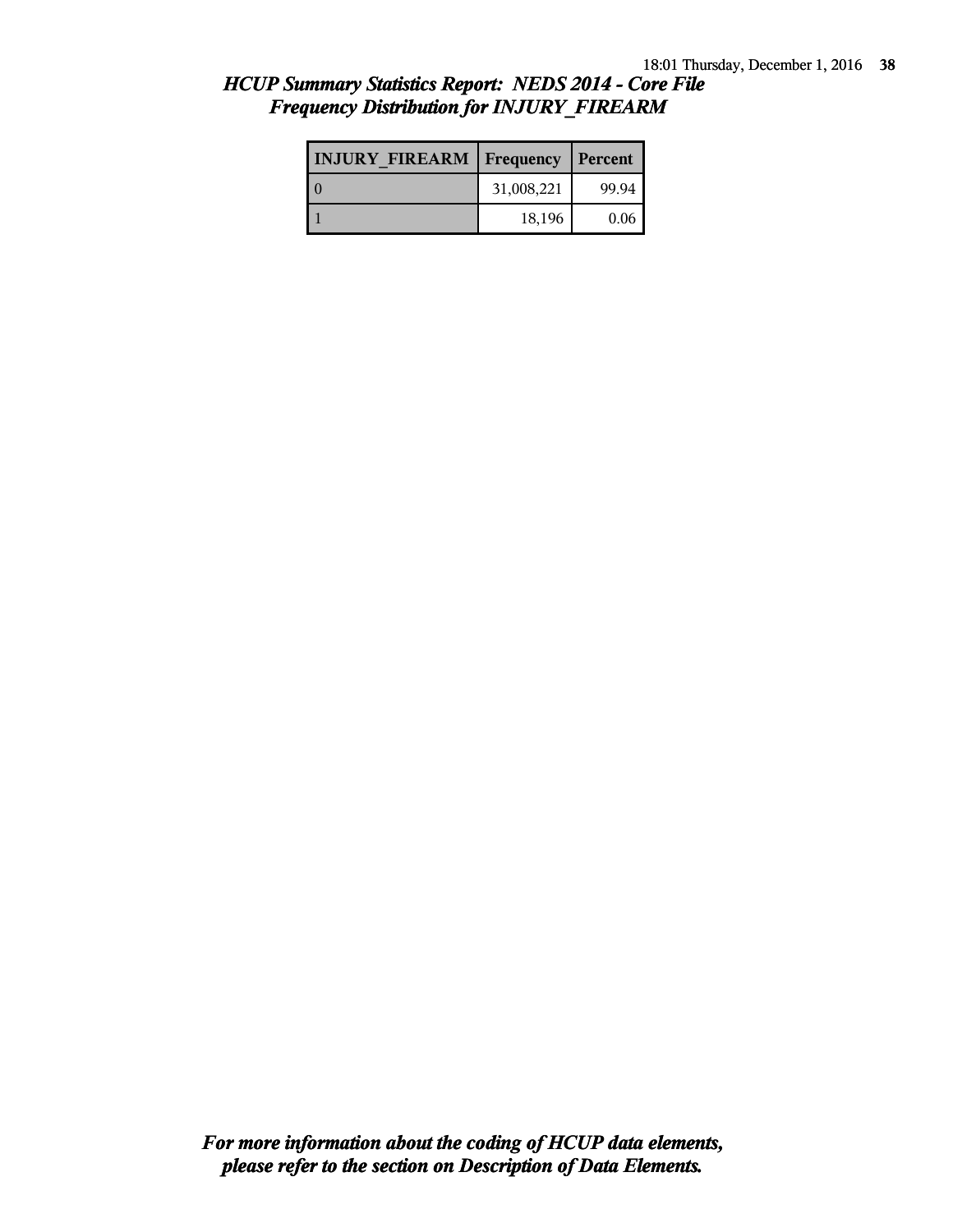| <b>INJURY MACHINERY   Frequency   Percent</b> |            |       |
|-----------------------------------------------|------------|-------|
|                                               | 31,001,277 | 99.92 |
|                                               | 25,140     | 0.08  |

### *HCUP Summary Statistics Report: NEDS 2014 - Core File Frequency Distribution for INJURY\_MACHINERY*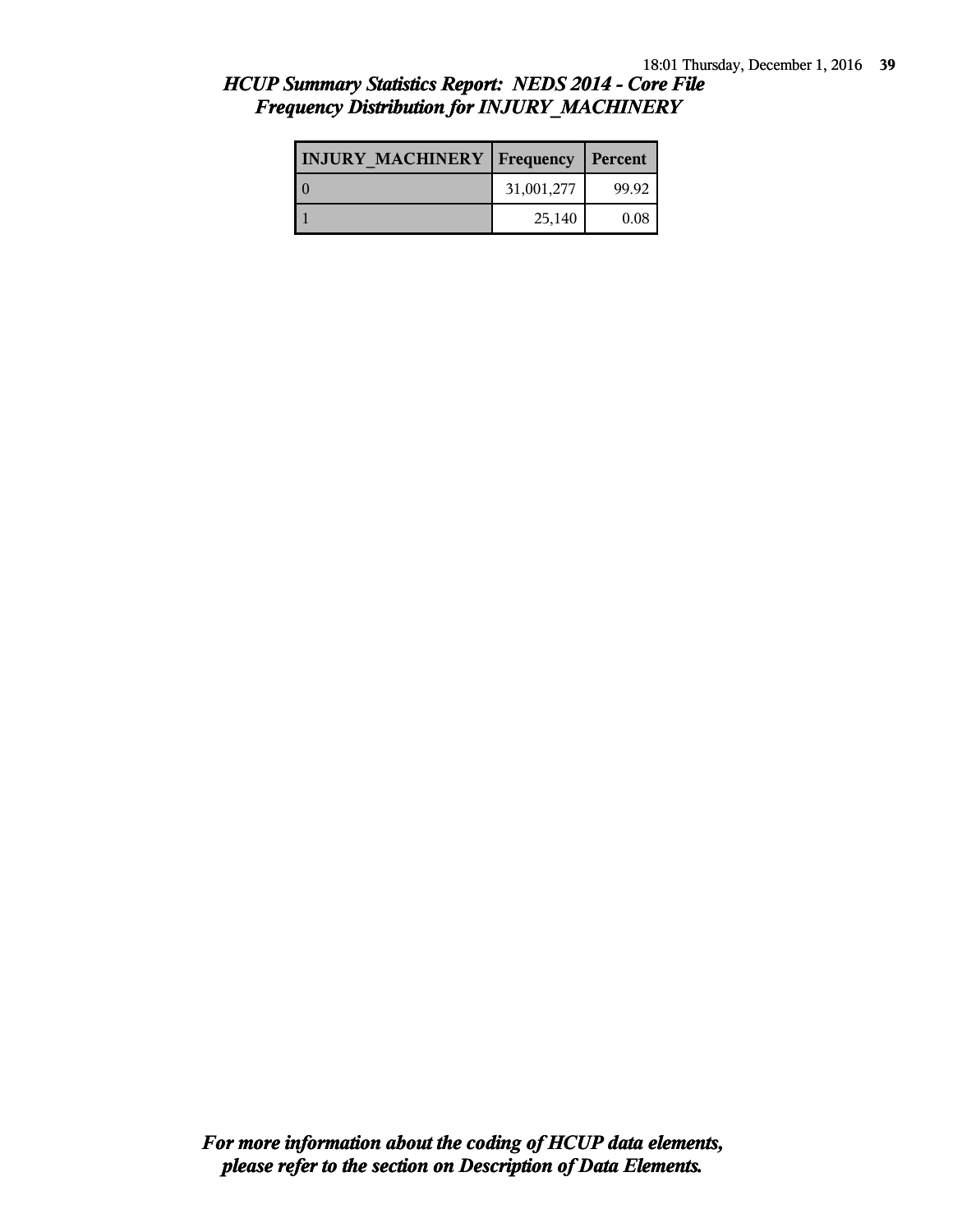| <b>INJURY MVT   Frequency</b> |            | l Percent |
|-------------------------------|------------|-----------|
|                               | 30,271,623 | 97.57     |
|                               | 754,794    | 2.43      |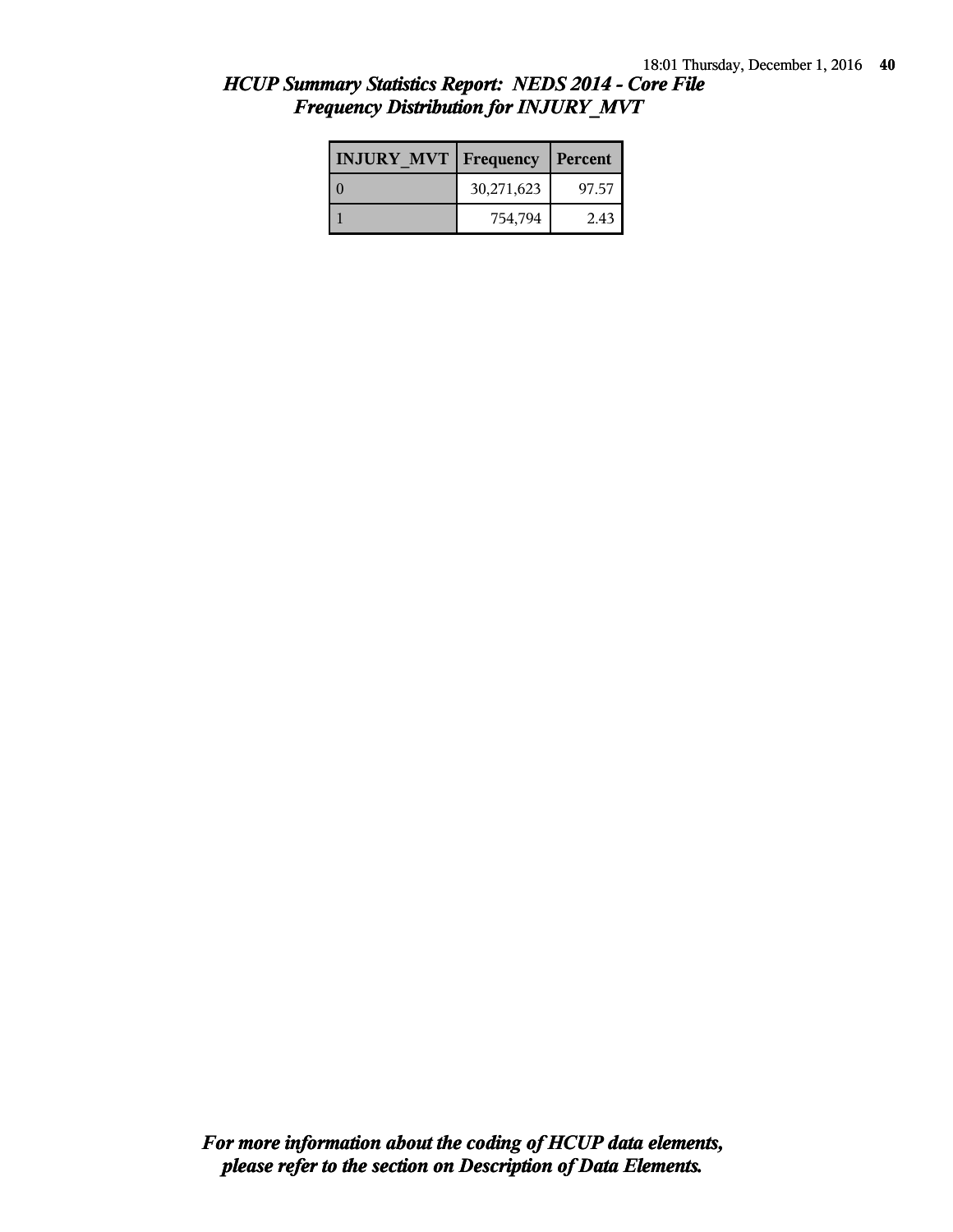| <b>INJURY NATURE   Frequency</b> |            | Percent  |
|----------------------------------|------------|----------|
|                                  | 30,692,581 | 98.92    |
|                                  | 333,836    | $1.08\,$ |

### *HCUP Summary Statistics Report: NEDS 2014 - Core File Frequency Distribution for INJURY\_NATURE*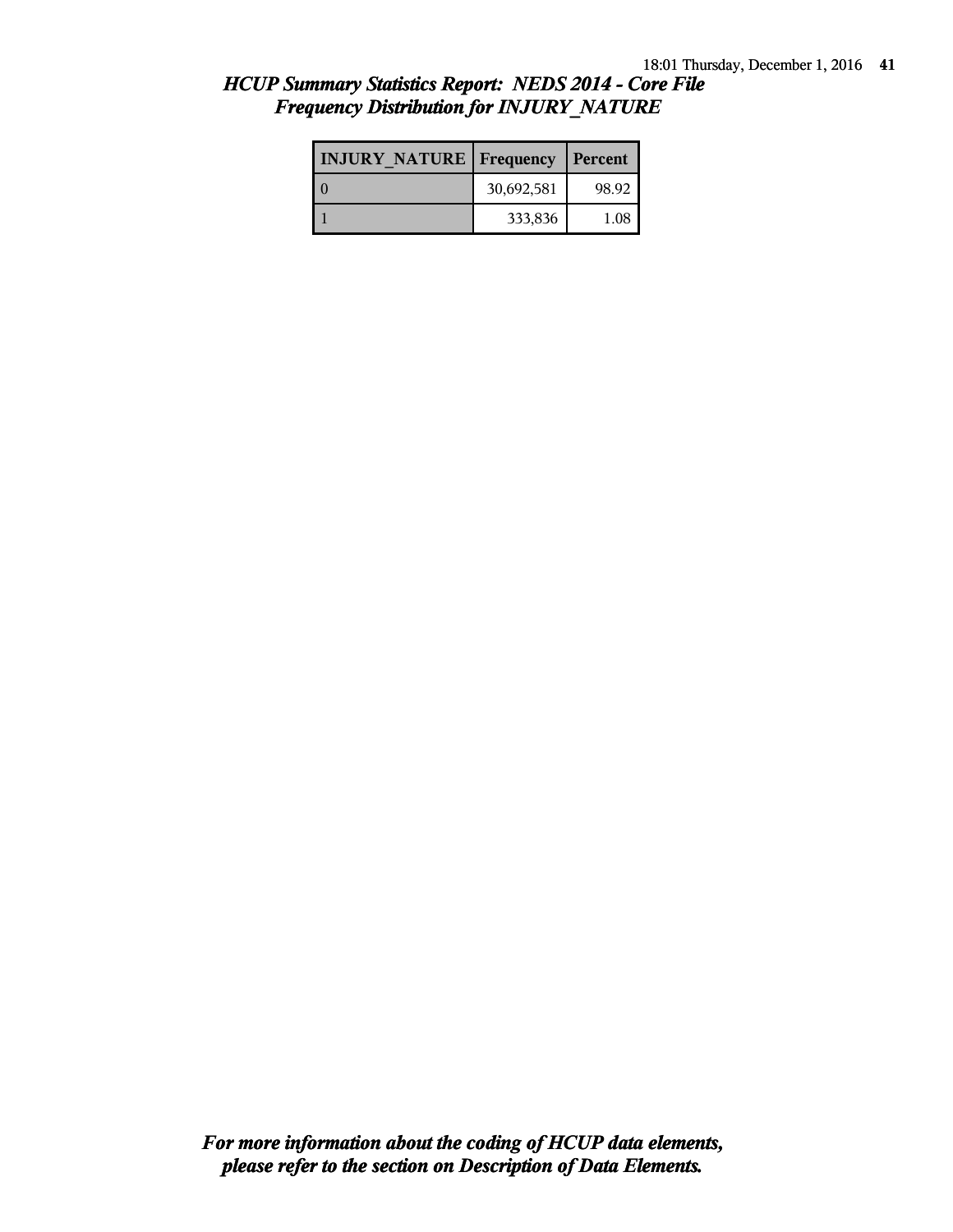| <b>INJURY POISON</b> | <b>Frequency</b> | Percent |
|----------------------|------------------|---------|
|                      | 30,812,415       | 99.31   |
|                      | 214,002          | 0.69    |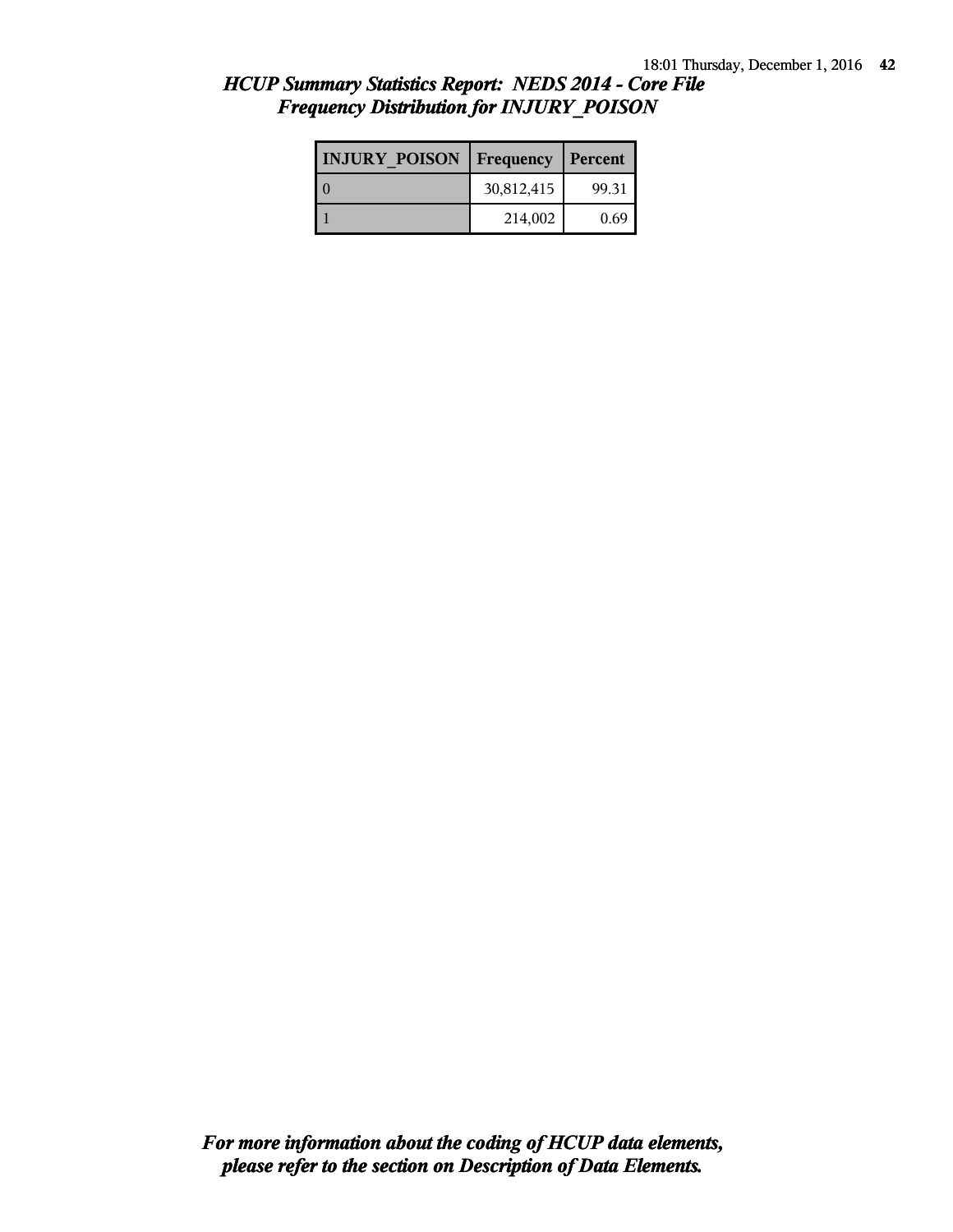| <b>INJURY SEVERITY</b>  | Frequency  | Percent |
|-------------------------|------------|---------|
| $\overline{0}$          | 24,932,212 | 80.36   |
| $\mathbf{1}$            | 3,708,679  | 11.95   |
| $\overline{c}$          | 431,117    | 1.39    |
| $\overline{\mathbf{3}}$ | 51,638     | 0.17    |
| $\overline{4}$          | 1,118,278  | 3.60    |
| 5                       | 363,689    | 1.17    |
| 6                       | 53,460     | 0.17    |
| 8                       | 23,995     | 0.08    |
| 9                       | 140,427    | 0.45    |
| 10                      | 24,323     | 0.08    |
| 11                      | 3,448      | 0.01    |
| 12                      | 3,169      | 0.01    |
| 13                      | 11,578     | 0.04    |
| 14                      | 9,676      | 0.03    |
| 16                      | 20,307     | 0.07    |
| 17                      | 13,602     | 0.04    |
| 18                      | 2,812      | 0.01    |
| 19                      | 1,409      | 0.00    |
| 20                      | 2,883      | 0.01    |
| 21                      | 2,365      | 0.01    |
| 22                      | 3,208      | 0.01    |
| 24                      | 1,464      | 0.00    |
| 25                      | 2,273      | 0.01    |
| 26                      | 1,063      | 0.00    |
| 27                      | 816        | 0.00    |
| 29                      | 1,960      | 0.01    |
| 30                      | 142        | 0.00    |
| 32                      | 72         | 0.00    |
| 33                      | 144        | 0.00    |
| 34                      | 824        | 0.00    |
| 35                      | 102        | 0.00    |

# *HCUP Summary Statistics Report: NEDS 2014 - Core File Frequency Distribution for INJURY\_SEVERITY*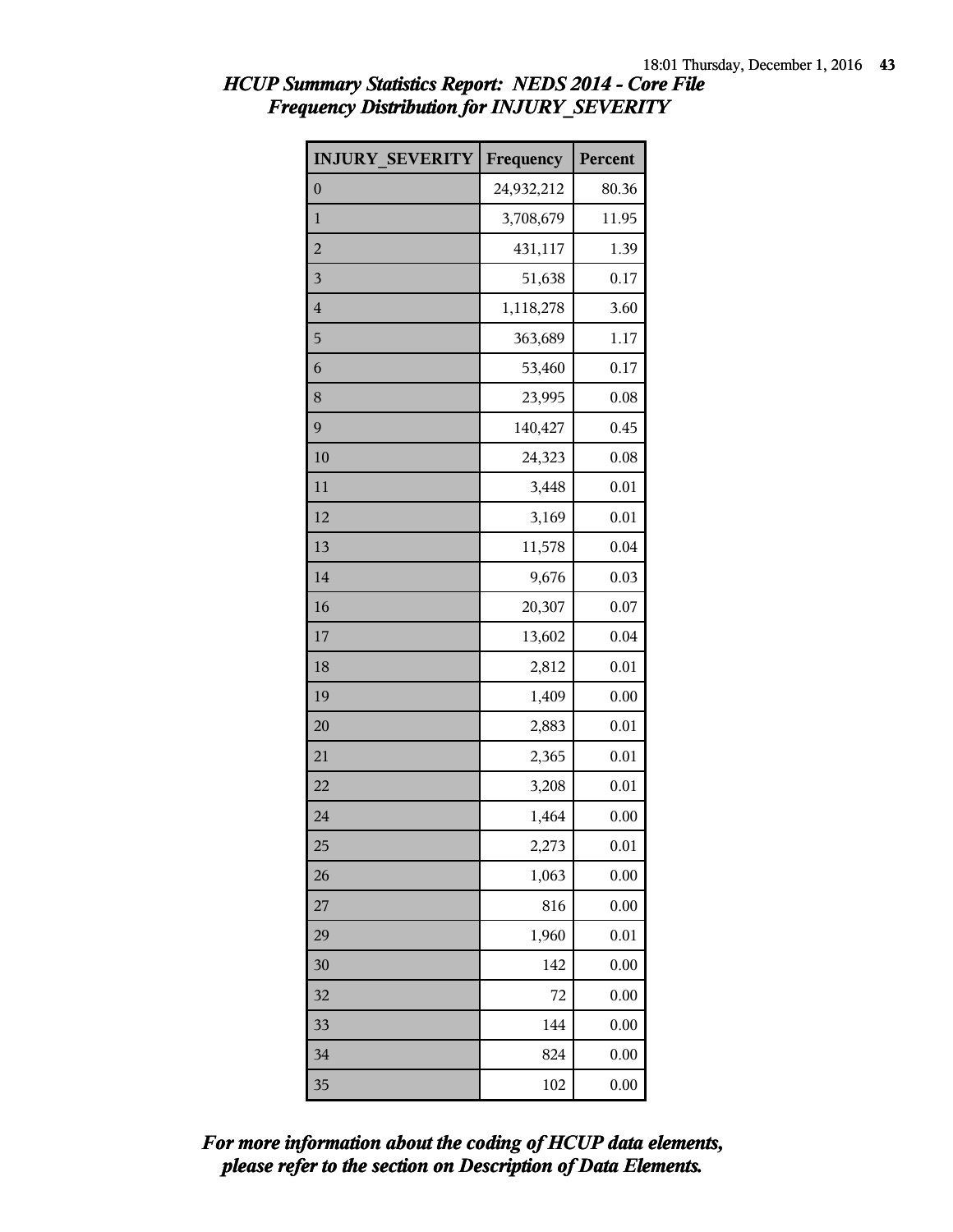| <b>INJURY SEVERITY</b> | Frequency | Percent |
|------------------------|-----------|---------|
| 36                     | 222       | 0.00    |
| 38                     | 250       | 0.00    |
| 41                     | 217       | 0.00    |
| 42                     | 18        | 0.00    |
| 43                     | 116       | 0.00    |
| 45                     | 68        | 0.00    |
| 48                     | 19        | 0.00    |
| 50                     | 92        | 0.00    |
| 51                     | $\leq 10$ | * **    |
| 54                     | $\leq 10$ | $***$   |
| 57                     | 21        | 0.00    |
| 59                     | 12        | 0.00    |
| 66                     | $\leq$ 10 | * **    |
| 75                     | 645       | 0.00    |
| 99                     | 93,585    | 0.30    |

# *HCUP Summary Statistics Report: NEDS 2014 - Core File Frequency Distribution for INJURY\_SEVERITY*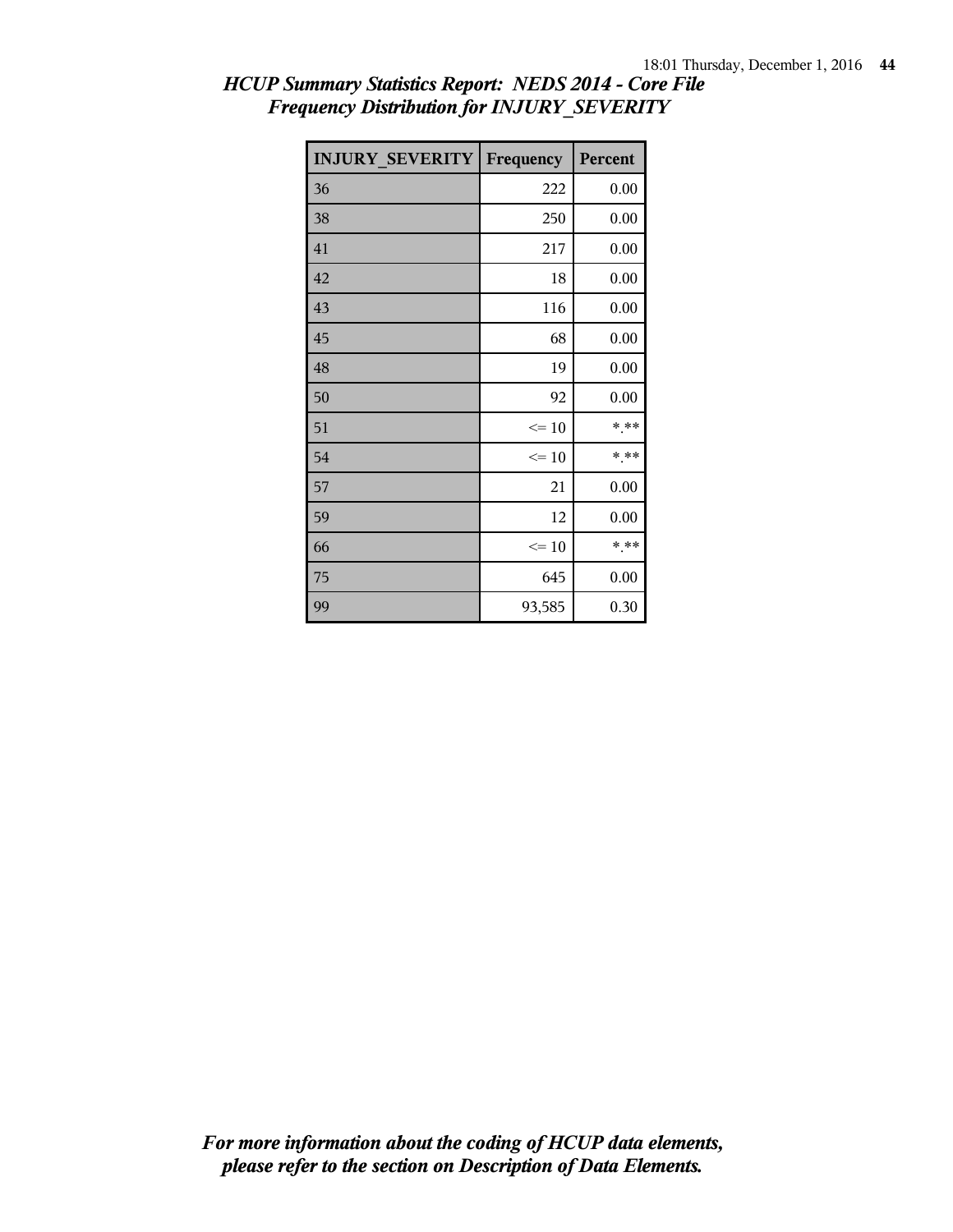| <b>INJURY STRUCK   Frequency</b> |            | Percent |
|----------------------------------|------------|---------|
|                                  | 30,154,789 | 97.19   |
|                                  | 871,628    | 2.81    |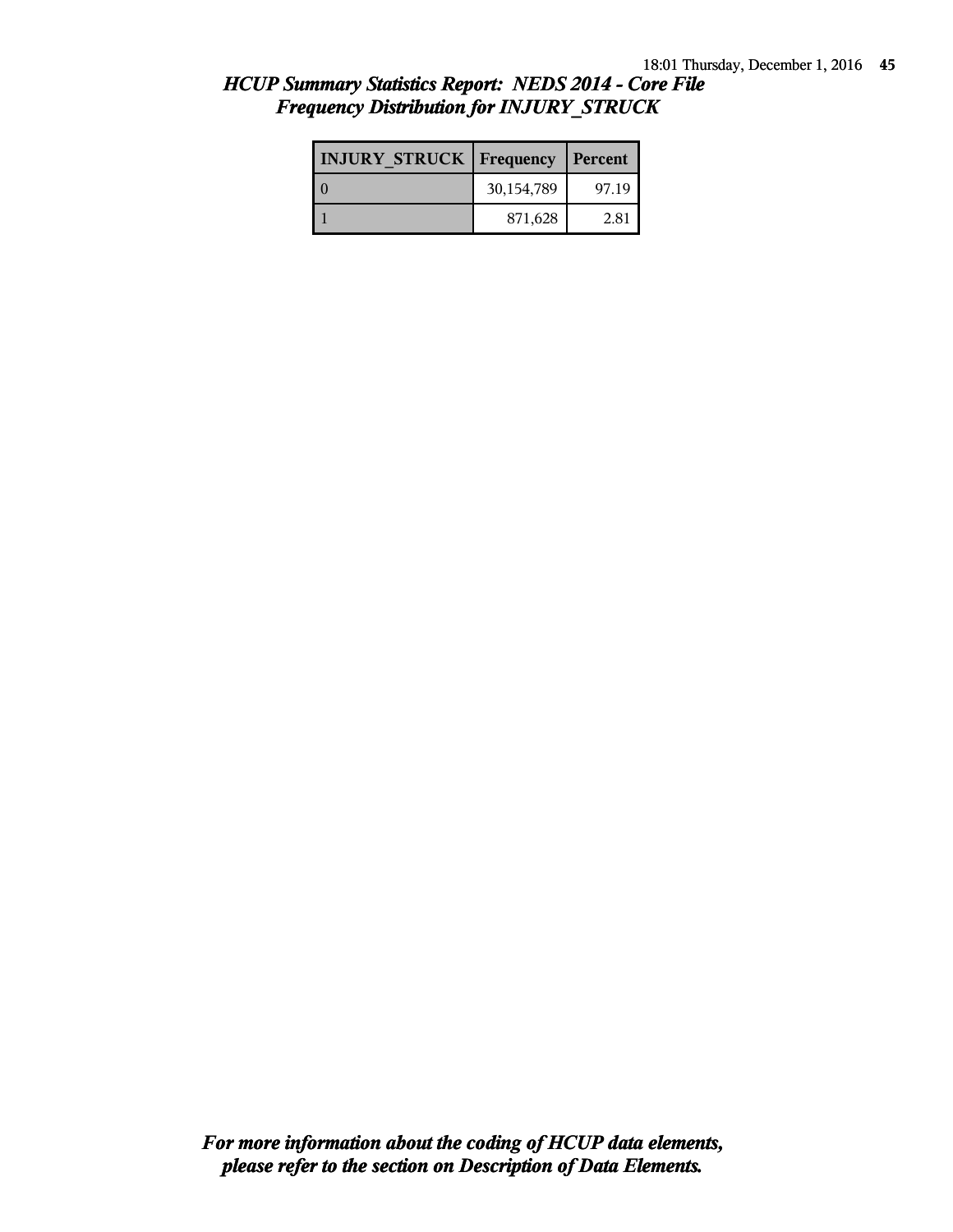| <b>INJURY SUFFOCATION</b> | <b>Frequency</b> | Percent |
|---------------------------|------------------|---------|
|                           | 31,013,903       | 99.96   |
|                           | 12,514           | 0.04    |

### *HCUP Summary Statistics Report: NEDS 2014 - Core File Frequency Distribution for INJURY\_SUFFOCATION*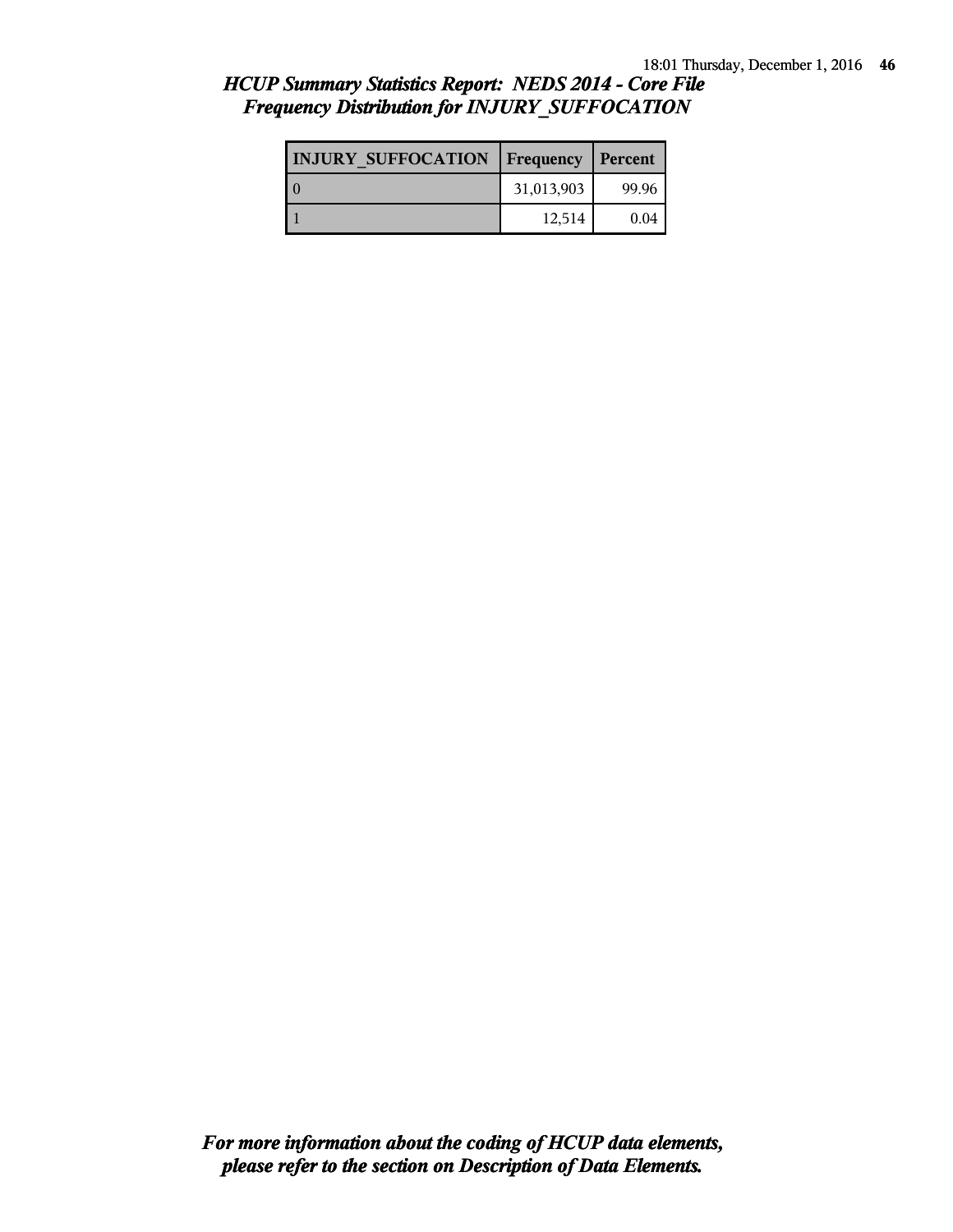| <b>INTENT ASSAULT Frequency</b> |            | Percent |
|---------------------------------|------------|---------|
|                                 | 30,749,449 | 99.11   |
|                                 | 276,968    | 0.89    |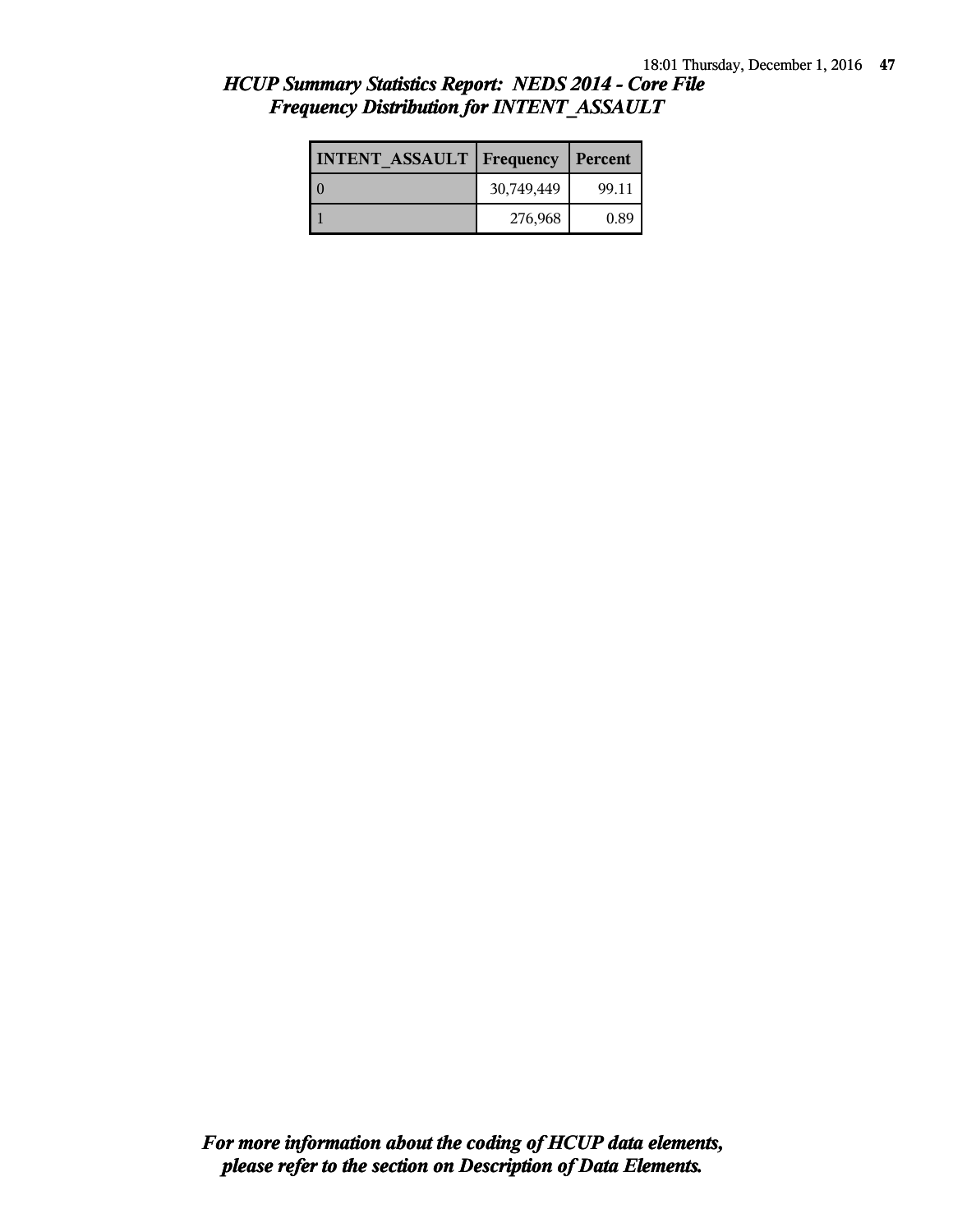| <b>INTENT SELF HARM   Frequency</b> |            | <b>Percent</b> |
|-------------------------------------|------------|----------------|
|                                     | 30,680,524 | 98.89          |
|                                     | 345,893    | 111            |

### *HCUP Summary Statistics Report: NEDS 2014 - Core File Frequency Distribution for INTENT\_SELF\_HARM*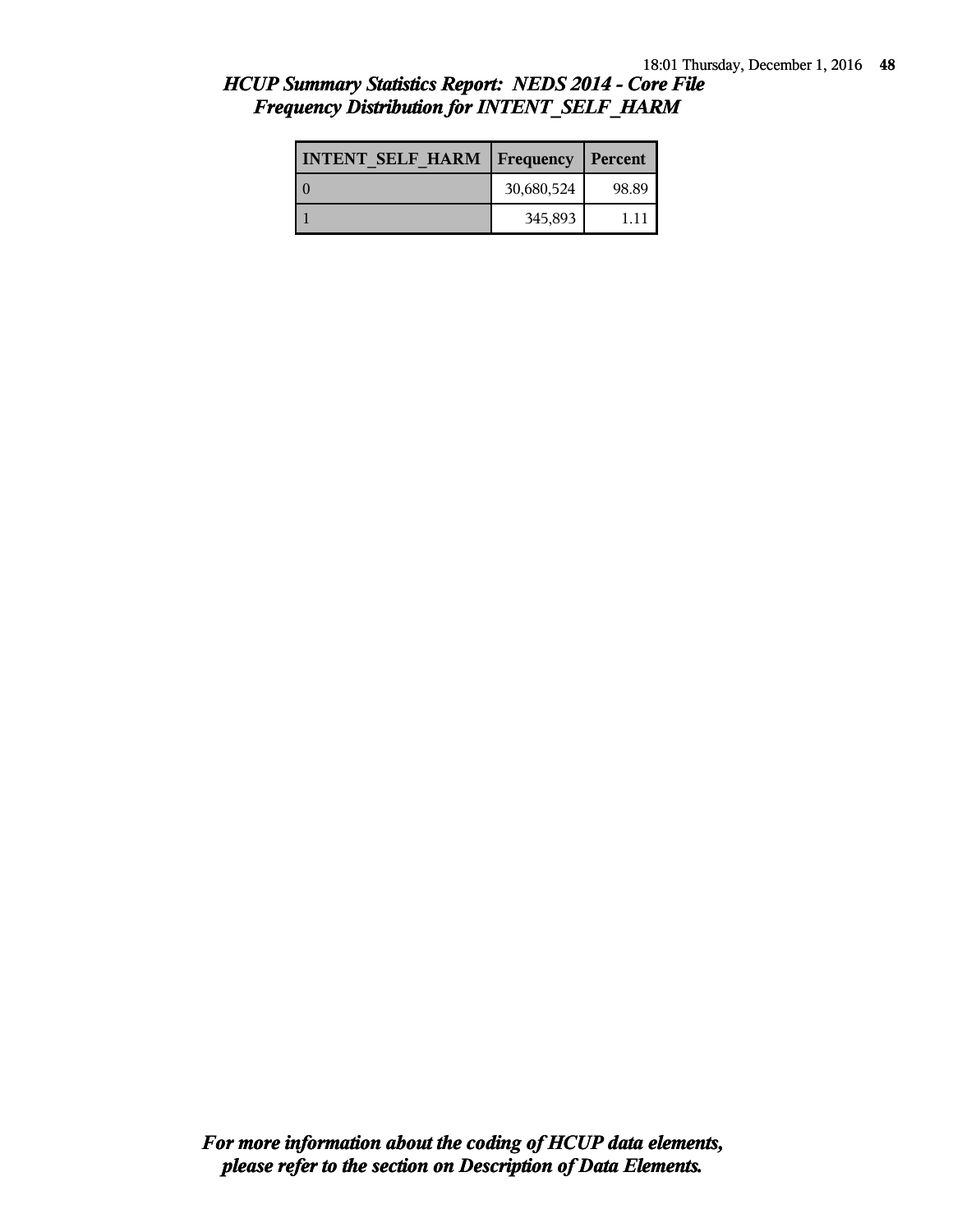| <b>INTENT UNINTENTIONAL   Frequency</b> |            | Percent |
|-----------------------------------------|------------|---------|
|                                         | 24,842,067 | 80.07   |
|                                         | 6,184,350  | 19.93   |

# *HCUP Summary Statistics Report: NEDS 2014 - Core File Frequency Distribution for INTENT\_UNINTENTIONAL*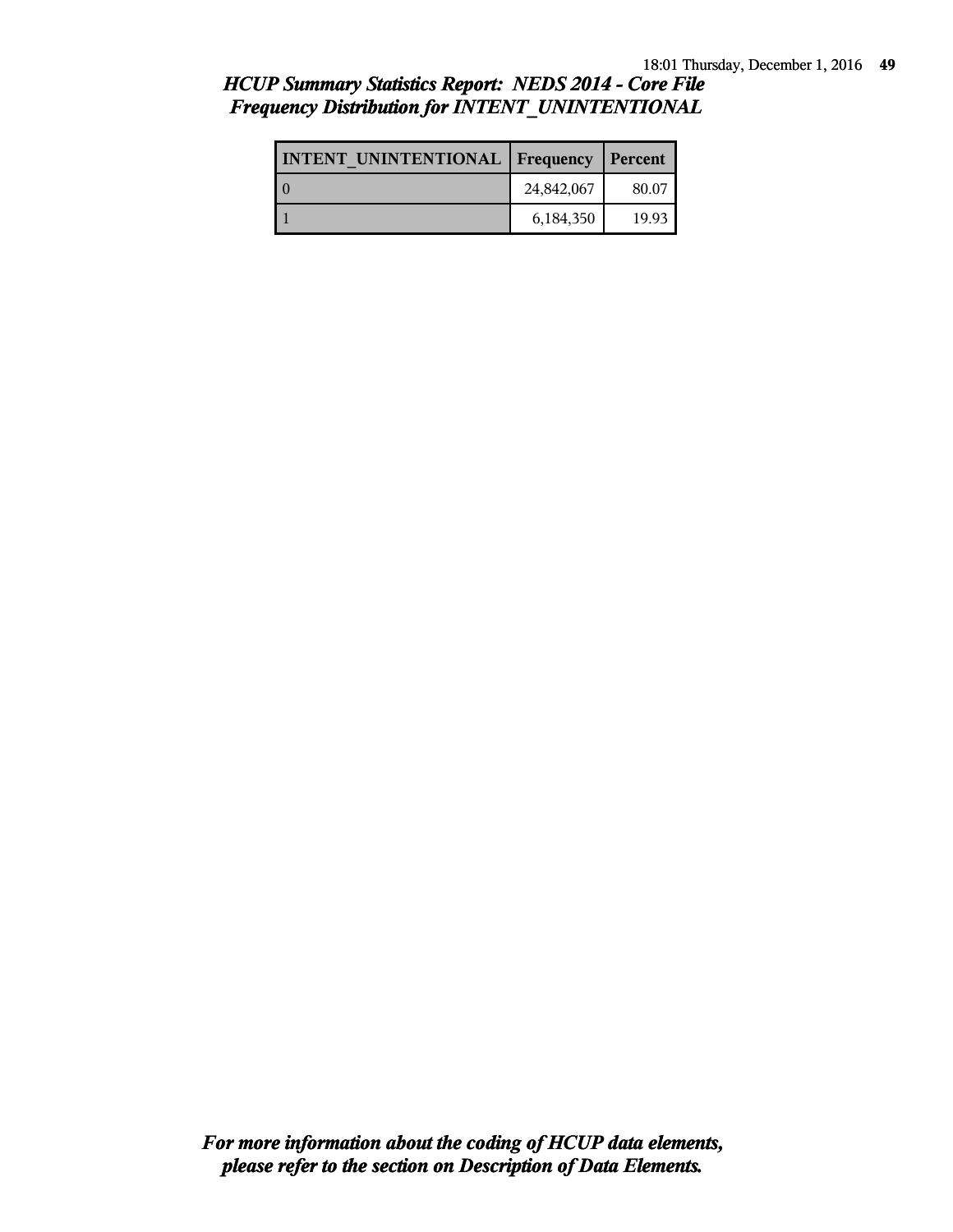| <b>MULTINJURY</b> | Frequency    | Percent |
|-------------------|--------------|---------|
|                   | 29, 282, 557 | 94.38   |
|                   | 1,743,860    | 5.62    |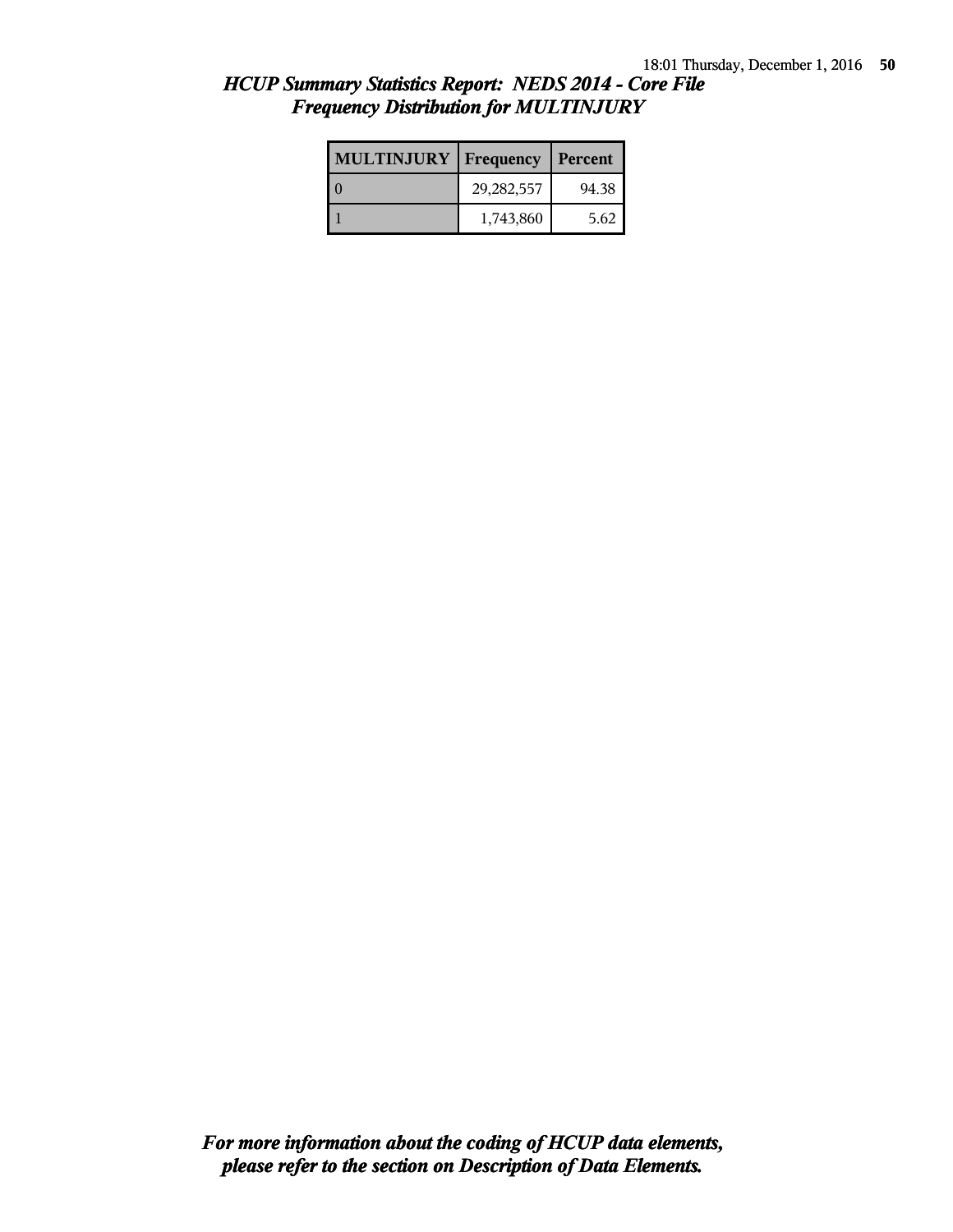| <b>NDX</b>     | Frequency | Percent |
|----------------|-----------|---------|
| $\overline{0}$ | 8,060     | 0.03    |
| 1              | 8,075,765 | 26.03   |
| $\overline{2}$ | 6,447,049 | 20.78   |
| 3              | 4,251,125 | 13.70   |
| $\overline{4}$ | 2,810,834 | 9.06    |
| 5              | 1,926,844 | 6.21    |
| 6              | 1,405,981 | 4.53    |
| 7              | 1,015,118 | 3.27    |
| 8              | 803,060   | 2.59    |
| 9              | 710,121   | 2.29    |
| 10             | 565,622   | 1.82    |
| 11             | 416,147   | 1.34    |
| 12             | 361,017   | 1.16    |
| 13             | 320,961   | 1.03    |
| 14             | 276,773   | 0.89    |
| 15             | 329,788   | 1.06    |
| 16 or greater  | 1,302,152 | 4.20    |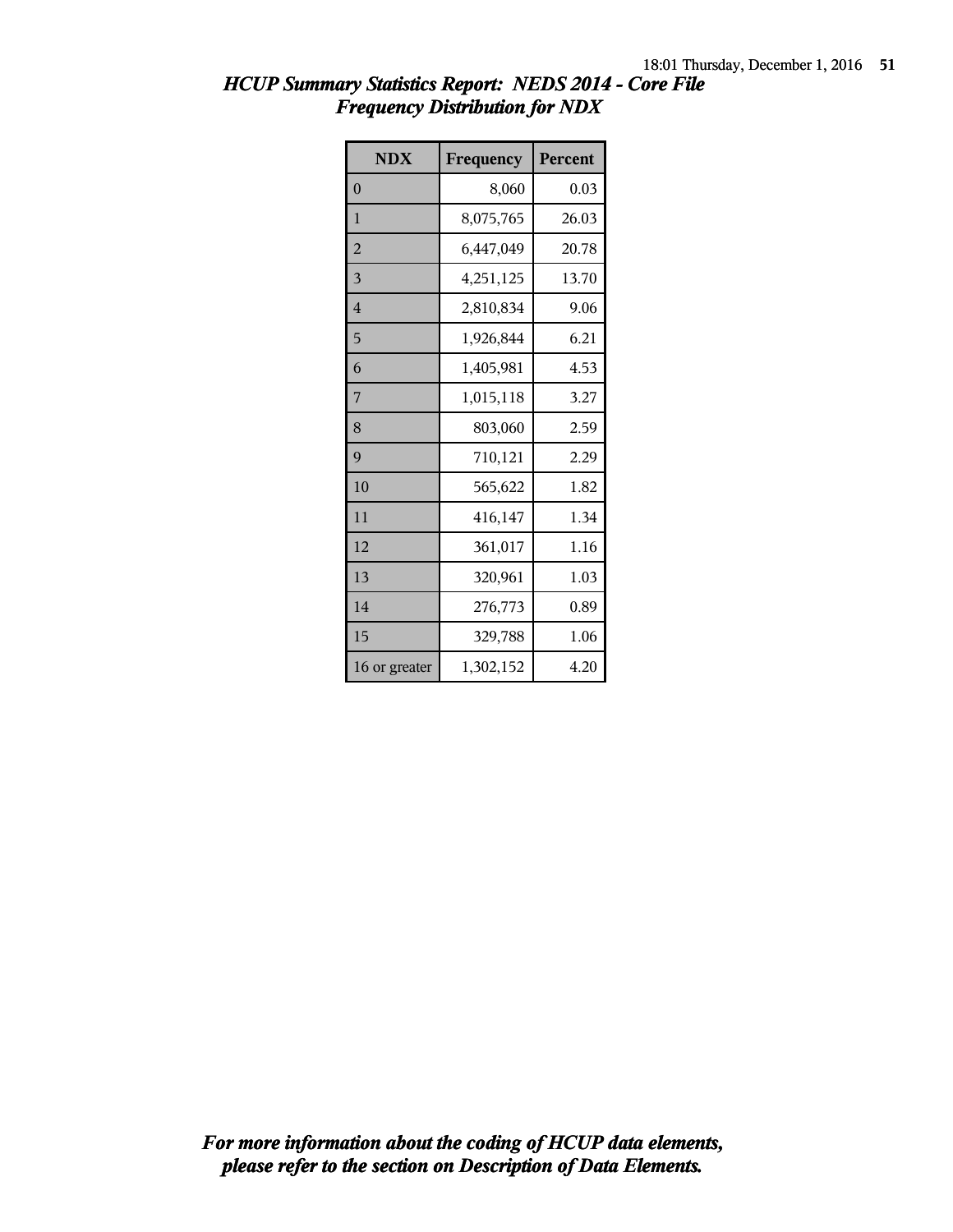| <b>NECODE</b> | Frequency  | <b>Percent</b> |
|---------------|------------|----------------|
|               | 23,650,809 | 76.23          |
|               | 3,075,378  | 9.91           |
| 2             | 2,785,698  | 8.98           |
| 3             | 960,915    | 3.10           |
|               | 553,617    | 1.78           |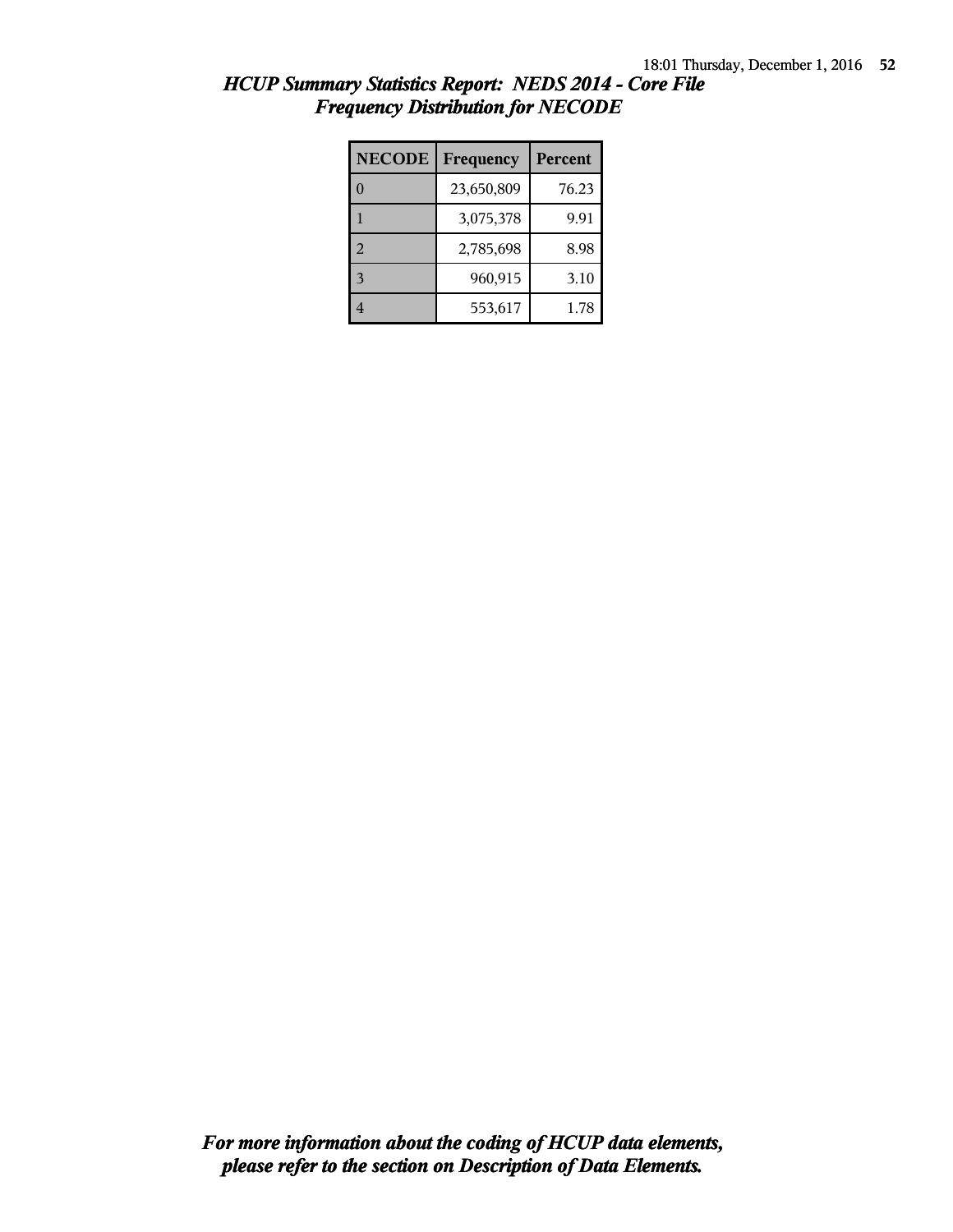| PAY1                 | Frequency | <b>Percent</b> |
|----------------------|-----------|----------------|
| $\therefore$ Missing | 51,643    | 0.17           |
| .A: Invalid          | 1,718     | 0.01           |
| 1: Medicare          | 7,011,389 | 22.60          |
| 2: Medicaid          | 9,906,662 | 31.93          |
| 3: Private insurance | 8,399,675 | 27.07          |
| 4: Self-pay          | 4,076,749 | 13.14          |
| 5: No charge         | 188,289   | 0.61           |
| 6: Other             | 1,390,292 | 4.48           |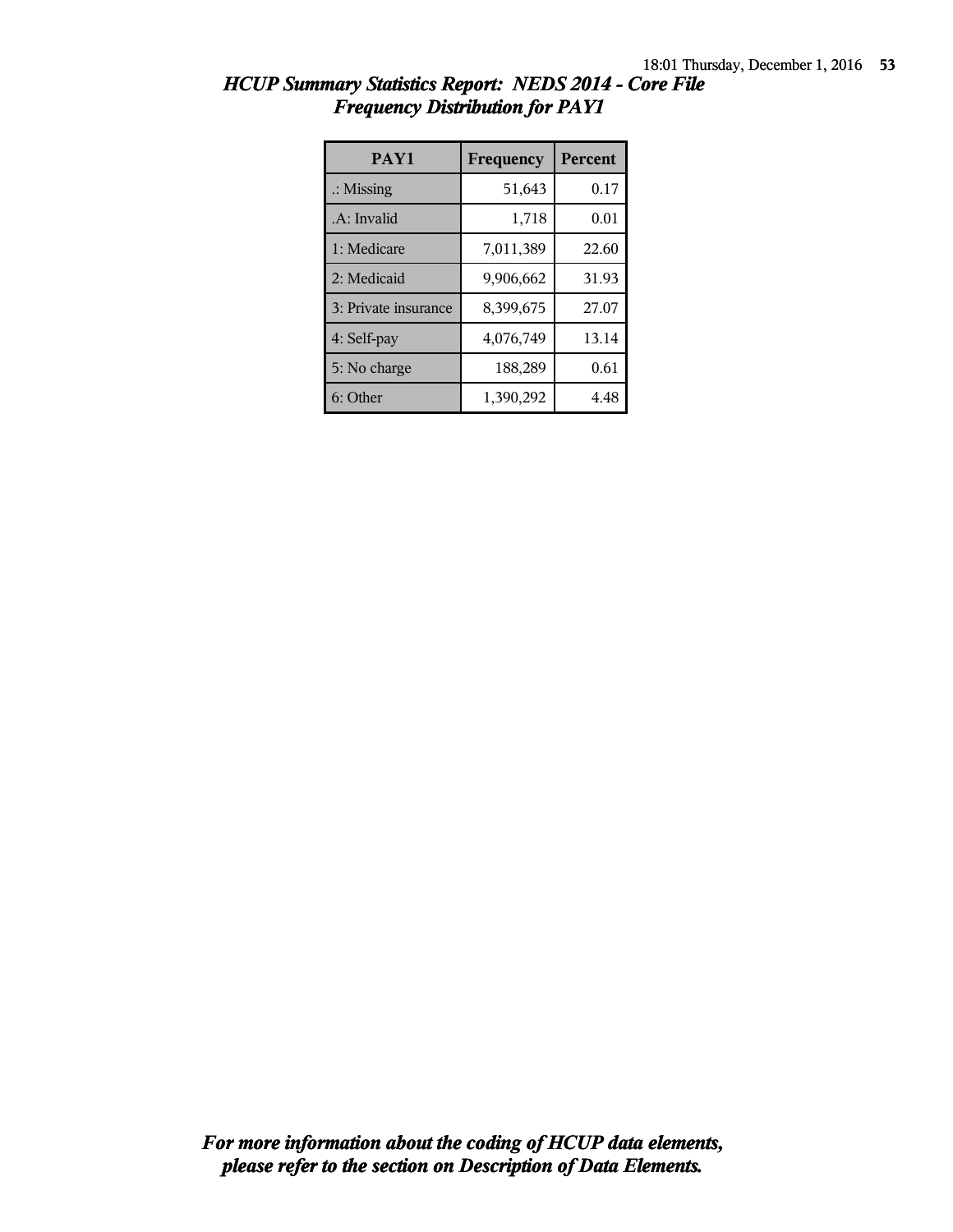| PAY <sub>2</sub>     | Frequency  | <b>Percent</b> |
|----------------------|------------|----------------|
| $\therefore$ Missing | 22,423,004 | 72.27          |
| .A: Invalid          | 457,355    | 1.47           |
| 1: Medicare          | 851,517    | 2.74           |
| 2: Medicaid          | 1,955,137  | 6.30           |
| 3: Private insurance | 2,853,148  | 9.20           |
| 4: Self-pay          | 2,011,310  | 6.48           |
| 5: No charge         | 48,656     | 0.16           |
| 6: Other             | 426,290    | 1.37           |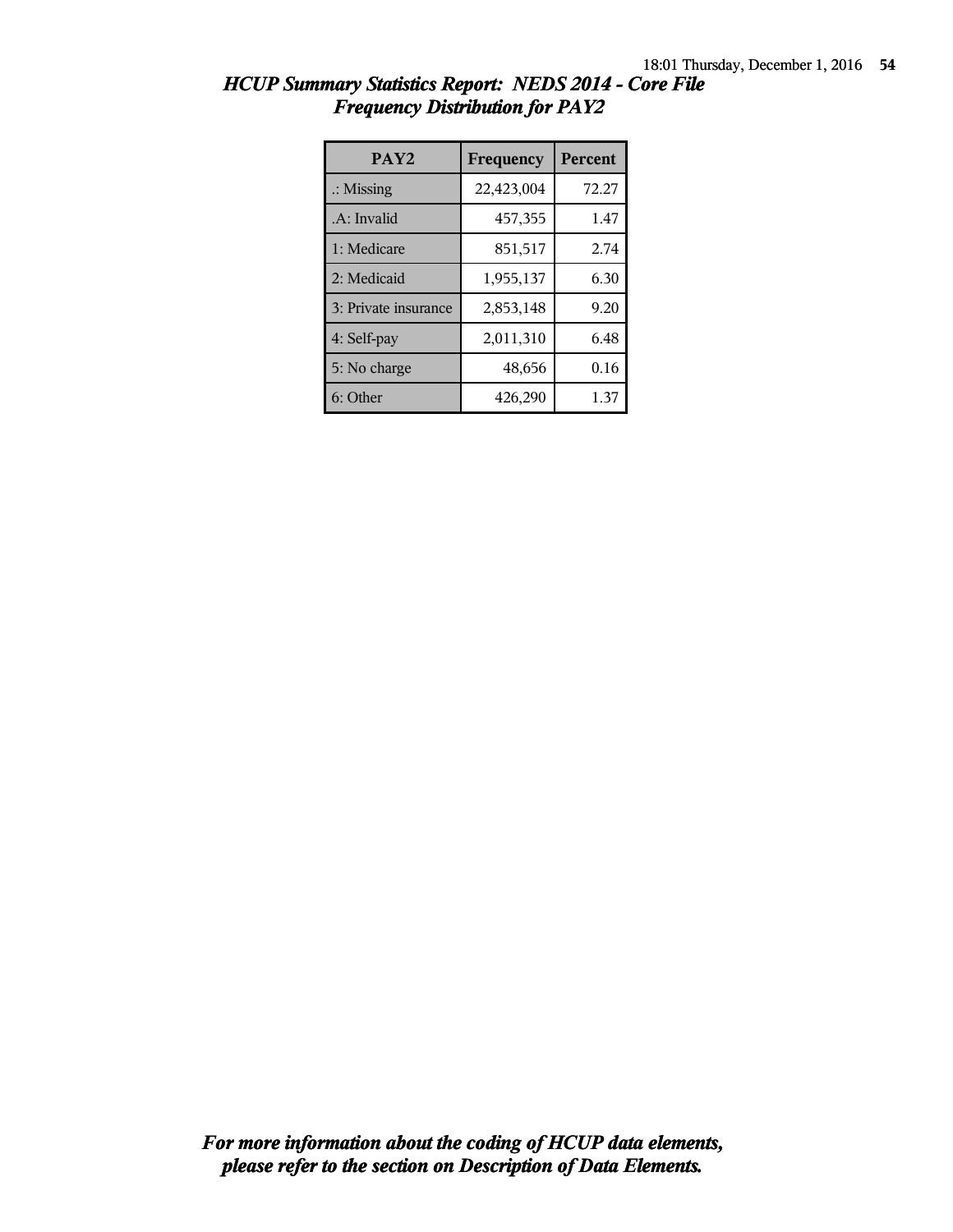| <b>TOTCHG ED</b>     | Frequency  | <b>Percent</b> |
|----------------------|------------|----------------|
| $\therefore$ Missing | 5,130,043  | 16.53          |
| .A: Invalid          | $\leq 10$  | * **           |
| .C: Inconsistent     | 119,216    | 0.38           |
| \$100-\$1,000        | 7,734,662  | 24.93          |
| $$1,001 - $5,000$    | 14,141,969 | 45.58          |
| \$5,001-\$10,000     | 2,583,611  | 8.33           |
| \$10,001-\$50,000    | 1,296,470  | 4.18           |
| \$50,001-\$75,000    | 15,296     | 0.05           |
| Over \$75,000        | 5,142      | 0.02           |

| HCUP Summary Statistics Report: NEDS 2014 - Core File |  |
|-------------------------------------------------------|--|
| <b>Frequency Distribution for TOTCHG ED</b>           |  |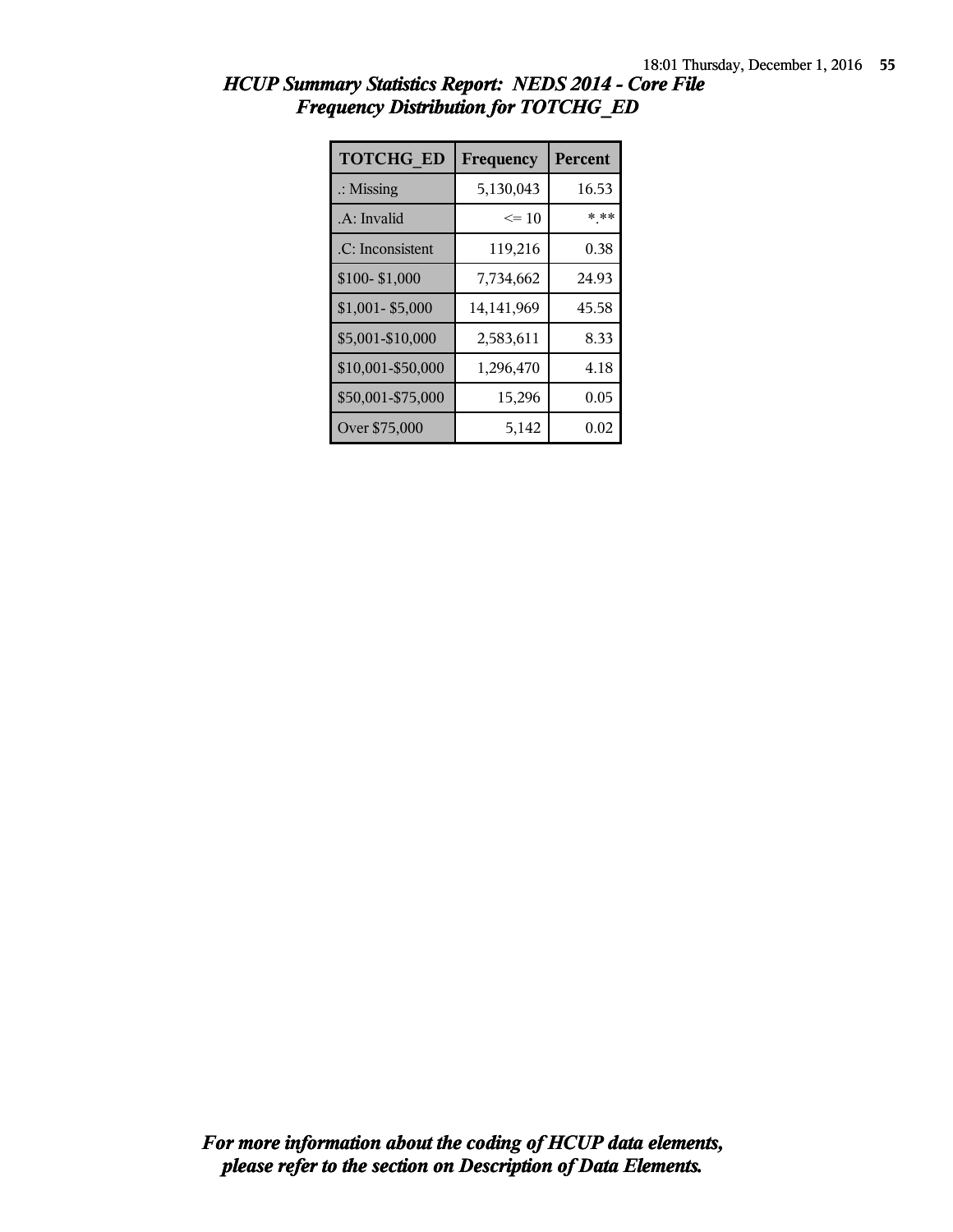|      | <b>YEAR</b> Frequency | Percent |
|------|-----------------------|---------|
| 2014 | 31,026,417            | 100.00  |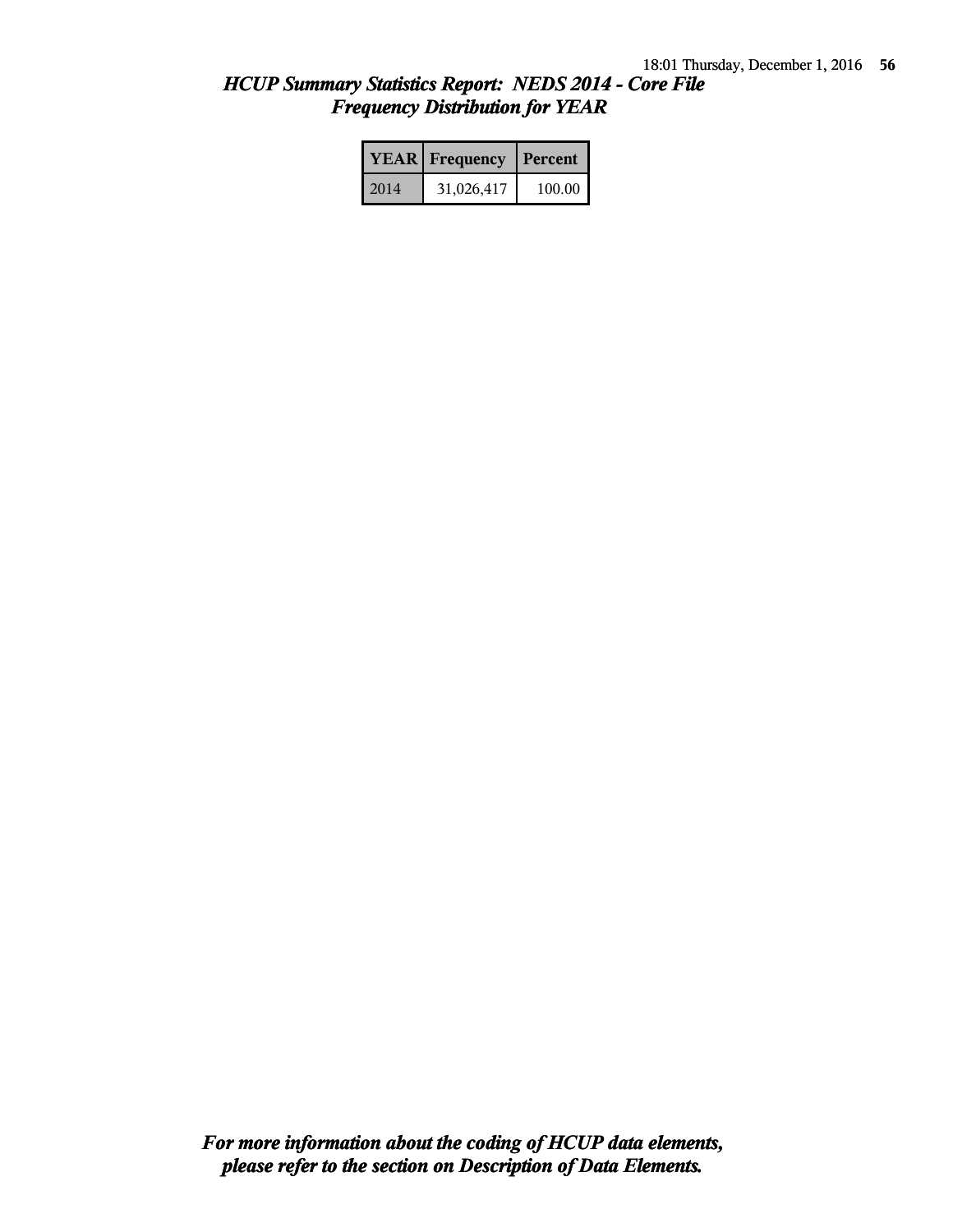| <b>ZIPINC QRTL</b>   | Frequency  | Percent |
|----------------------|------------|---------|
| $\therefore$ Missing | 625,258    | 2.02    |
| .A: Invalid          | 7,948      | 0.03    |
| 1: First quartile    | 10,652,386 | 34.33   |
| 2: Second quartile   | 8,667,759  | 27.94   |
| 3: Third quartile    | 6,260,223  | 20.18   |
| 4: Fourth quartile   | 4,812,843  | 15.51   |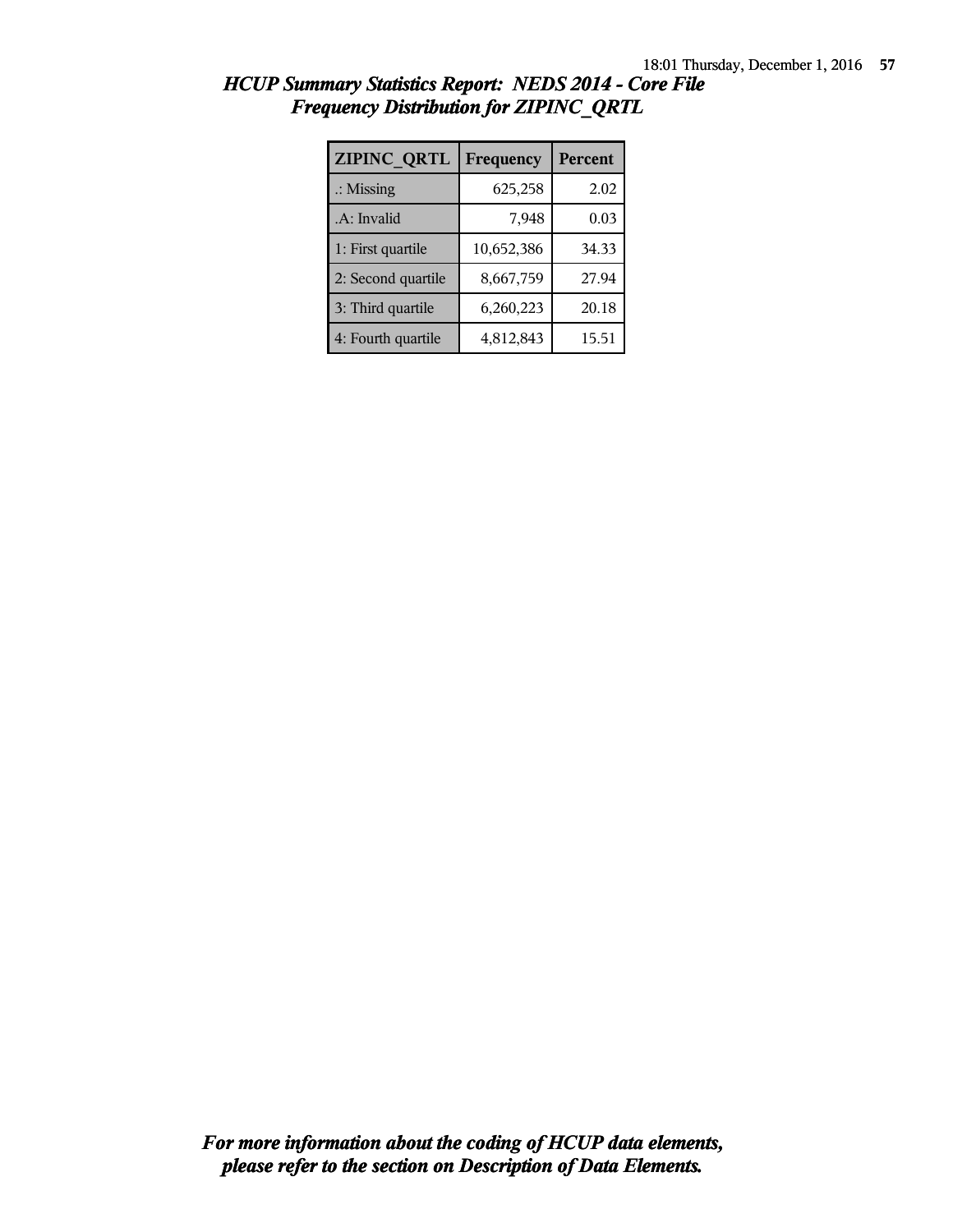| <b>Moments</b>         |            |                         |            |  |
|------------------------|------------|-------------------------|------------|--|
| N                      | 31026417   | <b>Sum Weights</b>      | 31026417   |  |
| <b>Mean</b>            | 4.44163117 | <b>Sum Observations</b> | 137807901  |  |
| <b>Std Deviation</b>   | 1.1147889  | Variance                | 1.24275429 |  |
| <b>Skewness</b>        | 1.02603336 | <b>Kurtosis</b>         | 4.19314418 |  |
| <b>Uncorrected SS</b>  | 650650081  | <b>Corrected SS</b>     | 38558211.5 |  |
| <b>Coeff Variation</b> | 25.0986373 | <b>Std Error Mean</b>   | 0.00020014 |  |

### *Variable: DISCWT (Weight to ED Visits in AHA universe)*

| <b>Basic Statistical Measures</b> |          |                            |         |  |
|-----------------------------------|----------|----------------------------|---------|--|
| Location<br><b>Variability</b>    |          |                            |         |  |
| <b>Mean</b>                       | 4.441631 | <b>Std Deviation</b>       | 1.11479 |  |
| <b>Median</b>                     | 4.318808 | <b>Variance</b>            | 1.24275 |  |
| Mode                              | 3.687894 | 19.49413<br>Range          |         |  |
|                                   |          | <b>Interquartile Range</b> | 1.42094 |  |

| <b>Tests for Location: Mu0=0</b> |                             |          |               |        |
|----------------------------------|-----------------------------|----------|---------------|--------|
| <b>Test</b>                      | <b>Statistic</b><br>p Value |          |               |        |
| Student's t                      | 22192.98                    |          | Pr >  t       | < 0001 |
| <b>Sign</b>                      | M                           | 15513209 | $Pr \geq  M $ | < 0001 |
| <b>Signed Rank</b>               | S                           | 2.407E14 | $Pr \geq  S $ | < 0001 |

| <b>Quantiles (Definition 5)</b> |  |  |
|---------------------------------|--|--|
| Level<br>Quantile               |  |  |
| $100\%$ Max<br>20.51512         |  |  |
| 99%<br>7.71057                  |  |  |
| 95%<br>6.59052                  |  |  |
| 90%<br>5.57603                  |  |  |
| 75% Q3<br>5.10883               |  |  |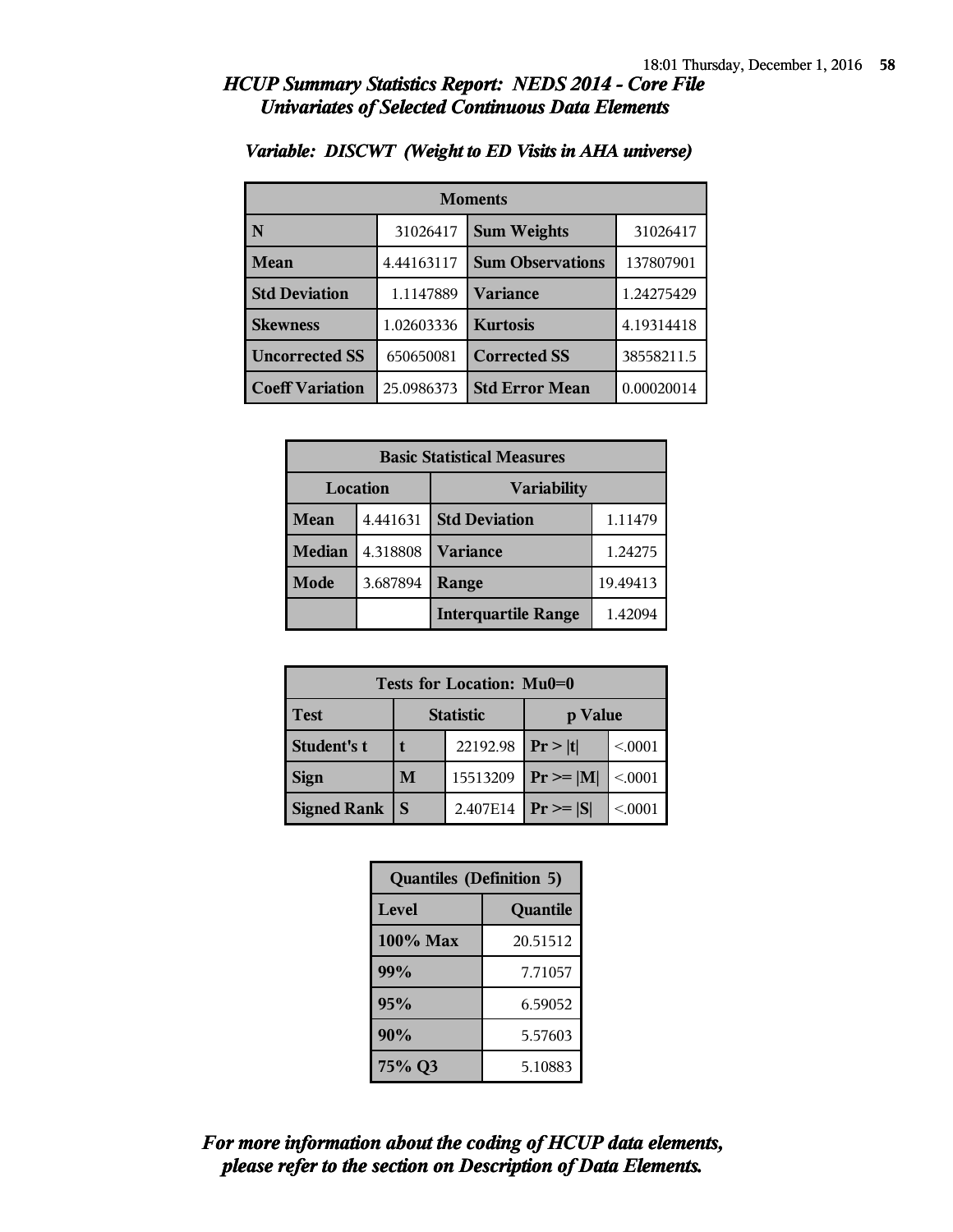| <b>Quantiles (Definition 5)</b> |          |  |
|---------------------------------|----------|--|
| Level                           | Quantile |  |
| 50% Median                      | 4.31881  |  |
| 25% Q1<br>3.68789               |          |  |
| 10%                             | 3.29530  |  |
| 5%<br>2.90104                   |          |  |
| $1\%$<br>1.98181                |          |  |
| $0\%$ Min<br>1.02099            |          |  |

*Variable: DISCWT (Weight to ED Visits in AHA universe)*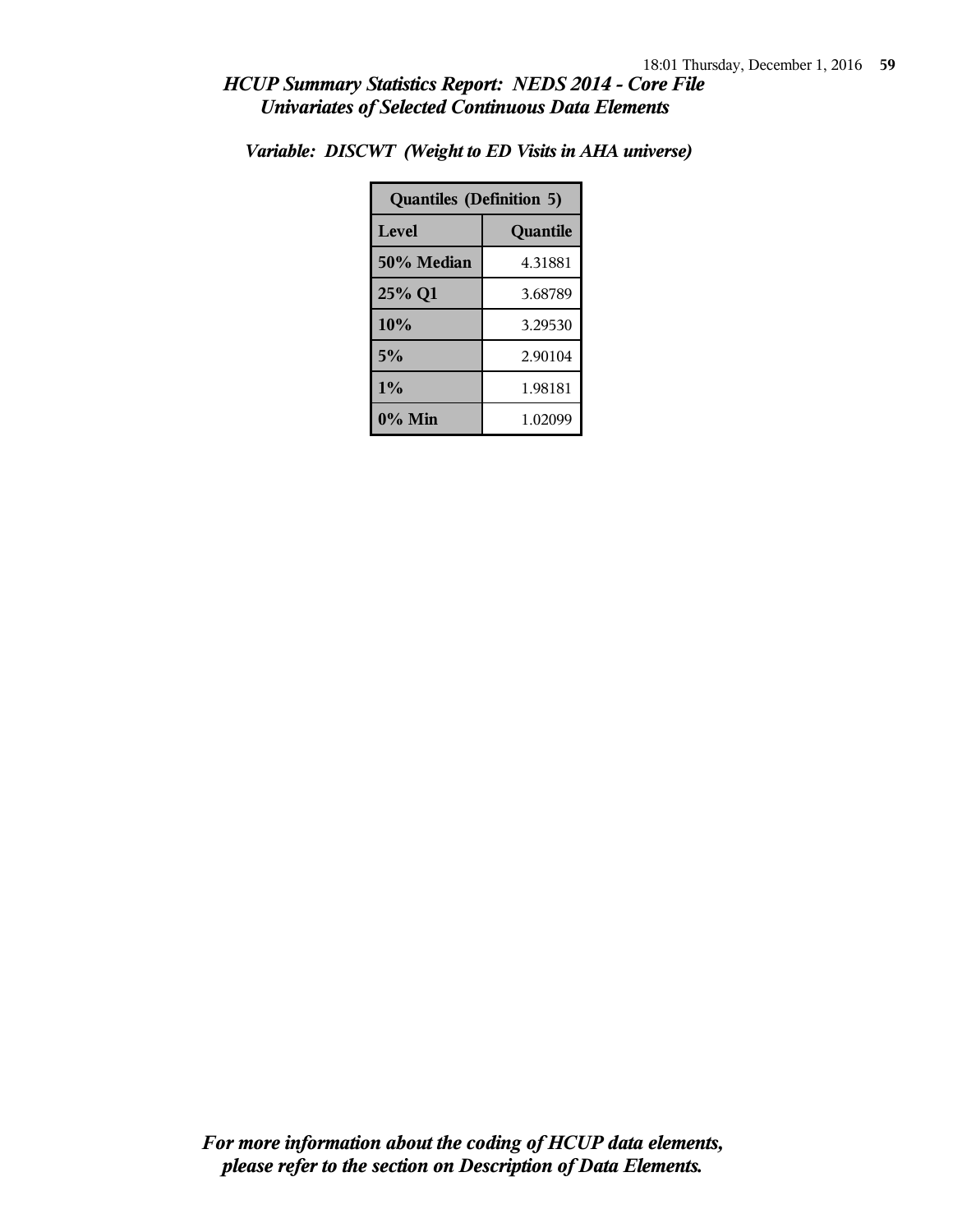| <b>Moments</b>         |            |                         |              |
|------------------------|------------|-------------------------|--------------|
| N                      | 31025417   | <b>Sum Weights</b>      | 31025417     |
| <b>Mean</b>            | 39.8771317 | <b>Sum Observations</b> | 1237204641   |
| <b>Std Deviation</b>   | 24.166055  | <b>Variance</b>         | 583.998213   |
| <b>Skewness</b>        | 0.22390062 | <b>Kurtosis</b>         | $-0.8478989$ |
| <b>Uncorrected SS</b>  | 6.7455E10  | <b>Corrected SS</b>     | 1.81188E10   |
| <b>Coeff Variation</b> | 60.6012868 | <b>Std Error Mean</b>   | 0.00433857   |

### *Variable: AGE (Age in years at admission)*

| <b>Basic Statistical Measures</b> |          |                            |           |
|-----------------------------------|----------|----------------------------|-----------|
| Location<br><b>Variability</b>    |          |                            |           |
| Mean                              | 39.87713 | <b>Std Deviation</b>       | 24.16605  |
| Median                            | 38.00000 | <b>Variance</b>            | 583.99821 |
| Mode                              | 0.00000  | Range                      | 90.00000  |
|                                   |          | <b>Interquartile Range</b> | 36.00000  |

| <b>Tests for Location: Mu0=0</b> |                             |          |                 |        |  |
|----------------------------------|-----------------------------|----------|-----------------|--------|--|
| <b>Test</b>                      | <b>Statistic</b><br>p Value |          |                 |        |  |
| Student's t                      | 9191.301                    |          | Pr> t           | < 0001 |  |
| <b>Sign</b>                      | M                           | 15166247 | $Pr \geq  M $   | < 0001 |  |
| <b>Signed Rank</b>               |                             | 2.3E14   | $ Pr \ge =  S $ | < 0001 |  |

| <b>Quantiles (Definition 5)</b> |    |  |
|---------------------------------|----|--|
| <b>Level</b><br>Quantile        |    |  |
| $100\%$ Max                     | 90 |  |
| 99%                             | 90 |  |
| 95%                             | 83 |  |
| 90%                             | 75 |  |
| 75% Q3                          | 58 |  |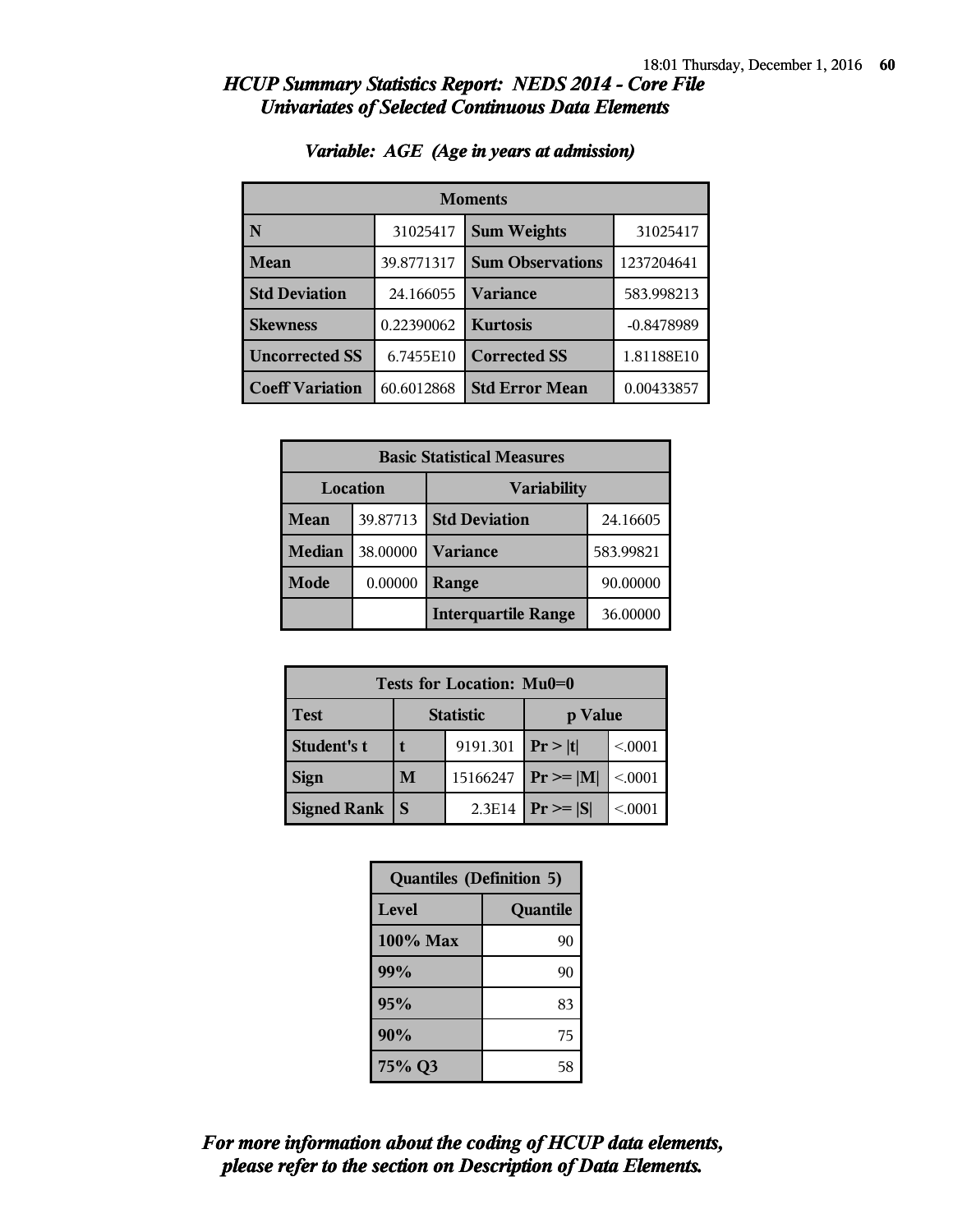| <b>Quantiles (Definition 5)</b> |          |  |
|---------------------------------|----------|--|
| Level                           | Quantile |  |
| 50% Median                      | 38       |  |
| 25% Q1                          | 22       |  |
| 10%                             | 6        |  |
| 5%                              | 2        |  |
| 1%                              | 0        |  |
| $0\%$ Min                       |          |  |

|  | Variable: AGE (Age in years at admission) |
|--|-------------------------------------------|

| <b>Missing Values</b>          |       |                   |                       |  |
|--------------------------------|-------|-------------------|-----------------------|--|
|                                |       | <b>Percent Of</b> |                       |  |
| <b>Missing</b><br><b>Value</b> | Count | All Obs           | <b>Missing</b><br>Obs |  |
|                                | 70    | 0.00              | 7.00                  |  |
| A                              | 9     | 0.00              | 0.90                  |  |
| C                              | 921   | 0.00              | 92.10                 |  |
| Total                          | 1000  | 0.00              | 100.00                |  |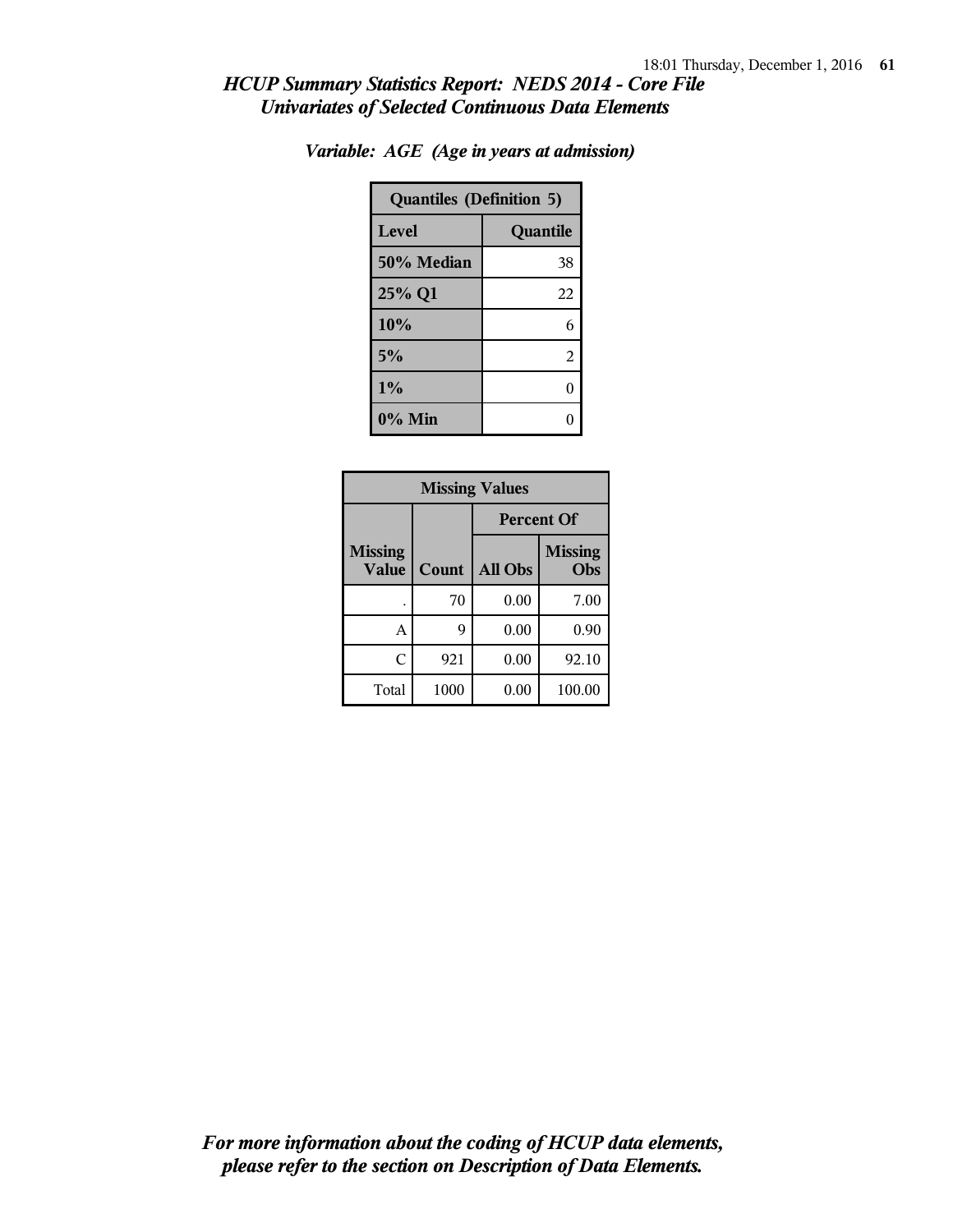| <b>Moments</b>         |            |                         |            |
|------------------------|------------|-------------------------|------------|
|                        | 25777150   | <b>Sum Weights</b>      | 25777150   |
| <b>Mean</b>            | 3028.84857 | <b>Sum Observations</b> | 7.80751E10 |
| <b>Std Deviation</b>   | 4528.43903 | <b>Variance</b>         | 20506760   |
| <b>Skewness</b>        | 8.17073669 | <b>Kurtosis</b>         | 321.871704 |
| <b>Uncorrected SS</b>  | 7.65083E14 | <b>Corrected SS</b>     | 5.28606E14 |
| <b>Coeff Variation</b> | 149.510249 | <b>Std Error Mean</b>   | 0.89193062 |

### *Variable: TOTCHG\_ED (Total charge for ED services)*

| <b>Basic Statistical Measures</b> |          |                            |          |  |
|-----------------------------------|----------|----------------------------|----------|--|
| Location                          |          | <b>Variability</b>         |          |  |
| <b>Mean</b>                       | 3028.849 | <b>Std Deviation</b>       | 4528     |  |
| <b>Median</b>                     | 1680.000 | <b>Variance</b>            | 20506760 |  |
| Mode                              | 1850.000 | Range                      | 876533   |  |
|                                   |          | <b>Interquartile Range</b> | 2501     |  |

| Tests for Location: Mu0=0 |                  |          |                 |        |
|---------------------------|------------------|----------|-----------------|--------|
| <b>Test</b>               | <b>Statistic</b> |          | p Value         |        |
| <b>Student's t</b>        |                  | 3395.834 | Pr >  t         | < 0001 |
| <b>Sign</b>               | M                | 12888575 | $ Pr \ge =  M $ | < 0001 |
| <b>Signed Rank</b>        |                  | 1.661E14 | $Pr \geq  S $   | < 0001 |

| <b>Quantiles (Definition 5)</b> |          |  |
|---------------------------------|----------|--|
| Level                           | Quantile |  |
| $100\%$ Max                     | 876633   |  |
| 99%                             | 21549    |  |
| 95%                             | 10124    |  |
| 90%                             | 6690     |  |
| 75% Q3                          | 3368     |  |